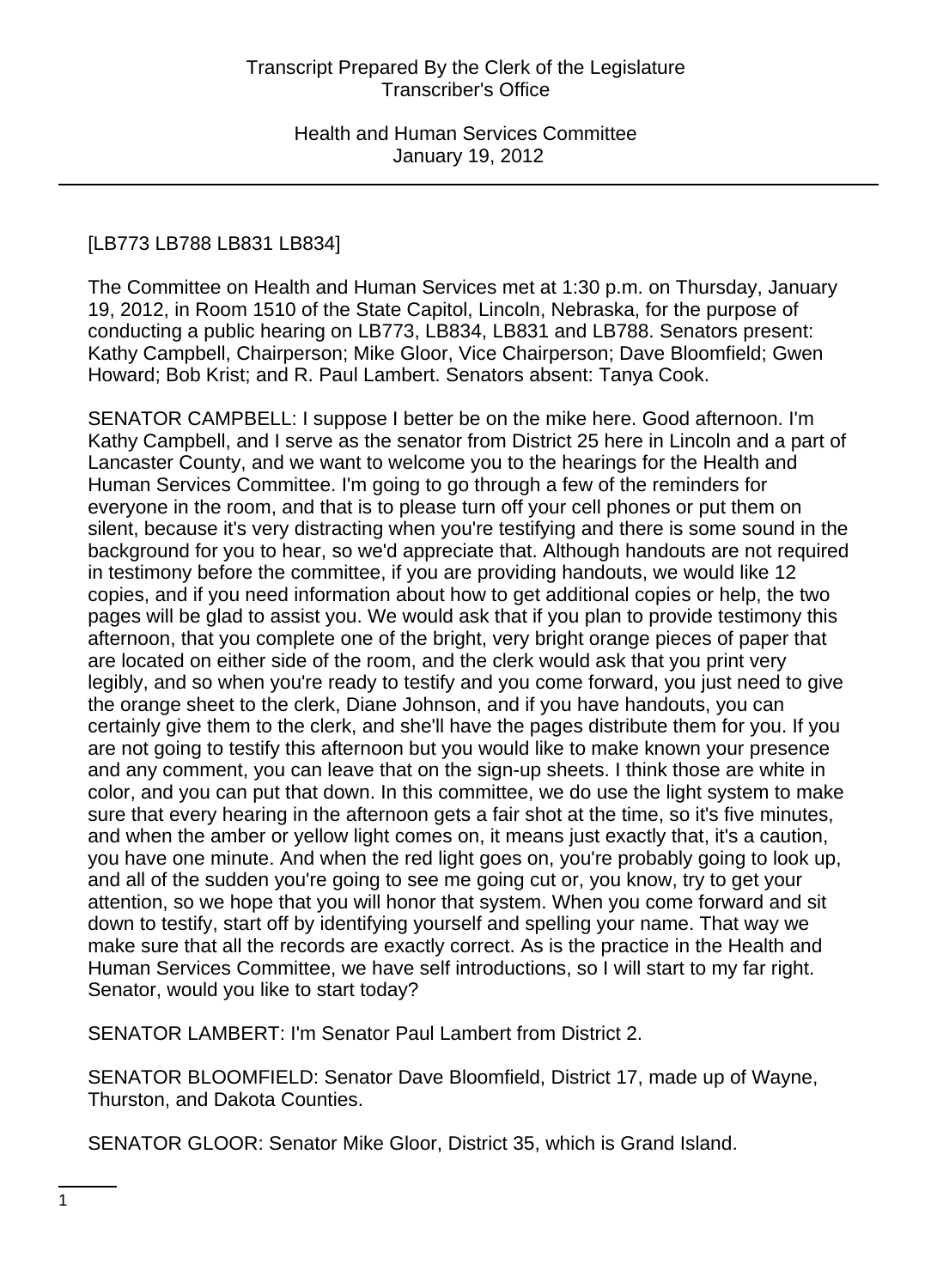MICHELLE CHAFFEE: I'm Michelle Chaffee. I'm legal counsel to the committee.

SENATOR CAMPBELL: And we'll sort of stretch the time because we have...

SENATOR HOWARD: Yes, yes, yes. Tap dance.

SENATOR CAMPBELL: ...tap dance. (Laughter).

SENATOR HOWARD: Senator Gwen Howard, District 9 in Omaha.

SENATOR KRIST: Senator Bob Krist, District 10 in Omaha, and we're not late if we can introduce ourselves.

SENATOR HOWARD: That's right. (Laughter).

SENATOR KRIST: That's the rule. (Laughter).

SENATOR CAMPBELL: I think that's a new rule (laughter), and Senator Cook is ill today, so she will not be able to join us. With all of those introductory remarks, we will start the agenda, and our first hearing is on LB773, and Senator Smith is here to open on that bill to change the Uniform Credentialing Act fee provisions. Welcome, Senator Smith. Glad to have you. [LB773]

SENATOR SMITH: (Exhibit 1) Good to be here, and good afternoon, Senator Campbell and members of the Health and Human Services Committee. For the record, my name is Jim Smith, J-i-m, S-m-i-t-h, and I represent the 14th Legislative District in Sarpy County. Hopefully, this is going to be a very short hearing, as LB773 is what I would consider to be a cleanup bill. It would amend the Uniform Credentialing Act to allow the Department of Health and Human Services to prorate fees for the renewal of a credential. Current law only allows the initial credential fee to be prorated if the credential will expire within 180 days of issuance. The issue addressed by this measure was brought to my attention by a constituent. This individual was a licensed RN in Nebraska, moved to Florida for a period of time, and then returned to our state in August. She paid \$123 for the credential and \$35 for reinstatement of the license. Then she received a notice shortly thereafter that her license would expire in October of that same year and that she would have to pay another \$123. Needless to say, she was not very happy. The simple reason for her having to pay the full price in such a short period of time was that our statutes do not allow for the department to prorate renewals. I believe this was probably an oversight when the original law was passed, and the current policy doesn't do much to encourage experienced and well-trained individuals to return to Nebraska to practice. I do want to thank the department for helping me with the language in the bill; but upon further review, they felt that the language in the green copy might have unintended consequences. They have therefore provided alternative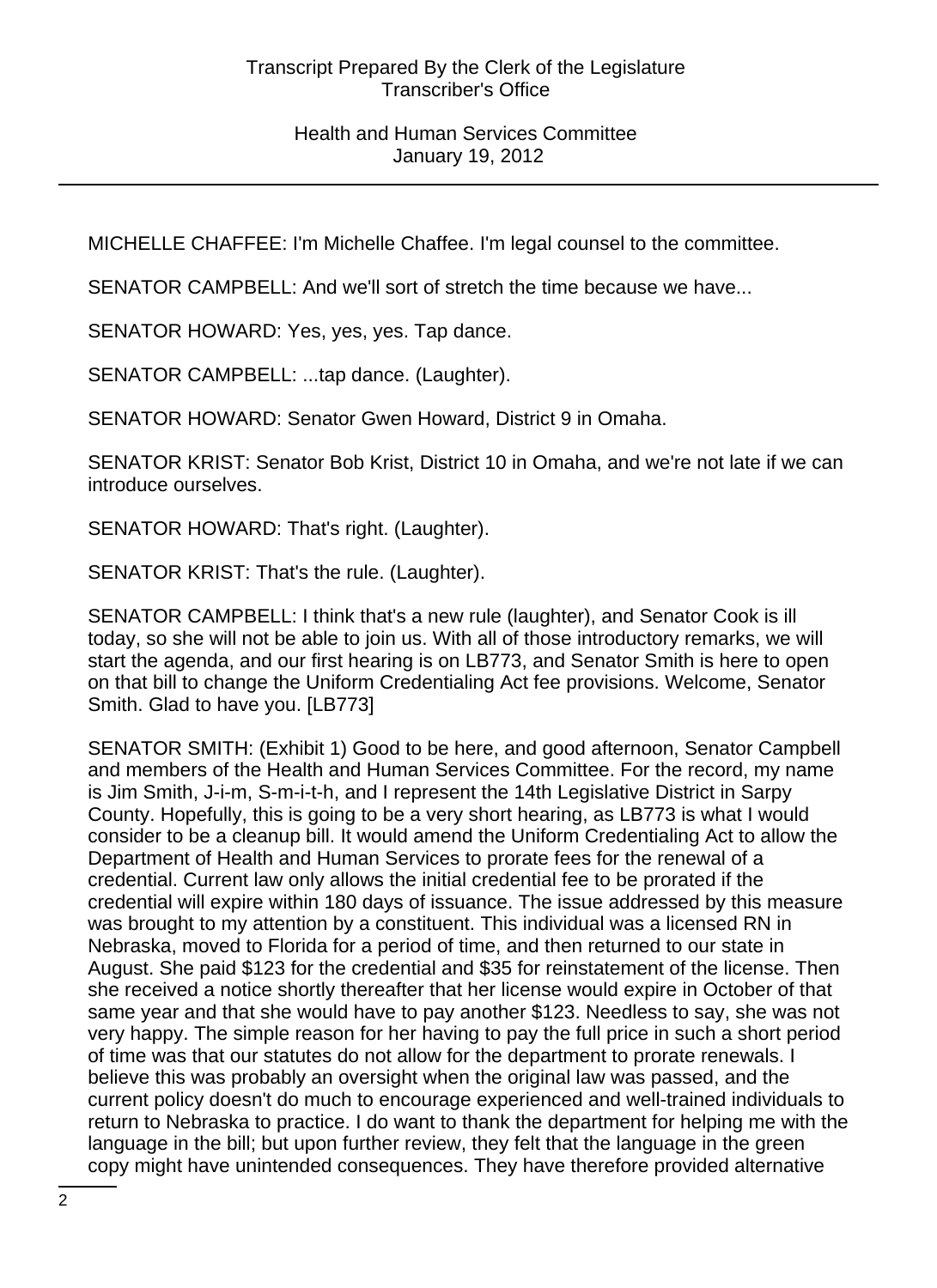language which I am offering to you to consider as an amendment. And that ends my testimony today, and I ask the committee to please advance LB773, and I would be happy to answer any questions you may have. [LB773]

SENATOR CAMPBELL: Are there any questions that the senators have? Senator Gloor. [LB773]

SENATOR GLOOR: Thank you, Senator Campbell. Thank you for bringing this bill forward, Senator Smith. It sounds reasonable, although I'm surprised that there is no fiscal note. I would have thought maybe there was some reduction in revenue to the department as a result of this, but apparently not? [LB773]

SENATOR SMITH: I would assume that may be because there is probably few of these instances occur, the infrequency of it, I would assume. [LB773]

SENATOR GLOOR: Thank you. [LB773]

SENATOR CAMPBELL: Wouldn't be enough to really catch that attention. Any other questions? Senator Smith, I have one question. We have a letter from the department. Is there someone from the department that will be testifying on this? [LB773]

SENATOR SMITH: No, there is not. [LB773]

SENATOR CAMPBELL: (Exhibit 2) We need to note for the record that the department has provided a letter to the committee with some suggested changes. Does your amendment here reflect their changes, Senator Smith? Have you seen this? [LB773]

SENATOR SMITH: That is my understanding that what I distributed to you included the changes that they recommended. [LB773]

SENATOR CAMPBELL: Alright. Let the record note that we received the letter, and the letter should be reviewed in context of the amendment that Senator Smith has provided to us. Any other questions or comments? Thank you very much, Senator Smith. [LB773]

SENATOR SMITH: Thank you very much. [LB773]

SENATOR CAMPBELL: Are there others in the room who would like to testify in favor of the bill before us? Is there anyone who wishes to testify in opposition to LB773? Anyone in the hearing room who would like to provide neutral testimony? You know, when Senator Smith said this was going to be short, (laughter), and you are waiving closing, Senator Smith? Senator Smith has waived closing on LB773. Thank you very much for coming. And our next bill on the agenda, and I'm now realizing that I put my agenda someplace, is LB834, and Senator Gloor is making his way. LB834 is to change the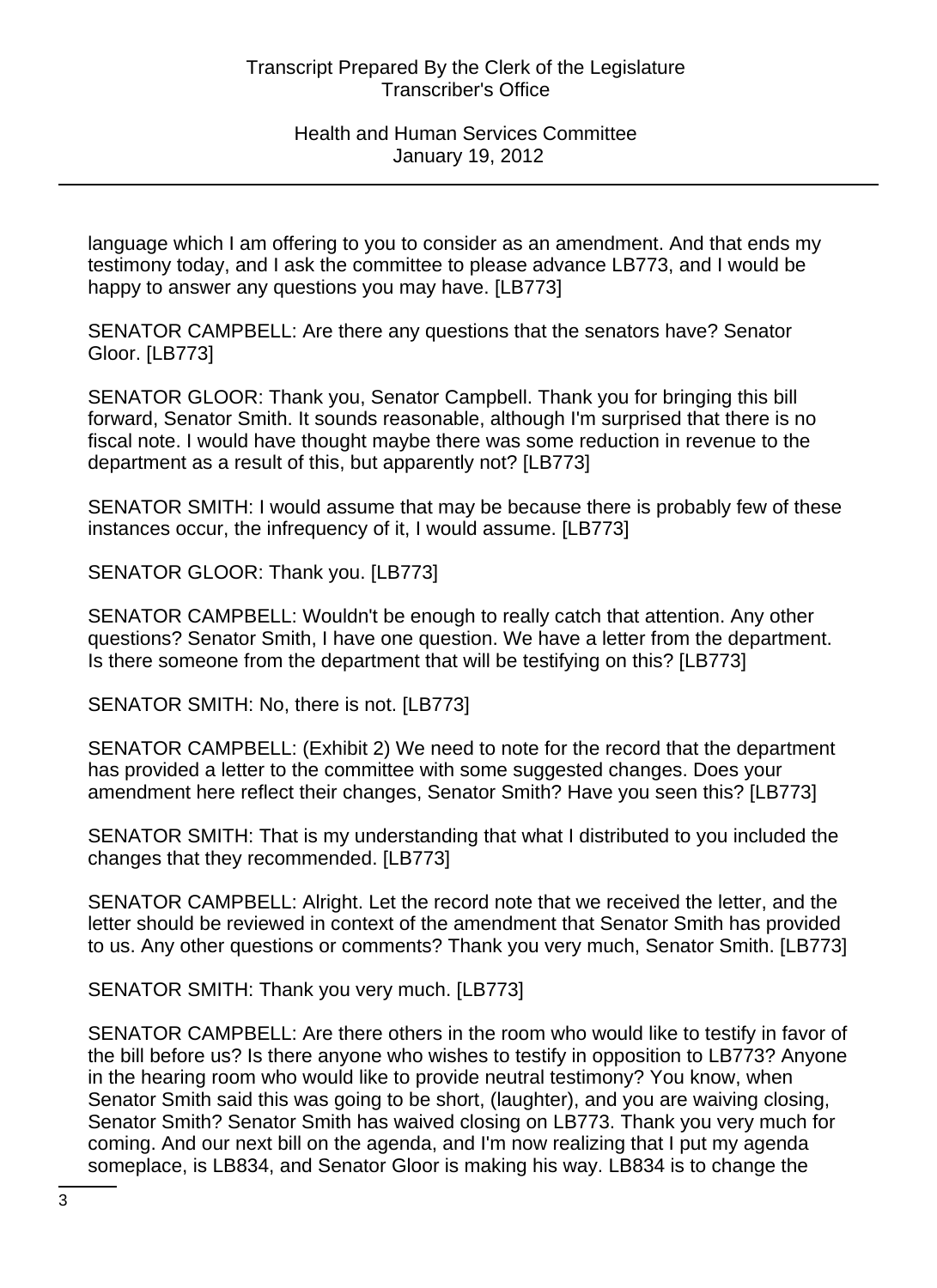Nebraska Regulation of Health Professions Act. Senator Gloor, we are ready when you are. [LB834]

SENATOR GLOOR: Thank you, Senator Campbell, and good afternoon, fellow committee members. My name is Mike Gloor, M-i-k-e, G-l-o-o-r. Some would say this is also a cleanup bill. Some would say it's not a cleanup bill. Some would say it's a cleanup bill in such a manner as spring cleaning where you go through your closet and throw things away that are a little dated and old to make room for new things, and from that standpoint, I do think that part of it makes it a cleanup bill. This committee, for the most part, I think understands the 407 process, which governs the review of health professions' proposals for initial licensure or change in scope of practice before those proposals come before this body and then on to the Legislature, if we so decide. 407 is both optional and advisory and is intended to help us in our deliberations, and I am proposing some significant changes. That review process, again by way of reminder, is that an application comes into the Department of Health, goes to the Board of Health, they set up a technical committee that does a review. There is then a review and a recommendation that comes from the director of the division, Dr. Schaefer, and the final approval or denial comes from this committee and the full Legislature. So these changes I went into with an understanding that there ought to be opportunities for this to be a better process and in ways that would help us legislatively in our decision making. It can be a complicated process, and LB834 is an attempt to improve on that. That's a little history. The department and Board of Health has taken stakeholder input for approximately the last six years on this process through a variety of mechanisms, including public meetings. When I introduced LB222 last year, I found out that a committee had already been formed looking at this that included the Board of Health. Senator Campbell, I believe, had served for awhile on that committee; and they had been working, as I said, for a number of years on amending this process. Their request to me is rather than pull out a small subsection for change, let's talk about taking the work that they had been doing and rolling that into a more substantive change to this whole process, and I agreed. We had a legislative resolution, had several meetings to bring this together during the summer, and that's what resulted in LB834 that I am bringing forward to you. And my thanks to the Board of Health, my thanks to the department, those that got involved in those meetings and the work that they did helping bring it together. The bill, there are six major changes. It changes the scope of practice criteria. For scope of practice criteria, the requirement that an applicant group must show that the current situation creates a risk of harm is removed, but an applicant must still show that the change does not create a new harm or danger to the public. And if that's confusing to you, that's one of the reasons we are making the change. Still have to show that the change being requested in scope of practice does not create a new harm or danger to the public. The harm factor we think is more appropriate for new applications than it is for scope of practice changes. Current criteria are retained for applications for all new credentials. This change is only for changes in scope. Several of the definitional changes clearly state that the application will only be granted if it does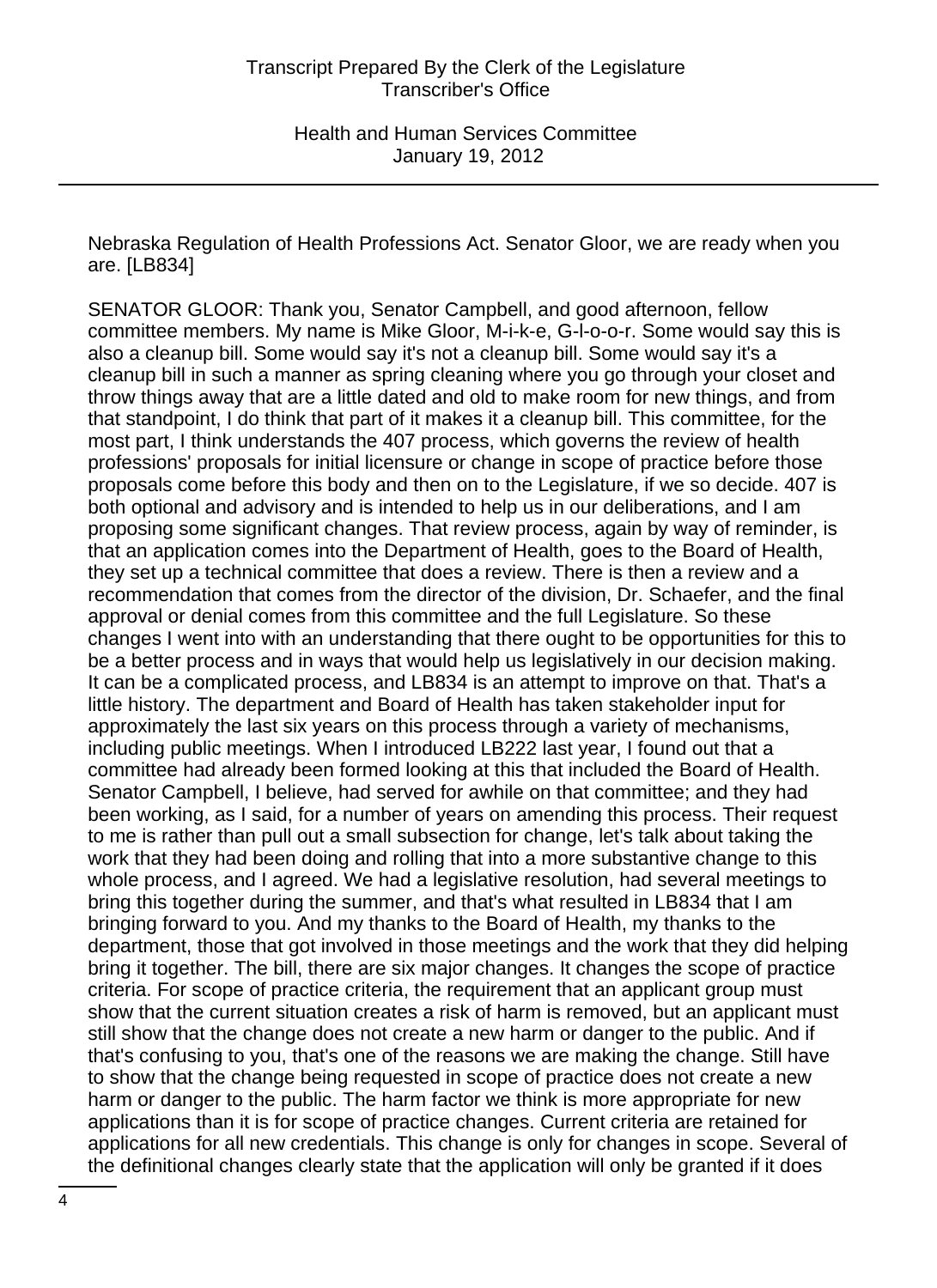Health and Human Services Committee January 19, 2012

no harm to public health. The scope of practice criteria also require consideration of the benefit this change in scope of practice would bring to the public. And there is also language that talks about making sure that there is education and discipline in place to assure proficiency of the individual who is asking to do this. It simplifies the application requirements. Current language regarding what an application must include is removed and replaced with language that focuses on three key issues: stating the problem, stating how the application corrects that problem, and providing evidence and documentation to validate what they had just stated in the application. There are also, and I believe this is very important, two new pieces of information spoken to. An explanation of third-party reimbursement. It comes up in the discussions a lot, yet it's not one of the criteria. And the experience of other states; and we know from floor debate, inevitably the question comes up, so what are they doing in Kansas? What are they doing in Colorado? What are they doing in South Dakota? That's not part of the application requirements right now that the 407 looks at. This would provide that that's one of the things that's looked at. That's an example of some of the ways that it can help us in our deliberation. Changing the role of the technical review committee. Again, the committee is set up by the board to take a look at the specific request or application. Currently, the technical committee feels that the statutes limit them to working only with documentation provided by the applicant, and you can see how that might make people feel they were a little hand-tied. LB834 makes it clear the technical committee should do whatever investigation it deems necessary, within reason. If they feel a trip to take a look at a hospital in Minsk would be important, they can't do that, clearly; but to do whatever investigation is deemed necessary. This may include asking the applicant group for further information; and, as far as I'm concerned, and seeking scientific evidence from sources other than the applicant group. An opportunity for the technical review committee to bring more science, more of what the growing practice of medicine sees as appropriate for things, to ask those questions. Currently, that wasn't something that could be done. Now it can be with LB834. LB834 also allows the technical committee to comment on any benefit they anticipate to the health, safety, and welfare to the public. It retains the criteria that the committee evaluate the proposal based on the criteria in the law. It eliminates requirements the committee recommend denial if any one of the statutory criteria are not met. The current rule has been one strike, and you're out. Instead, the committee will be able to weigh all the evidence in total in order to make their recommendations. A preponderance of information that they think allows them to say yes in this case, as opposed to one of the criteria not met, they were in a position of having to say no. The committee will also be able to recommend amendments to the proposal or comment on other solutions to problems identified during the review. Currently, amendments may only be done with the approval of the applicant group. Now I think this is another big benefit to the Legislature. Technical committee membership is changed to one member of the applicant group, not two. It was felt that two representatives of the applicant group was an inappropriate weighting, and one representative was enough. It also expands coverage. Currently, coverage of 407 process is limited to professions directly related to healthcare. LB834 expands the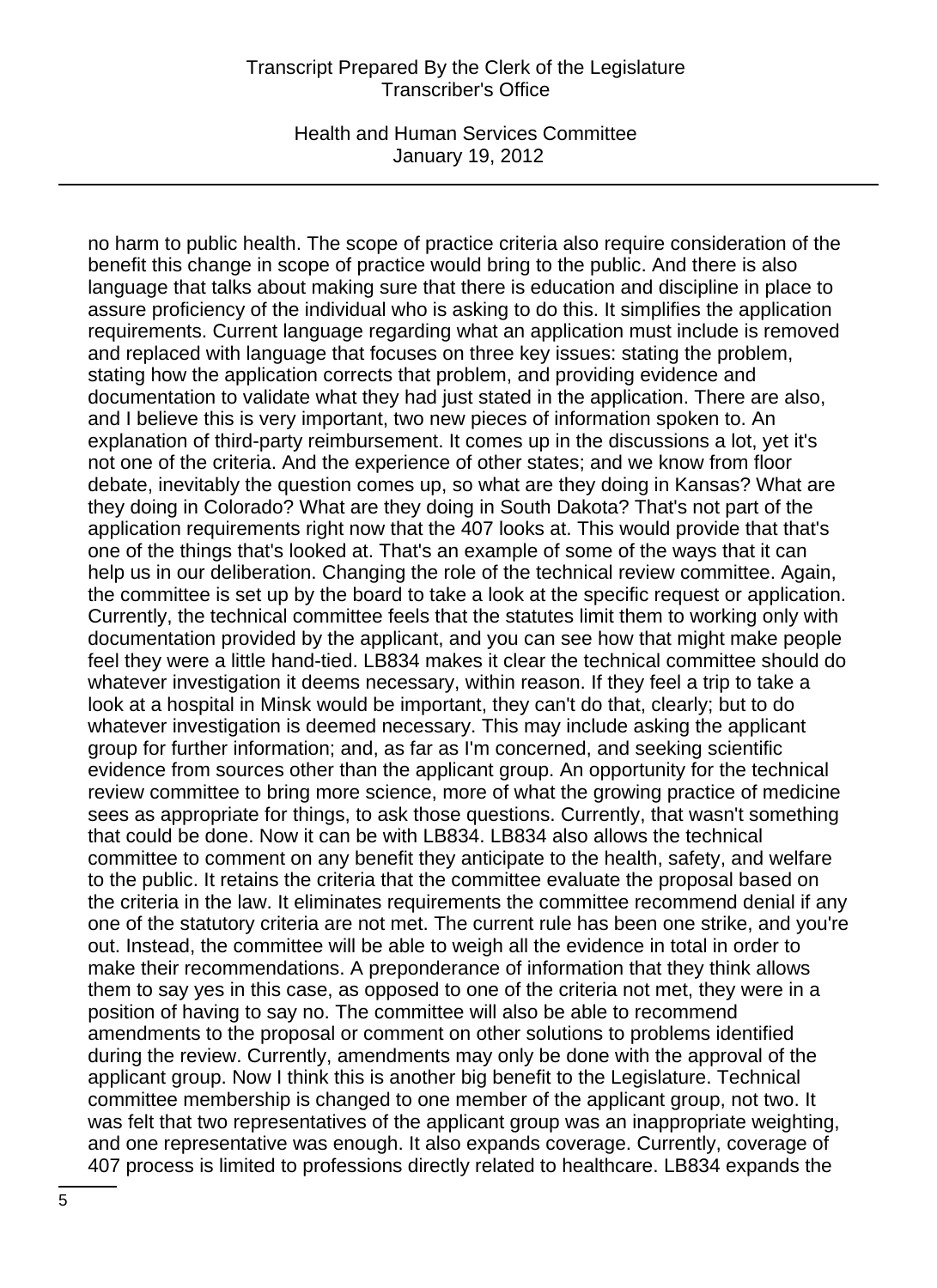Health and Human Services Committee January 19, 2012

range of groups and individuals eligible for review through the 407 process to occupations such as nail technicians, funeral directors, and veterinarians. In general, there isn't a lot of enthusiasm to cast the net a little wider except those groups already come to the Department of Health and ask for changes in scope of practice, and the department is in the uncomfortable position of saying we'd like some help evaluating this; but they're not included in statute, so the department itself finds itself having to do its own internal investigation. They wanted this included so that they could seek the help of a technical committee in looking at some of these other professional groups that ask for things like expansion in scope of practice. The bill will give them that authority. And the last is an updating in the funding mechanism. Currently, a percentage of all the credentialing fees is separated out to pay for the 407 reviews. Credentialing fees like Senator Smith just talked about. LB834 will eliminate that percentage going to that fund and leave the funding in the existing Professional and Occupational Credentialing Cash Fund, where all expenses will be credited. LB834 transfers the remaining money from the Nebraska Regulation of Health Professions Cash Fund to the Professional and Occupational Credentialing Cash Fund, from which the administrative costs for all credentialing activity are paid. And finally, it changes the time frame of application. The starting point will be when the application is received by the division and deemed complete instead of simply picking the submission date as the starting point. More importantly, I believe the division will have 12 months to make a final recommendation instead of current nine months. That allows the technical committee a little more time, based upon the additional investigative powers we're giving them, to be able to do their review. How will these changes improve the process for us as senators? It enables the technical committee to do more investigation, gain access to some scientific information and studies that are out there, comment on a variety of aspects of the application. We put more weight in decisions with them, and this gives them an opportunity to get more information back to us. And I think as a committee then we're better able to make our decisions. The technical committee, I believe, has more expertise and is the best group to advise us in this process. The changes in the application should make the process, I think, a little better and clearer for the applicant. There's no fiscal impact in any of this, and I would be glad to answer questions although there are going to be testifiers after me, and I think they will also be able to give you some additional information and maybe answer your questions. Thank you. [LB834]

SENATOR CAMPBELL: Questions from any of the senators? Senator Krist. [LB834]

SENATOR KRIST: Could you add in there that if you go through the 407 process, you can't reapply for scope of practice for at least five years, or make it six years, would you do that? (Laughter). [LB834]

SENATOR GLOOR: You know, if I had thought about that a little earlier... [LB834]

SENATOR KRIST: Oh, it's always a committee amendment. We could always... [LB834]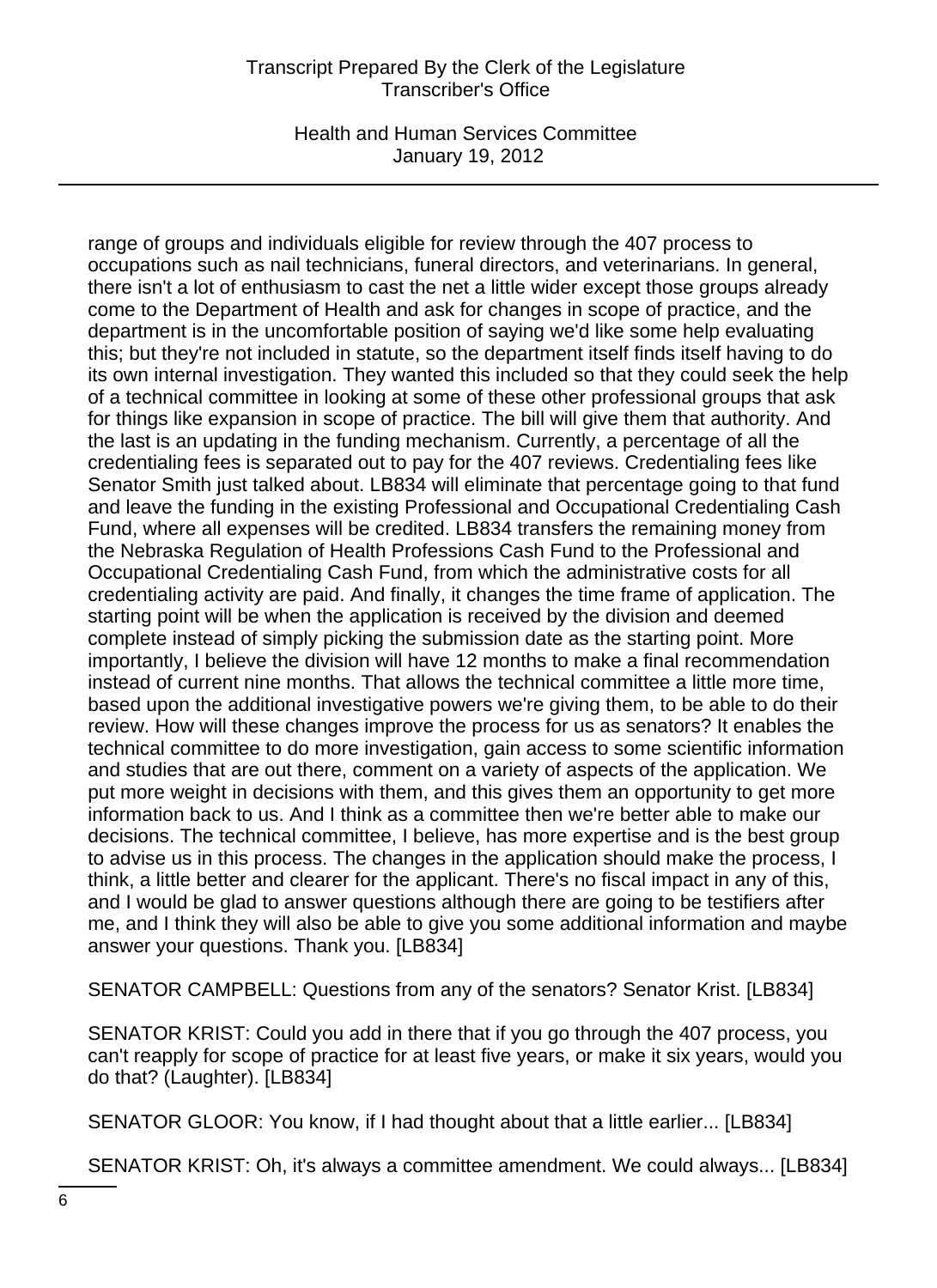SENATOR HOWARD: That's true. That's true. [LB834]

SENATOR GLOOR: On the other hand, as big an issue as we all know this is, there are possibilities that with the advances made in medicine as quickly as they are, somebody who is well-deserved and well-meaning, and in fact, could expand their scope of practice in ways that everybody would unanimously agree would help Nebraskans, it may be a little too restrictive. But there is that urge, I know, to perhaps want to consider that as an amendment. [LB834]

SENATOR KRIST: Well, thank you for considering my sarcasm. (Laughter) [LB834]

SENATOR CAMPBELL: Any other questions for Senator Gloor at this point? Thank you, Senator Gloor, for opening on the bill. [LB834]

SENATOR GLOOR: Thank you. [LB834]

SENATOR CAMPBELL: We will start with the proponents to LB834. [LB834]

SENATOR GLOOR: Do you want us to come back? [LB834]

SENATOR CAMPBELL: Yes. I do want to indicate that I have asked the committee if they are opening on a bill that they are free to resume their seat with the committee. Good afternoon, Dr. Schaefer. Again, second day. [LB834]

JOANN SCHAEFER: (Exhibit 3) Good afternoon. I know, okay. Good afternoon, Senator Campbell, members of the Health and Human Services Committee. My name is Dr. Joann Schaefer, J-o-a-n-n, S-c-h-a-e-f-e-r, M.D. I am the chief medical officer and the director of the Division of Public Health in the Department of Health and Human Services. I am here to testify in support of LB834. The legislation is a result of a collaborative effort that stretches over six years and has most recently been facilitated by the active interests of Senator Gloor and Senator Campbell. It makes long-needed revisions in a very important piece of existing legislation, the Regulation of Health Professions Act. The sole purpose of the Regulation of Health Professions Act is the credentialing review commonly known as the 407 process, and that, as created, has supported the Legislature's ability to make sound policy decisions regarding the credentialing of health professions and evaluating the need for changes in scope of practice. The goal of the changes identified in LB834 is to make the program more helpful to you, more accessible and transparent for our stakeholders, and a better steward of licensure fees that support it. The most important change proposed under LB834 is revamping the statutory criteria by which applications are evaluated. The new language is more direct, more relevant to the purposes of the program. It resolves many of the frustrations expressed by stakeholders over the years. The composition and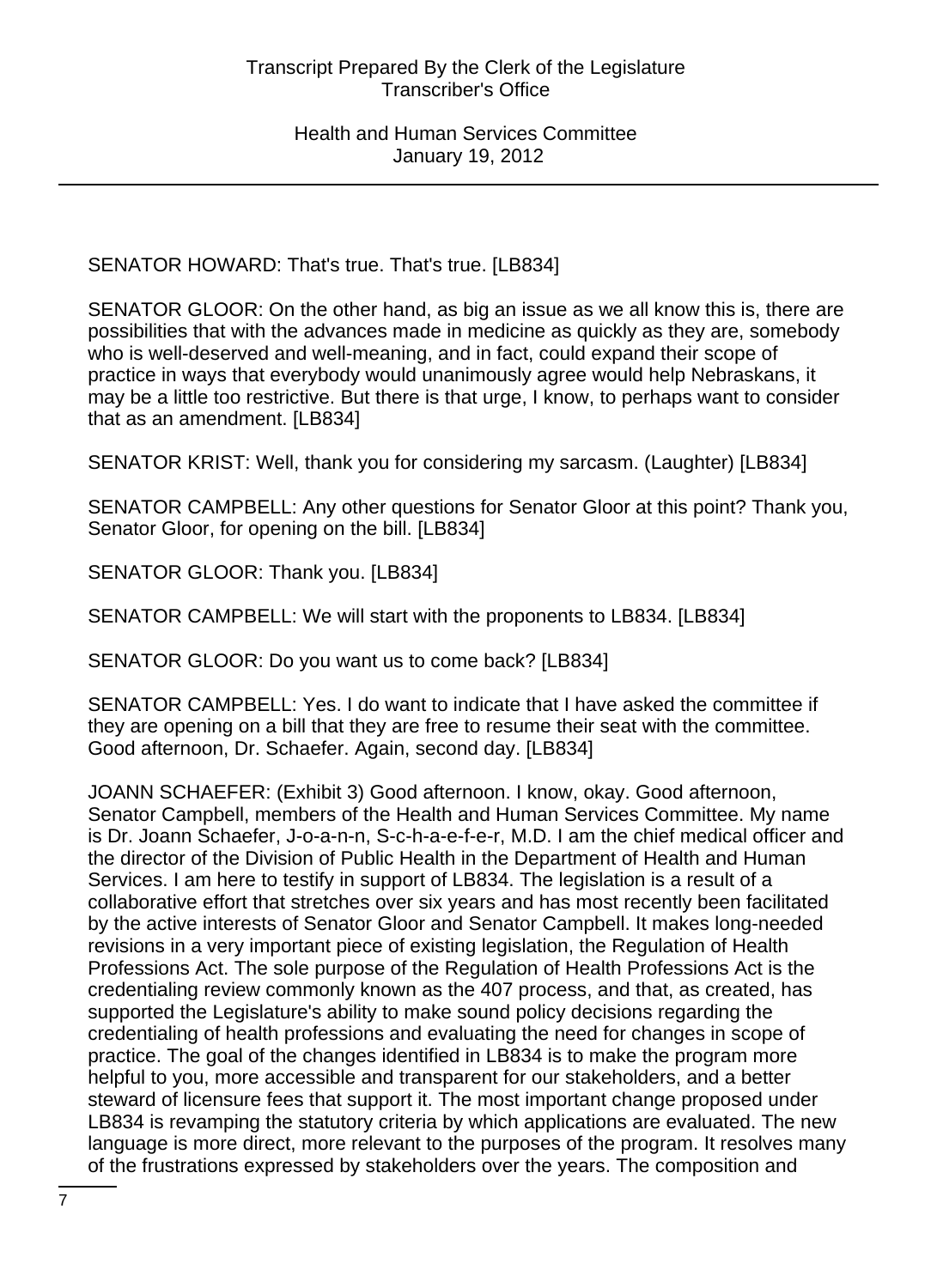Health and Human Services Committee January 19, 2012

charge of the technical review committee in this program is also revised. The new language lays out a process for ensuring that most science-based evidence is included in each review. The bill also streamlines the application itself and the committee process used in evaluating the applications. In addition, clarifying language has been inserted for several definitions. Financial procedures for support of the program have been updated to conform with the Uniform Credentialing Act, but no new costs are created by this bill. I believe that if you choose to enact LB834, you will find the resultant credentialing review or 407 process to be even more informative and supportive of your public policy decision making. I'm happy to answer any questions. [LB834]

SENATOR CAMPBELL: Thank you, Dr. Schaefer. Are there questions from the senators? Thank you very much. Our next proponent testifier, please. Good afternoon, Dr. Michaels. [LB834]

DALE MICHELS: (Exhibit 4) Good afternoon, Senator Campbell. My testimony is electronic. I apologize in understanding the controversy. I'm not sure whether I should send it to you by e-mail after I am done or not (laughter) to avoid any concerns, but it's a real privilege to be here. Good afternoon, Senator Campbell, members of the Health and Human Services Committee. My name is Dr. Dale Michels. I'm a family physician here in Lincoln, and I'm here representing the Nebraska State Board of Health to testify in support of LB834. I currently serve as Secretary of the Board of Health. I am also testifying on behalf of the Nebraska Academy of Family Physicians where I serve on their legislative committee. And as you know, LB834 proposes six revisions to the current LB407 process. I'm not sure if this process will become the 834 process (laughter), or if it will remain as the 407 process when this goes forward. As you know, LB407 was passed over 25 years ago. It's designed to assist the Legislature with background information, expertise and recommendations regarding credentialing and scope of practice issues for health professionals. It used language from other states originally. The premise was that this three-pronged approach, which has been discussed, a technical committee report, a report of the Board of Health, a report of the Chief Medical Officer. The technical review committee is chaired by a Board of Health member and is set up to review the information, and in the current situation, answer four questions, all of which must be in the affirmative to recommend the change. Information is then presented to the Board of Health which must answer the same four questions in the same way. Information from these sources is then provided to the Chief Medical Officer who also researches the proposal and makes recommendations. This information is presented to the Legislature for action and becomes as an LB proposing licensure expansion of the scope of practice. Every credentialing review final report is routinely sent to the Speaker of the Legislature, the Chair of the Executive Board, the Chair of the HHS Committee, and copies to all other HHS Committee members. I have chaired a technical review committee on behalf of the Board of Health, and I've seen some of the difficulties that have gone through, so I think these changes are well warranted. It doesn't change the three-legged approach of providing the information. It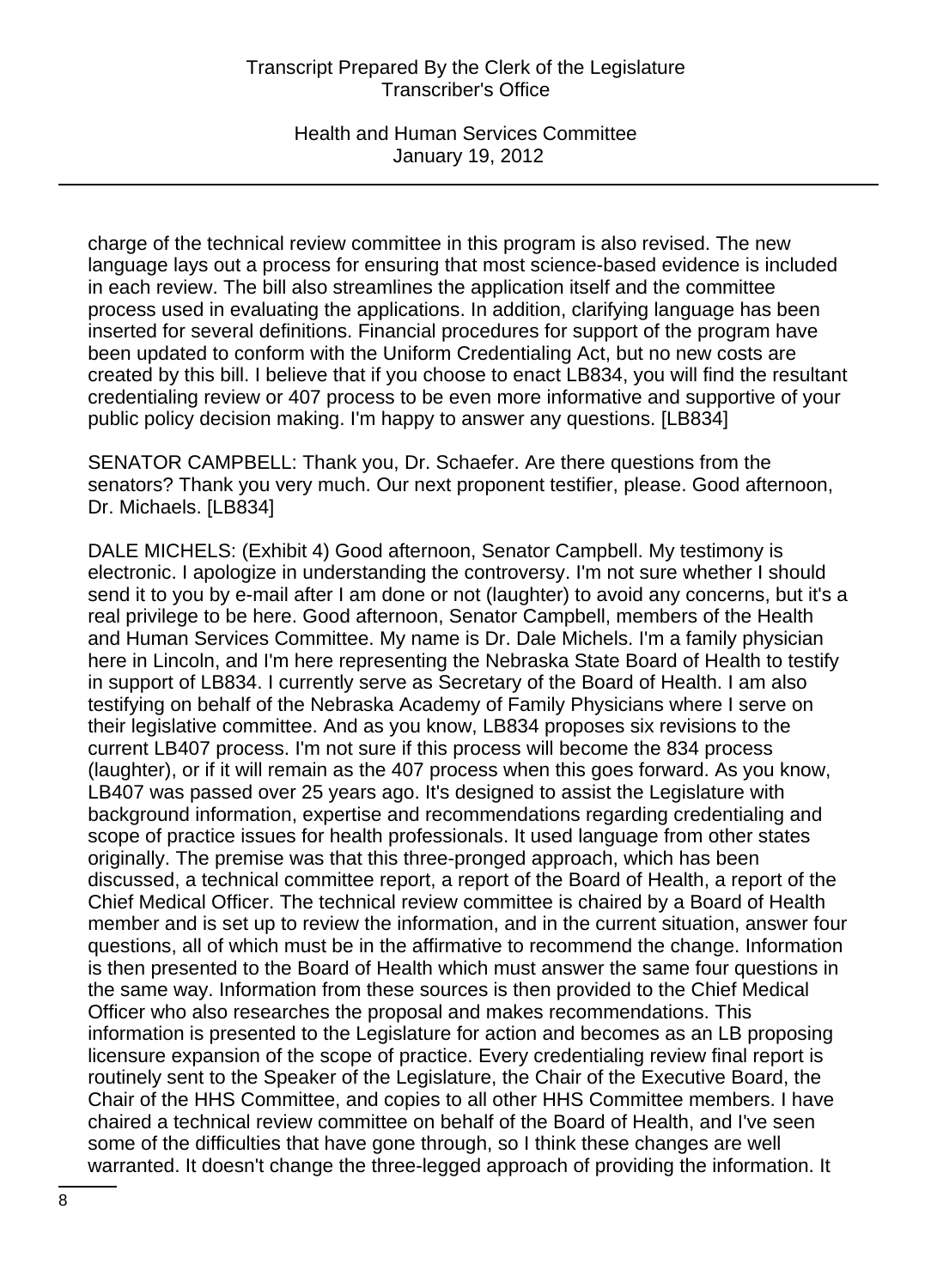Health and Human Services Committee January 19, 2012

just simply improves the language of the application and makes it simpler. It expands the role of the technical committee, and that was one of our frustrations as a technical committee, as we felt somewhat tied by what was in current statute as to what we could and could not do. And it will give that committee more flexibility in working with the applicant group, change the application during the process to better serve Nebraskans. Any proposal to a change in scope of practice is now handled in a way that attempts to determine more appropriately if the real need exists and proper training is present. The proposed changes of the format of the questions asked no longer requires the technical committee to have to answer affirmative to all four questions in order to be able to recommend approval. It cleans up some other archaic language, and it also broadens the scope of the process to include all health occupations, including establishing funding for it. The Board of Health feels that LB834 brings the process into a better position to serve the Legislature, and we encourage you to move this bill out of committee for action by the Legislature and Governor this year. Thank you. [LB834]

SENATOR CAMPBELL: Are there questions for Dr. Michels? And, Dr. Michels, I think you are free to send that in an e-mail to us. [LB834]

DALE MICHELS: Okay, I will be happy to. [LB834]

SENATOR CAMPBELL: I am assuming that someday, all of us will have the ability to watch a screen while you read your testimony. Any other questions? Thank you, Dr. Michels. [LB834]

DALE MICHELS: All right. Thank you. [LB834]

SENATOR CAMPBELL: The next proponent? Good afternoon. [LB834]

NANCY GONDRINGER: (Exhibit 5) Good afternoon, Senator Campbell. My name is Nancy Gondringer. I'm a nurse anesthetist. Nancy Gondringer is N-a-n-c-y, G-o-n-d-r-i-n-g-e-r. Like I said, I'm a certified registered nurse anesthetist. I reside at 7216 Parkridge Circle here in Lincoln, and I am here to testify in support of LB834 on behalf of the Nebraska Association of Nurse Anesthetists. LB834 actually is an outgrowth like Senator Gloor stated LB222 introduced in 2011. Prior to the introduction of LB222, we met with Senator Gloor to discuss concerns we have with the current Regulation of Health Professions Act, or what is fondly referred to, or maybe not as fondly referred to, as the 407 process. Our association has experienced the 407 process twice during my professional career. The first was in the early nineties when our association requested the removal of physician supervision from our statute. The second one has been recently when we've added or requested to add a change to our practice which was the ability to use fluoroscopy during the placement of catheters such as central lines. The ability to use the fluoroscopy in our practice as certified registered nurse anesthetists has helped to make insertion of such catheters or lines more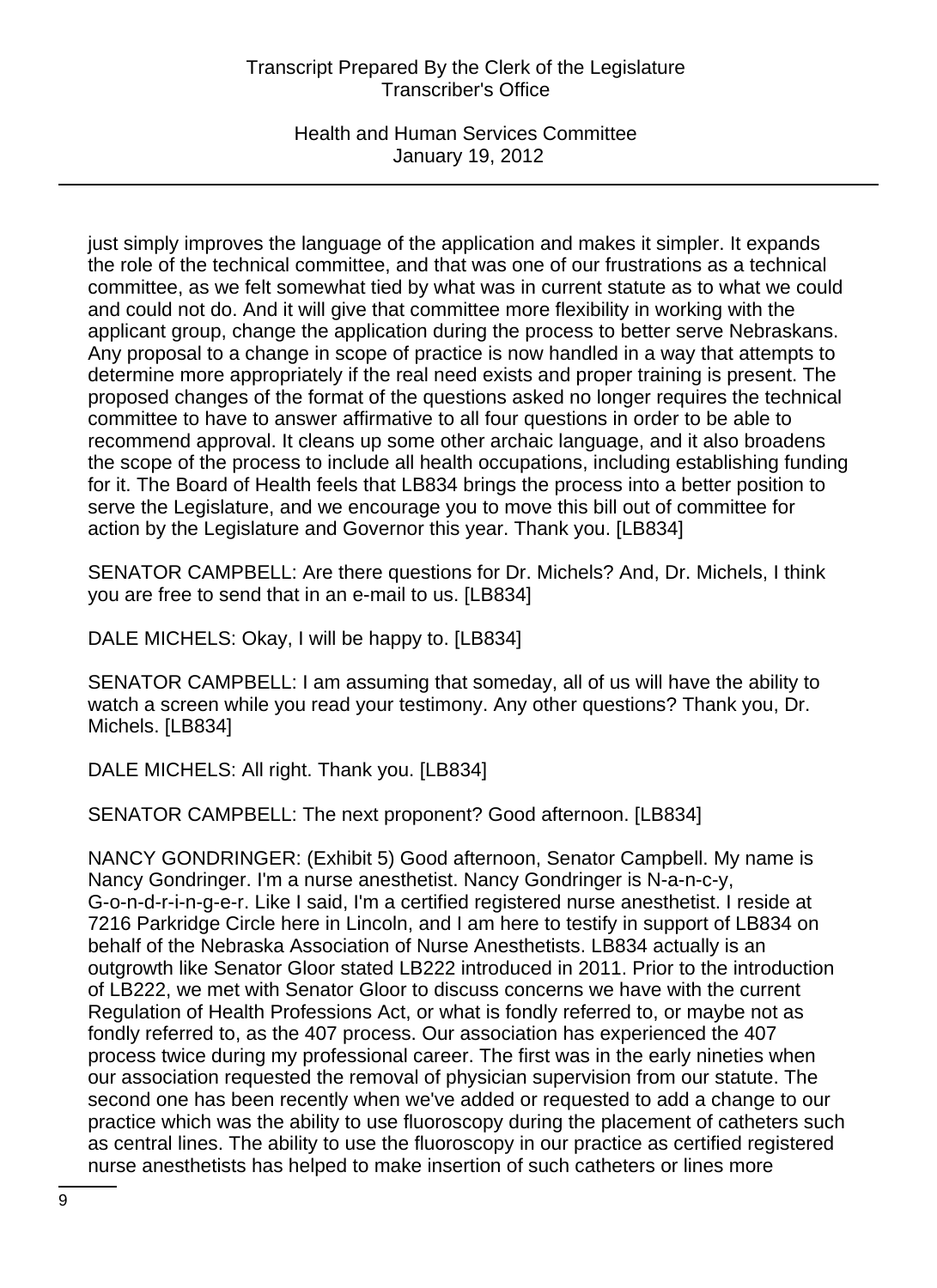Health and Human Services Committee January 19, 2012

efficient, safer, as well as improve the care for the Nebraska residents. During both of these times, we have had and continue to have specific concerns with this regulation and process. The current process requires the applicant profession to demonstrate to the committee that Nebraska citizens are being harmed in an obvious and concrete manner in order to receive favorable considerations to expand the scope of professional practice. It truly is a catch 22, and the wording needed to be changed or removed from the current statute. Although we as a profession do not anticipate any current changes to our scope of practice, we do know the 407 process needs to be modified. We took our concerns to Senator Gloor, and after explaining the issues, Senator Gloor came to share our view this law needed to be changed. As it happens, other interests as stated earlier by other testifiers, the Board of Health and Division of Public Health were also considering changes to the 407 process. Senators Gloor and Campbell joined in convening a workgroup of interested parties to comprehensively address and update the current 407 process. We were pleased to be able to participate in that process and fully support its work in LB834 that is before you today. We believe LB834 not only addresses our original concerns, but sets up a review process we feel is more deliberative, collaborative, and helpful to the Legislature, the original intent of the 407 process. We believe the changes in LB834 will assist the committee consider future legislation proposals to license presently as well as unlicensed health professionals as well as expand scope of practice of currently licensed professions. Just as we believe that LB834 will facilitate a more useful exchange of views and information, we believe the process, which has resulted in the introduction of LB834 legislation, is public policy formation at its best. We appreciate Senator Gloor's support with the initial introduction of LB222, and now Senator Gloor and Senator Campbell's leadership with the introduction of a more comprehensive bill which is LB834. We urge your favorable consideration of LB834 and request that you advance it to general file in a very timely manner so it can receive legislative action this session. I appreciate you allowing me time to present. If you have any questions, I would be glad to answer them. [LB834]

SENATOR CAMPBELL: Are there any answers from the senators? Thank you very much for your testimony. [LB834]

NANCY GONDRINGER: Thank you. [LB834]

SENATOR CAMPBELL: Are there any other proponents? [LB834]

DAVID BUNTAIN: (Exhibit 6 and 7) Senator Campbell, members of the committee, my name is David Buntain. It's B-u-n-t-a-i-n. I am counsel and registered lobbyist for the Nebraska Medical Association and am appearing today in support of LB834. And I thought it might be helpful to give the committee some context beyond what you've heard. Twenty-seven years ago, this committee was sitting here at the start of the hearings process with 11 bills that would involve new licensure or scope of practice changes for different professions. Some of us who were aware that that was going to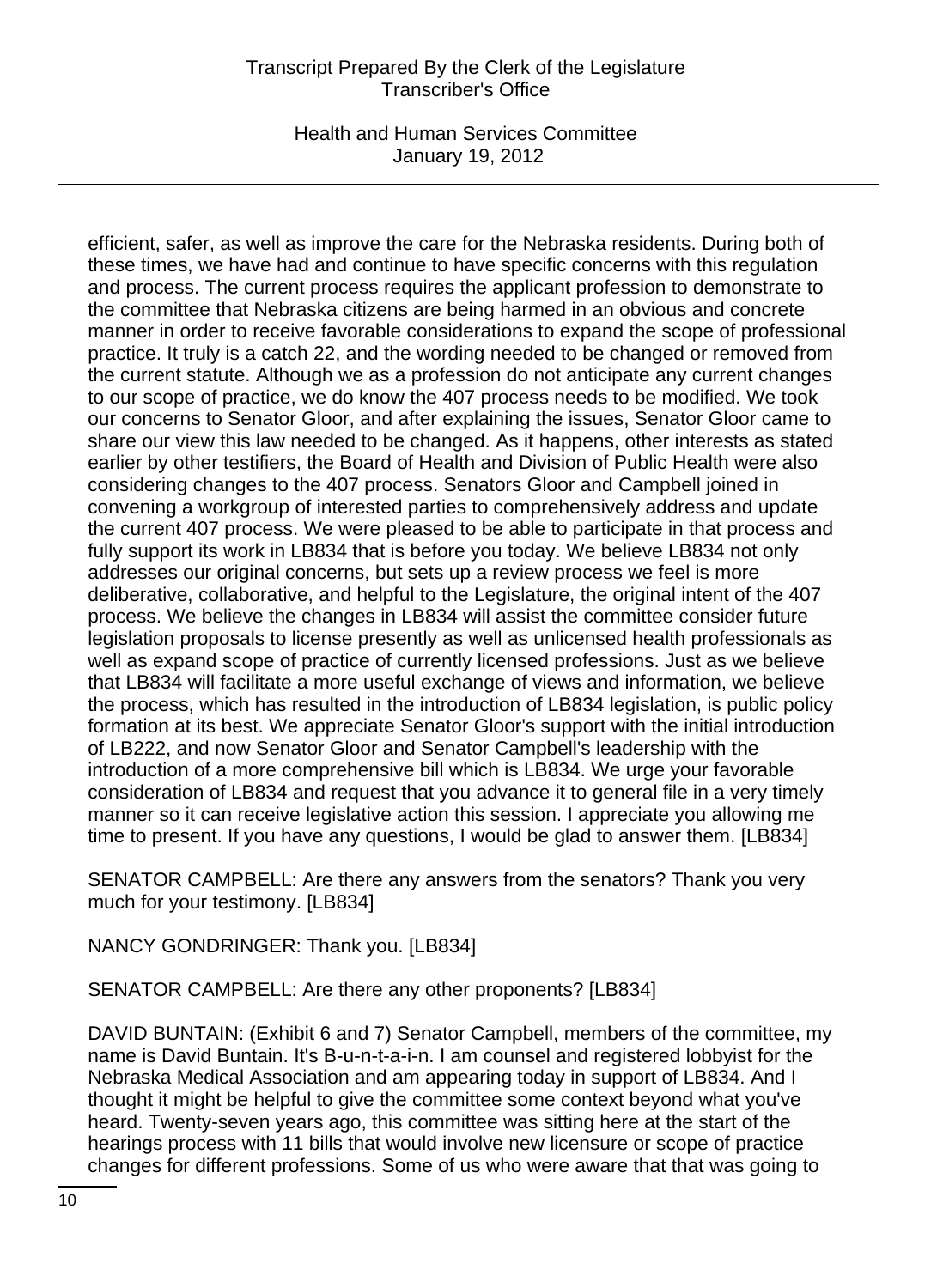Health and Human Services Committee January 19, 2012

happen and were aware of the concerns that was going to create came to the Legislature with LB407, which was also being considered at that same time. And basically, the goal of the 407 process, as it's come to be known, was to provide a mechanism for groups that have an interest both in favor of and against proposals to license or to change scope of practice, to gather the information, and to provide the input to the Legislature so that the first time that you consider the bill, you have that information in front of you. And we think that the 407 process has done a good job of doing that. I have offered the committee two exhibits, if you will. One of which is a chart that is kept by the department which shows, I believe there are 58 reviews that have been conducted in the last 27 years. The two-page item is something that I prepared which basically analyzes the decisions that have been made at each of the three review levels where there have been unanimous recommendations in favor, unanimous recommendations in opposition, and where there have been a mixed result and then how that has played out in the Legislature. I think if you look at that chart, I think a couple of things will strike you. 1) There has been a wide diversity of licensure and scope of practice issues that have been reviewed. There are some issues in some professions that have come before the review process several times; but in many instances, it's just a single profession. What you will also see, I think, is that in at least two-thirds of the instances, the result of the 407 process has been basically accepted by the Legislature and enacted into law, and I submit that it's been very helpful to the Legislature in addressing those issues. There are always going to be some where there are going to be differences. Those end up coming here and being lobbied and argued on the floor and the kinds of things we do with bills; but I do think that overall, the effect of the 407 process has been to make this whole issue more rational and really accessible for everyone that is involved in the process. It's interesting to me in that if you look at it, 38 of the 58 applications were in the first 10 years. We have only had 20 in the last 17 years, so although it seems like you're overwhelmed with, sometimes with scope of practice issues, they're relatively few compared to what the Legislature was dealing with before. I think the numbers are roughly split between new licensing and scope of practice. So we were happy to be involved in the review that took place over the last year. I will note that not all of the provider groups were at the table when this was discussed. I know there are some provider groups which still have concerns in a couple of areas. I think for the most part, what's before you is not controversial. It's basically an updating of the current law; but there may be areas where there needs to be further discussion, and we would be happy to be involved in this process. I think that the 407 process has served this state well, and I think that the changes that are being suggested here will continue the value of the 407 process. [LB834]

SENATOR CAMPBELL: Questions that the senators have for Mr. Buntain? You know, Mr. Buntain, I have to make a comment on your chart, because I've seen this chart several times, and I agree with you. I mean, we tend to have one or two bills or discussions, and we get really wound up in them without realizing that they have lessened over the years than what was started, that's number one. And number two,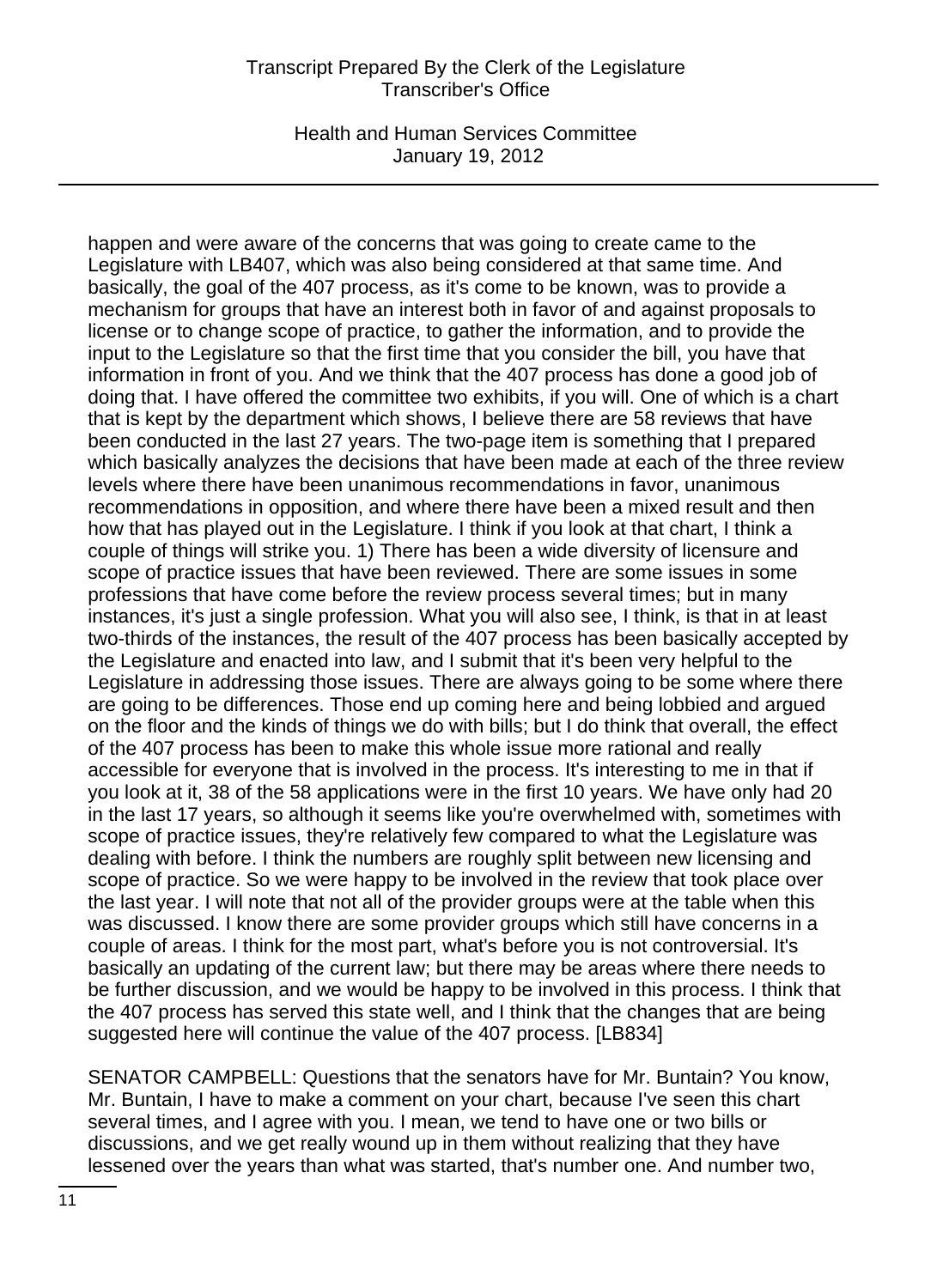you really can't...the longer you're around, and I'm saying this for our new colleagues, the more that you really do look at the reports that come from the review team and the Board of Health and the director. They lend a direction, particularly in questioning, I think, that are there. So I appreciate the charts, because it's helpful. [LB834]

DAVID BUNTAIN: Well, the department gets the credit for the long one, because they keep that as a running... [LB834]

SENATOR CAMPBELL: And you get the credit. [LB834]

DAVID BUNTAIN: ...yes, but yeah, I think it is helpful because you're right, we tend to deal with the last issue or the current issue and not really see this in the whole context. [LB834]

SENATOR CAMPBELL: Exactly. Thank you very much for testifying today. [LB834]

DAVID BUNTAIN: Thank you. [LB834]

SENATOR CAMPBELL: Our next proponent. [LB834]

DON WESELY: Senator Campbell, members of the Health and Human Services Committee, I'm Don Wesely representing the Nebraska Nurses Association here in support of LB834. You've heard a lot of testimony in support. You'll hear some opposition to the bill before you. I can give you some background as Dave Buntain did, because LB407 was a committee bill when I was chair of the committee back in 1984, and I can assure you that we were faced with a multitude of scope of practice issues that were overwhelming as we figured we had to find a better way to do this and a fairer way where everybody sat down and actually talked about the issues instead of just the tug-of-war politics and who had the power and influence. And what we came up with was a compromise with all of the different groups, and it's worked, I think, really well over the years; but after 27 years, everything needs an update, and this bill certainly does that. One of the things I point out at the time when we passed this, if I remember right, the figure was there were 1 out of 14 Nebraskans were affected by scope of practice issues in the health field or related fields which are covered. I don't know what figures you have now, but this is a big part of the workforce of the state of Nebraska. There are over 20,000 nurses, 25,000 plus, nurses alone let alone all of the other groups that are affected in one way or another by the scope of practice issue. And as you probably know, the medical profession is the only health profession without a scope. Everybody else has a scope. Their work is defined by the laws that you pass dealing with these issues over the years. So it's an extremely important issue, and I'm glad you don't have as many of those problems coming to you, but they still continue to come to you. So I think we made a process that has worked; but it can be improved upon, and probably the one thing that you might hear in opposition is, well, who does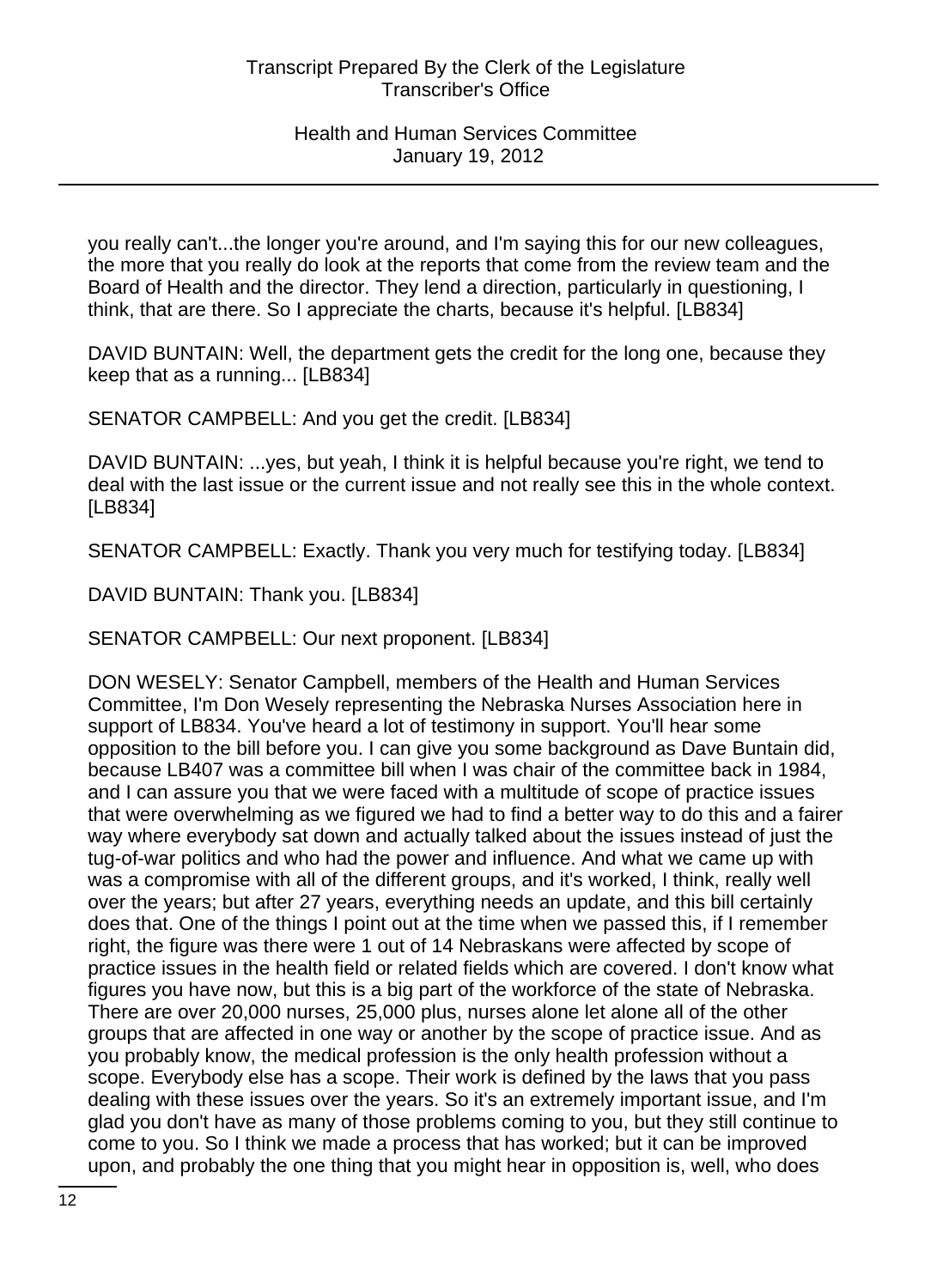Health and Human Services Committee January 19, 2012

this help or hurt? How does this change, tip the scale one way or another? And I can tell you from the nurse's point of view, and I've told our legislative committee, I don't know if this is going to help or hurt nurses. I don't, because we don't have any plans to expand our scope, and there are other groups out there that probably are thinking about expanding their scope that would maybe set up a competition with some of our, the work that we do, and so it could help or could hurt us. We don't know at this point, and the future is unclear to any of us. But at the same time, the real question here is not the who wins and who loses, but is it fair? Is it a process that is reasonable? And I think what you have before you, and I thank Senator Gloor for introducing it and all of you for cosponsoring it. This is an improvement in the process, an updating of the process, and it is still going to be a fair process and, I think, an even better process once this legislation is passed. So I come before you urging your support and hope that this will become the law. [LB834]

SENATOR CAMPBELL: Questions for Mr. Wesely? One of the...continues to be the sterling benchmark that you look at, is the safety of the public. And I'm assuming that at the beginning of that process when you were sitting in our places that that was still and remains a benchmark. [LB834]

DON WESELY: It is, and it was actually one of the main reasons we passed this. Because we weren't the experts, so we were being told by one group that well, this will injure people, you can't do this. And the other group is saying no, we can do this. Don't worry, we have the education. And we didn't know. And one of the last things you want to do as a legislator is pass a bill and then end up having somebody harmed by it, somebody hurt, somebody injured, somebody killed perhaps. And so we definitely thought well, we need expertise to come in here, people that really understand "will people be harmed?" And that was the main focus of the whole process is "will the public be well served?" And it's worked. [LB834]

SENATOR CAMPBELL: Thank you, Mr. Wesely. [LB834]

DON WESELY: Um-hum. [LB834]

SENATOR CAMPBELL: Are there any other proponents in the room for the bill today? Okay. We will move to the opponents to 834. Good afternoon. [LB834]

KATIE ZULKOSKI: Good afternoon, Senator Campbell, members of the Health and Human Services Committee. My name is Katie Zulkoski, Z-u-l-k-o-s-k-i. I'm testifying on behalf of the Nebraska Academy of Eye Physicians and Surgeons. We are testifying today, we have two concerns. As those going before me have said, this bill has six changes. Some of the changes we do think are beneficial and certainly understand the causes. There are, however, two changes that we would like to discuss a little further and bring to your attention. The first concern that our group has is on page 10 of the bill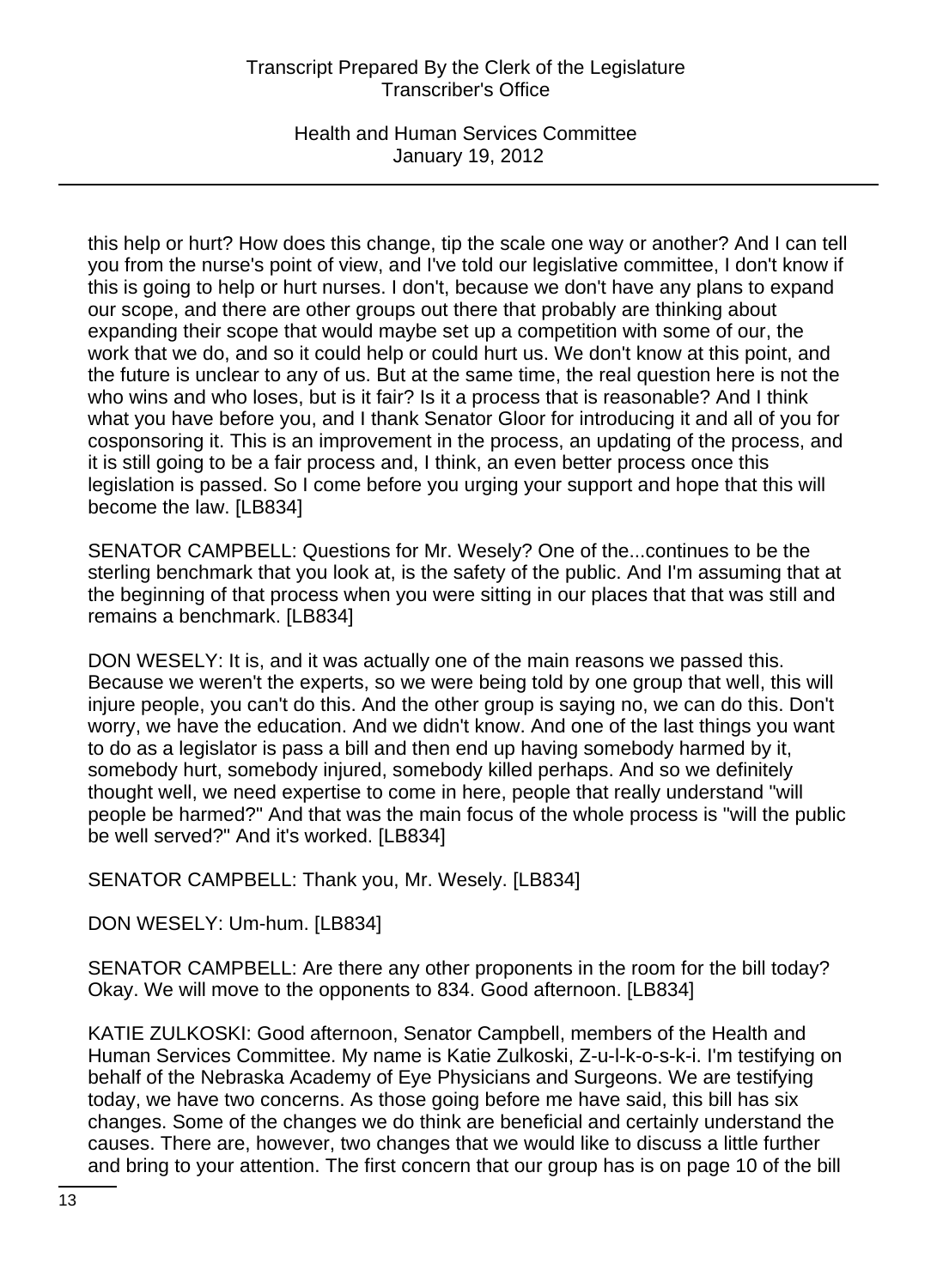Health and Human Services Committee January 19, 2012

which would remove the first criteria when you're changing the scope of a regulated health profession. If I may paraphrase that first criteria, really what that criteria looks at when you're going through the review process is what is the problem that is caused by the current scope? Is the current scope causing the public some harm? And we think really that that's an important thing to look at for the technical review committee, for the Board of Health, for the Director of Public Health to look at and say, what is the problem we are trying to solve? In general, with any legislation that we all look at, certainly from different perspectives, the beginning question that we take a look at is, what is the problem we are trying to solve, because once you've looked at that question, then you are better able to create the appropriate solution. Once you know the hole you are trying to fill, or if there is an access problem, how can we craft that solution is really easier to look at once you recognize what the problem is. And for that reason, we think that first criteria, certainly we understand that paraphrasing that it is a longer sentence, and it could use some paraphrasing and maybe some clearing up as to what we're really trying to get after. If that language needs to be changed, we are happy to continue to discuss that, but we think that that should in some way be retained. The second concern we have is on page 19 of the bill. There is language being deleted there that would take out what clearly states that each criteria must be met before an application is recommended either for approval or denial. Unless that language is retained, you really have lost the importance of each individual criteria. If we no longer require an applicant to meet all of the criteria, whether there is the current four or whether we go to the six or seven proposed by the bill, you really have taken out the importance of each one of those. If I don't have to meet a certain question, then that question loses the importance in the review process. And we think in a process as important as scope expansion, each of those criteria when we're looking at public harm, benefit to the public, those are all important enough that they deserve really to all be met in one of these review processes. As I said, we do think some of the changes in this bill are positive changes. We certainly agree with Don Wesely who spoke earlier that this process could use some updating. It's been through certainly a lot of reviews as it stands, and we know that there are some improvements that can be made, and there really are some parts of the process that have been beneficial to the groups coming before and to the Legislature as they look at these changes. NAEPS would just ask at this time that this be something that all of the groups that are impacted by this legislation could continue to discuss. This really would have major impacts on a lot of groups in Nebraska and the citizens of Nebraska, and we think this is an important discussion that we would like to continue having. [LB834]

SENATOR CAMPBELL: Are there questions for Ms. Zulkoski? Ms. Zulkoski, I have one question. I just want to make sure I'm taking down the right notes from your testimony. And you are saying retain the original language, so you don't have a language change for either of the two suggestions, you just want it kept as the original? [LB834]

KATIE ZULKOSKI: Our suggestion is that we have a criteria that looks at that. We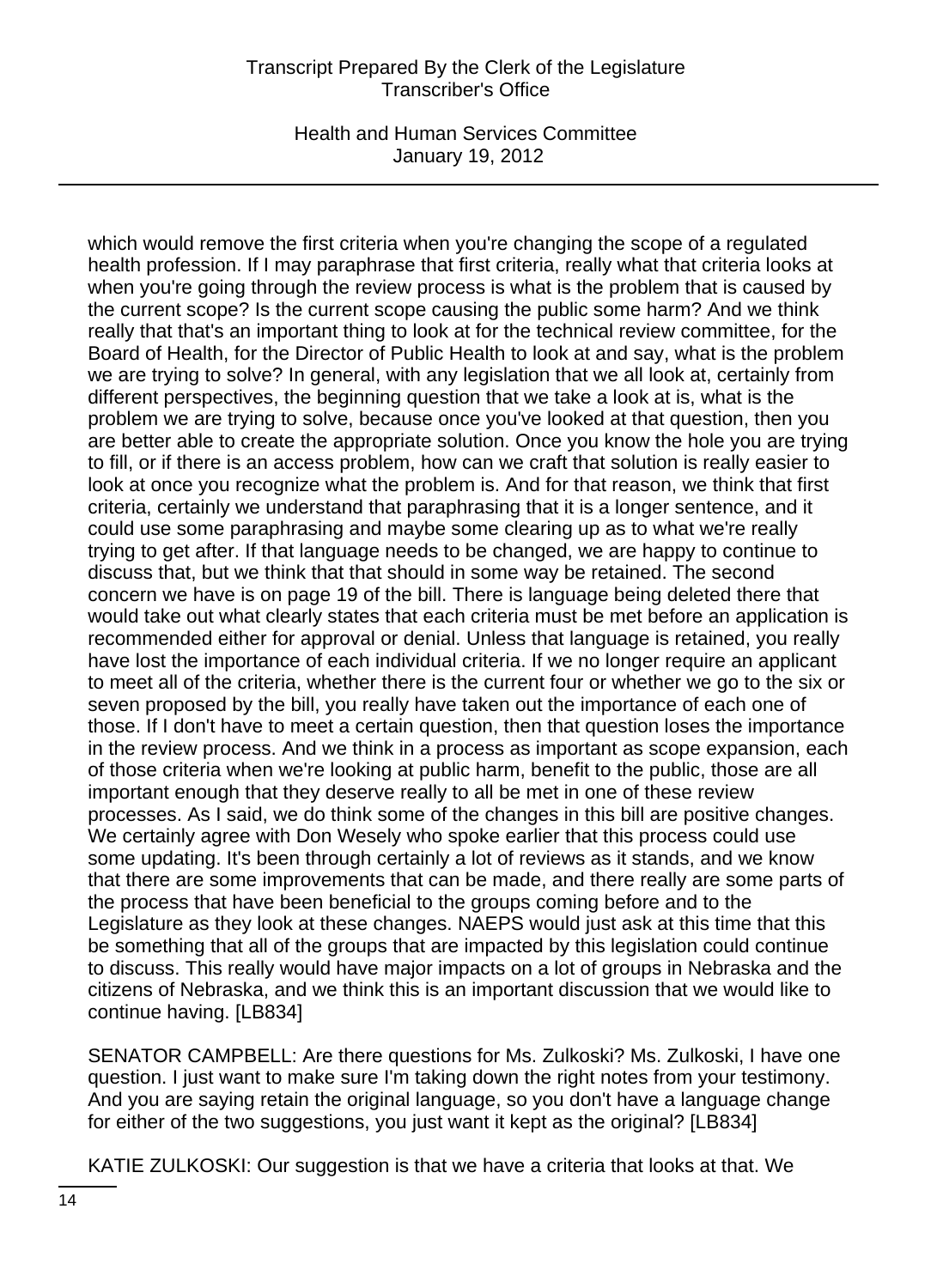understand that the word harm is causing some, you know, using the word harm is causing some people to sort of...you come in maybe a little defensive when you have to say about harm. And so if we need to look at other language, we certainly can, and we can provide the committee some suggestions. I don't have any at this time, Senator. [LB834]

SENATOR CAMPBELL: Okay, and we certainly would welcome looking at any alternative language. [LB834]

KATIE ZULKOSKI: (Exhibit 8) Absolutely, and I do, I do have a letter I did not hand out earlier. This is a letter written personally by Dr. Shiffermiller from Methodist Hospital. This does not represent the views of Methodist Hospital. Dr. Shiffermiller was on the Board of Medicine and so has unique perspective that way and some concerns with the bill as well. [LB834]

SENATOR CAMPBELL: Okay, and is that for distribution? [LB834]

KATIE ZULKOSKI: Yep. Yep, I'll hand it to... [LB834]

SENATOR CAMPBELL: Okay. Any other questions or comments from the senators? Thank you for your testimony today. Our next opponent. You want to go next? [LB834]

DAVID O'DOHERTY: (Exhibits 9, 10, and 11) Good afternoon, Senator Campbell and committee members. My name is David O'Doherty, O-'D-o-h-e-r-t-y, and I'm the executive director of the Nebraska Dental Association representing nearly 80 percent of the dentists in this state. Last year I appeared before this committee testifying in opposition to LB222 which really only addressed one issue, and that was the removal of the harm sentence that we've already been talked about. I have been involved in two 407 applications in the last six years, and I'm surprised to hear that this has been going on, this review process has been going on for six years. This just come to my attention with LB222. My first handout is a couple pages from the transcript of last year's LB222 testimony, and the reason I hand that to you is my recollection, that is why I went back to the testimony, is that people were commenting that don't throw out the first criterion, let's redraft it. Even the Nebraska Medical Association testified to that. So when it came out again and it was totally stricken out and not redrafted, I was a little bit surprised. The second handout is a little bit thicker. I looked for that phrase tenuous argument or remote, and 16 other states use almost identical language when they're looking at a new applicant group trying to be credentialed. So we're not alone in using that phrase, even though we are, you know, concerned it might be a little bit confusing. There are 16 states, and I'll be referring to this a little bit later. Regarding new applications on page 8, LB834 proposes to strike the second part of the sentence which reads, "and the potential for harm is easily recognizable and not remote or dependent on tenuous argument." Like it said in the maps, 16 states use that language, including Kansas and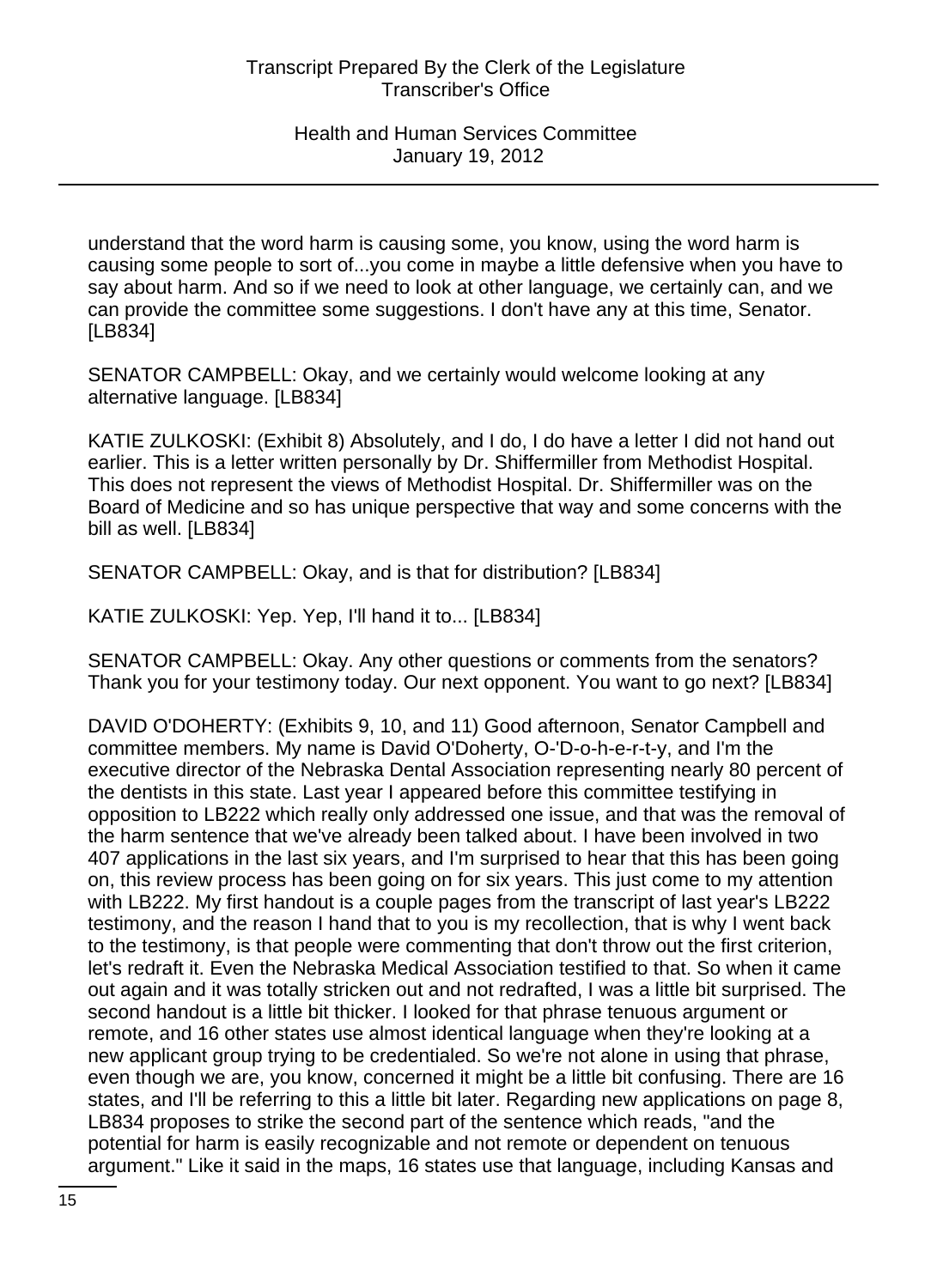Health and Human Services Committee January 19, 2012

Washington, which are the two states that we looked at back in the mid-eighties. The Utah statute, which I would direct your attention to, splits that long sentence into basically two. That's what I would recommend for the committee to do. It reads much better. Because when I look at statutory history, if language has been deleted, it tells me that it is no longer important. And I don't think the committee wants to send the language that the harm could be a tenuous argument, or it could be a remote argument. That's how I would read it if that language were stricken. Regarding the scope of practice change on page 10, lines 6-10 again deletes this harm requirement which we've been talking about. However, there's no redrafted text that we discussed about last year during LB222. However, in LB834, the application must address on page 14, "the problem created by not changing the scope of practice." So the application addresses a problem, but the criteria mentions no problem that they must address. Later on, the committee must make recommendations to problems identified. My point here is that there is a problem, and it doesn't have to be termed harm. A problem could be we're not efficient enough in our delivery system. That could be a problem. We could be seeing more people if we were a better, more efficient workforce, and so that could be a problem. It's a good...I mean it's not a harm problem. So, my final handout is a statute from the state of Arizona. Actually, there's two statutes, Arizona and I believe West Virginia, but I believe I am recommending you look at Arizona, especially sentence one, "a definition of the problem and why a change in scope of practice is necessary, including the extent to which consumers need and will benefit from practitioners within this scope of practice." I think that flushes out why we're here or why a group is before you seeking a scope of practice change. What are they trying to address, and what is the benefit that will result from changing that scope of practice? I would recommend that that sentence be replaced or used in...be the new paragraph A in LB834. I would be happy to answer any questions. [LB834]

SENATOR CAMPBELL: Questions that you have? Mr. O'Doherty, I have a couple questions, and I was trying to take good notes, but I'm not sure... [LB834]

DAVID O'DOHERTY: I was trying to speak fast. [LB834]

SENATOR CAMPBELL: (Laugh) I know. You were watching the light. I could see that. You started out and said you thought that there were two statements that should be put together. Is that contained in this document? [LB834]

DAVID O'DOHERTY: This...if you look at the state of Utah... [LB834]

SENATOR CAMPBELL: Oh, okay. [LB834]

DAVID O'DOHERTY:: ...which I tried to write on the side. [LB834]

SENATOR CAMPBELL: Oh, it's Utah. All right. [LB834]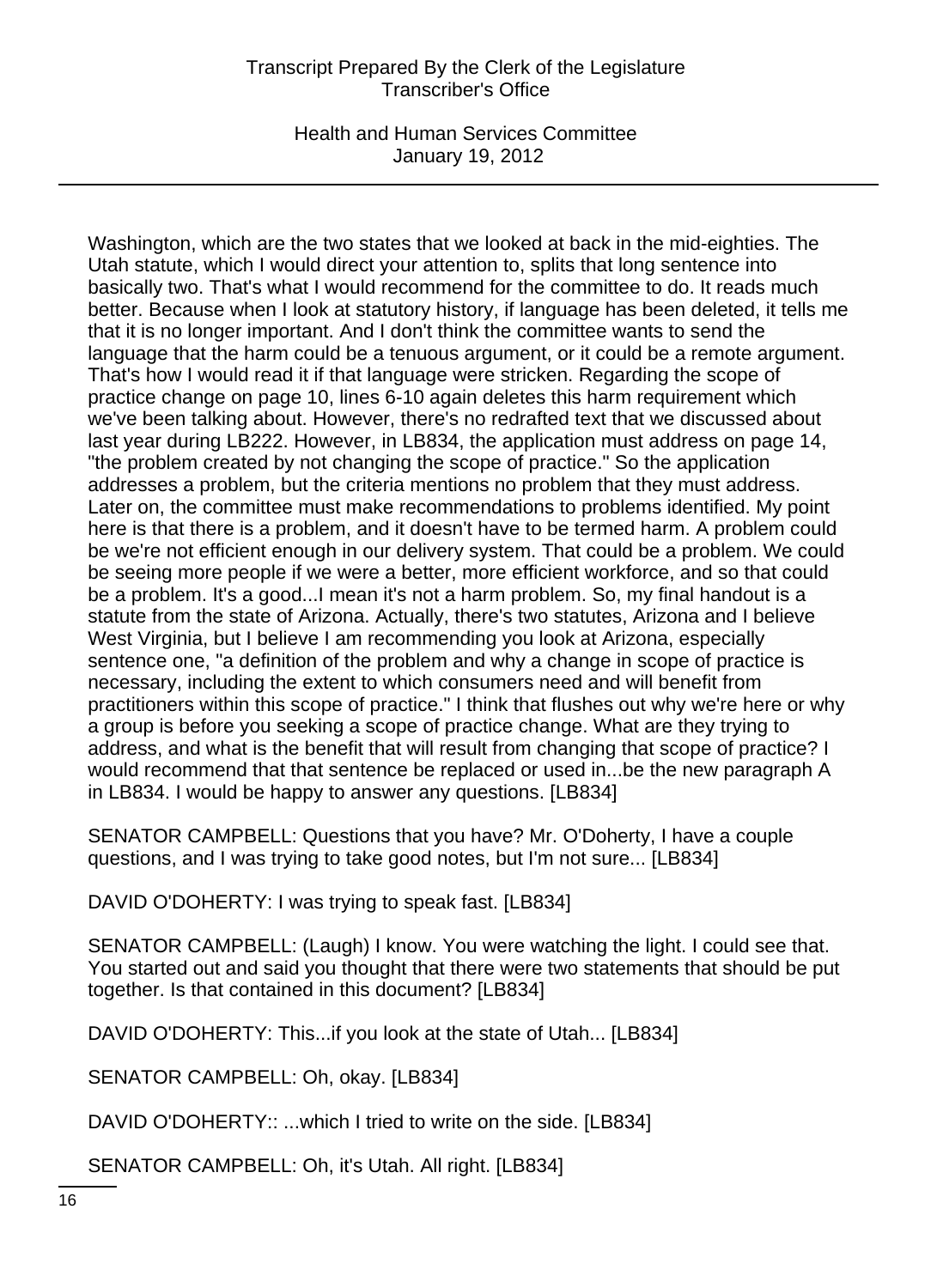DAVID O'DOHERTY: It's basically that same sentence that has been broken in half. It's an A and B. Utah uses it as an A and B in their statute. [LB834]

SENATOR CAMPBELL: Okay, so I just need... [LB834]

DAVID O'DOHERTY: That would be my recommendation on when it appears in a new grouping credentialed. [LB834]

SENATOR CAMPBELL: Okay, so I need to look at Utah for that. And then this statement... [LB834]

DAVID O'DOHERTY: Would be replacing new paragraph A that was stricken on the page 10, lines 7-10. [LB834]

SENATOR CAMPBELL: Okay. I just wanted to make sure I had the right notes here. [LB834]

DAVID O'DOHERTY: We'd be happy to be involved in presenting further discussion on the language. [LB834]

SENATOR CAMPBELL: Okay. [LB834]

DAVID O'DOHERTY: There are a lot of good things going on in LB834, but these two I think were important enough for us to show up in opposition. [LB834]

SENATOR CAMPBELL: Okay, and if the wording is different than what's here in Arizona or what we would look at in Utah, you're more than welcome to submit that to the committee too, because I'm not sure that I was following as close... [LB834]

DAVID O'DOHERTY: No, I think that would be perfectly fine to submit. [LB834]

SENATOR CAMPBELL: Okay. [LB834]

DAVID O'DOHERTY: Actually, Arizona combines the benefit sentence in the same...page 10, line 14 and 15 talks about the enacted proposed change would benefit the health, safety and public. Arizona's combines that with the problem identified and then tell us what the benefit to the consumer and why they would need this, so it kind of combines those two. [LB834]

SENATOR CAMPBELL: Did you want to make a comment on West Virginia? Did you have it attached? [LB834]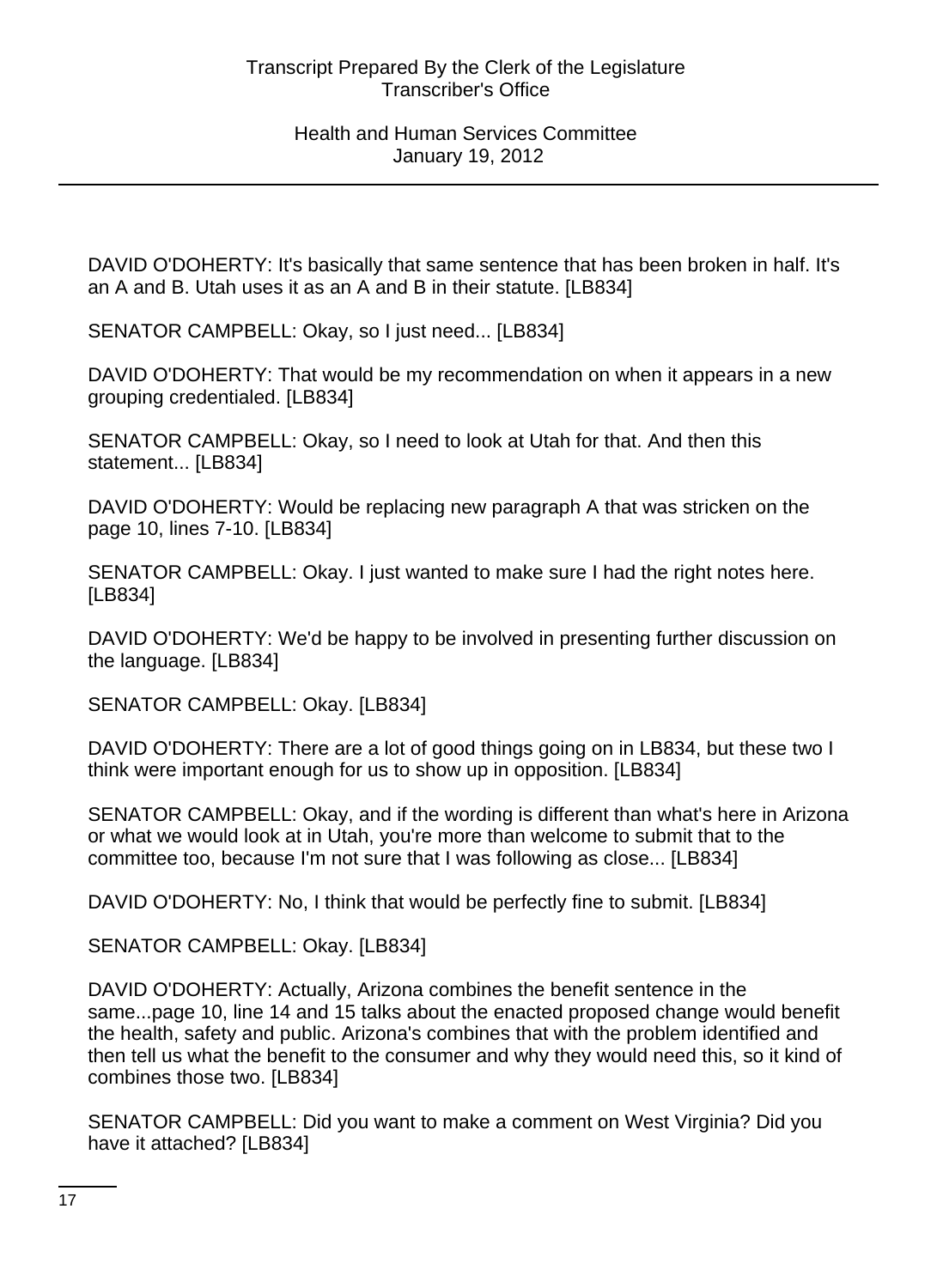DAVID O'DOHERTY: My point is that two states use the problem, you know, there's a problem we're here to address. [LB834]

SENATOR CAMPBELL: Oh, all right. [LB834]

DAVID O'DOHERTY: Which I think is good. It doesn't have to be a harm. It can be we're just not efficient enough. That's not harming anyone, but we could be better. [LB834]

SENATOR CAMPBELL: But the wording is in Arizona...oh, okay, I'll follow that up. [LB834]

DAVID O'DOHERTY: We tried that at sentence number one highlighted in yellow. [LB834]

SENATOR CAMPBELL: Got it. Okay, I could follow that. Are there any other questions for Mr. O'Doherty? Thank you for coming today. [LB834]

DAVID O'DOHERTY: Thank you very much. [LB834]

SENATOR CAMPBELL: The next opponent to the bill? Any other opponents to the bill? Those who wish to provide neutral testimony? I saw you, and I thought, oh, I better get to the neutral then. Good afternoon. [LB834]

STEVE GRASZ: Good afternoon, Chairman Campbell and members of the committee. My name is Steve Grasz, S-t-e-v-e, G-r-a-s-z. I am testifying today on behalf of the Nebraska Chiropractic Physicians Association as their legal counsel. The NCPA commends the sponsors of this bill for addressing a significant problem with the current statutory language regarding the 407 review process, and especially the standards governing proposed changes in the scope of practice of health professions. As this committee is keenly aware, scope of practice issues can be very contentious and have enormous implications for the regulated professions involved. With this in mind, we wish to express general support for the concept of LB834 while urging careful attention to each and every detail. LB834 makes extensive and substantive changes to the 407 process. Changes this major should be given careful consideration by the committee as to their practical consequences. For example, Section 16(3) of the bill significantly alters the standard under which proposed changes in scope of practice are reviewed. The former standard is replaced by three new sections. These new sections appear to be much better tailored to appropriate scope of practice review than the old language. However, the bill states these new criteria are to have specific standards established by regulations issued by the Division of Public Health. As in many situations, the one who makes the rules can determine who wins and who loses before a contest even begins. Therefore, consideration should be given to adding more legislative direction to those crucial regulations. The amendments in Section 17 of the bill alter the requirements in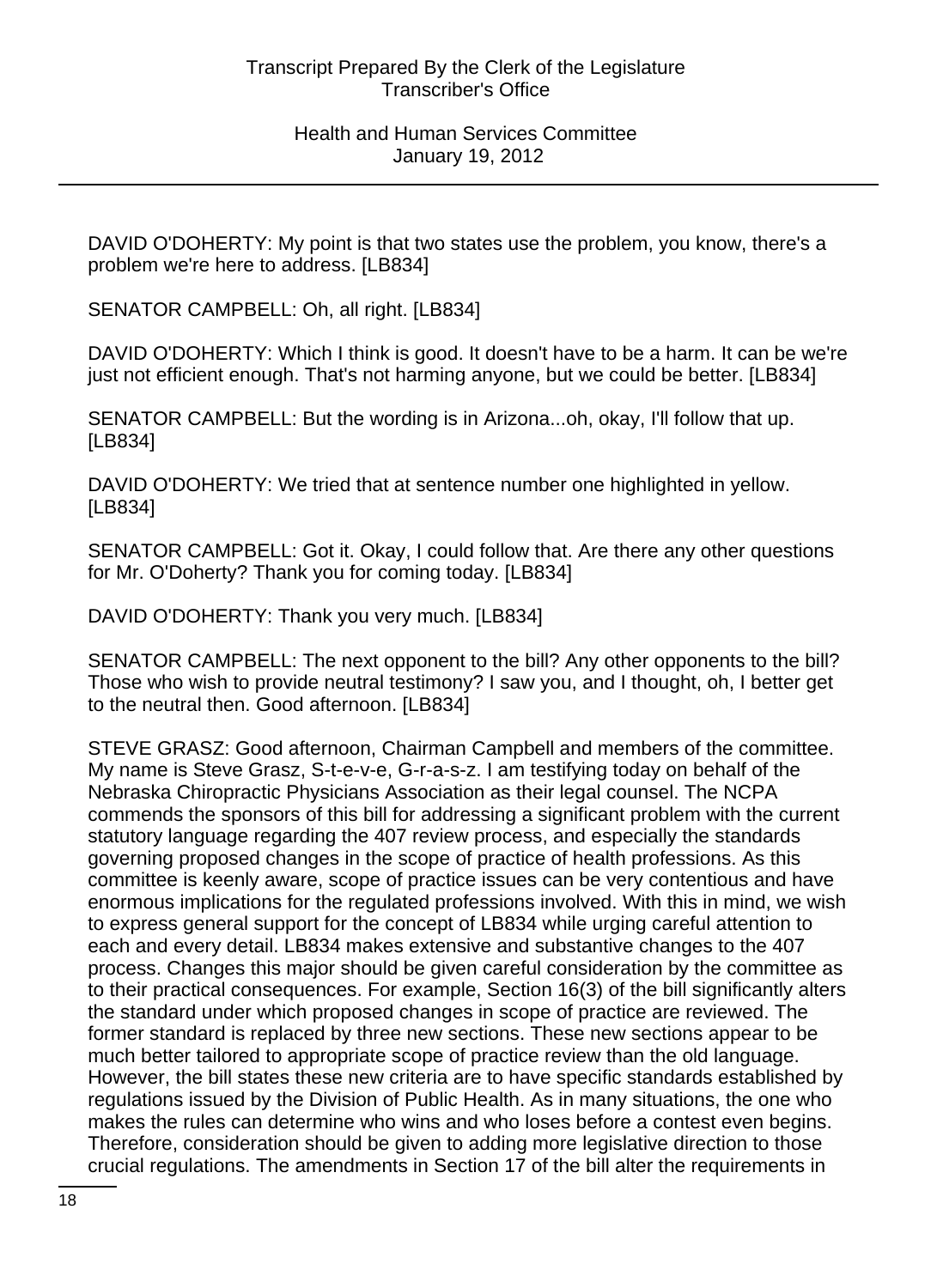Health and Human Services Committee January 19, 2012

an application for a scope of practice change from having to show why a change in scope of practice is necessary and why the public would be harmed if the change is not made to just identifying the problem created by not changing the scope of practice. This is a big shift. The current standard heavily favors the status quo, while the proposed standard is much more favorable to changes in scope of practice. Again, we're not necessarily saying that's bad, it's just something, it's a big change. Overall, the proposed new standard facilitates changes in scope of practice to match what is being taught by educational institutions. This is not necessarily bad, but it should be recognized that it also allows for agenda-driven curricula to impact scope of practice decisions; and I am familiar with some of those agenda-driven curricula. Finally, Section 19(3) amends current law regarding the authority of a technical review committee. Under the proposed language, the committee is given more power to recommend approval or disapproval. Again, this may be a good thing, but it is a very significant change. In conclusion, these comments are not meant to discourage reform of the 407 process, nor are they meant as criticism of the bill. Rather, we wish to encourage careful consideration of the long-term consequences of the specific provisions of the bill so that it can achieve the desired results. We would be happy to work with the committee to offer additional input aimed at specific improvements to the bill. I would be happy to answer any questions. [LB834]

SENATOR CAMPBELL: Are there any questions from the senators? Certainly, as I have indicated to other testifiers today, if you have wording changes or additions, they are always welcome. [LB834]

STEVE GRASZ: (Exhibit 12) Okay, thank you, and I do have copies of the testimony. [LB834]

SENATOR CAMPBELL: Oh, that would be great. Good afternoon. [LB834]

JONI COVER: Good afternoon, Senator. My name is Joni Cover, It's J-o-n-i, C-o-v-e-r. I'm the executive vice president of the Nebraska Pharmacists Association, and I'm here today to testify in a neutral capacity. Our legislative committee and our board of directors have not yet met to have any discussions about the legislative bills that have been introduced this session. Last year, we testified in opposition to LB222 for the primary reason that we thought the 407 review process needed to be looked at and to be updated and asked to be a part of the process. And we do support the 407 process being reviewed, but we have not been a part of the process. So I've had several of my members reach out to me in the last week or so to kind of get some information about this bill, and quite honestly, I wasn't able to share a lot of the information with them, because I was a little uncertain about sort of the intent and what was going on too. So my recommendation, and after listening to the testimony today, would be if it's at all possible, to pull the stakeholders together and have an opportunity for all of us to talk about the process and the bill and sort of where we're going. I thank Senator Gloor for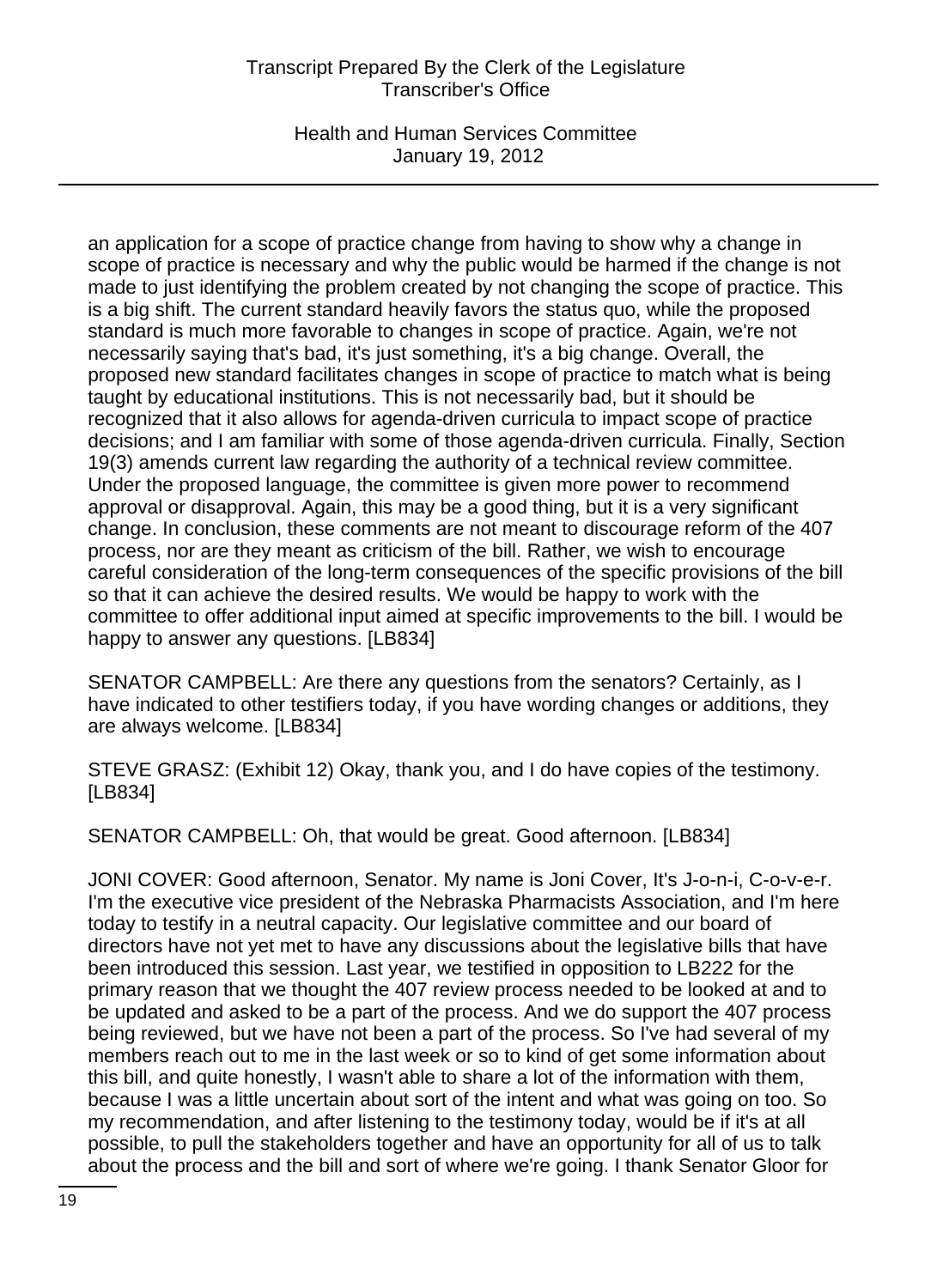getting involved in all of this, but I do think that there is some opportunities that maybe some more input from stakeholders would be appropriate. [LB834]

SENATOR CAMPBELL: Thank you, Ms. Cover. [LB834]

JONI COVER: So hopefully when I get done with my legislative committee, I'll have more of an opinion on whether we like this bill or not. (Laugh) [LB834]

SENATOR CAMPBELL: And, of course, the comments are welcome. Any questions from the senators? Thank you for your testimony today. [LB834]

JONI COVER: Thank you. [LB834]

SENATOR CAMPBELL: Others in a neutral capacity? Good afternoon. [LB834]

JIM CUNNINGHAM: Good afternoon, Senator Campbell, members of the committee. My name is Jim Cunningham, J-i-m, C-u-n-n-i-n-g-h-a-m. I represent the Nebraska Catholic Conference on behalf of the interests and concerns of the archdiocese of Omaha and the diocese of Lincoln and Grand Island. I am here as someone who has only enough knowledge of the 407 process to be uninformed and dangerous (laughter), and I'm here for a very specific, limited purpose, and that is just to request and preserve an opportunity on the record to explore a question or an issue that I have regarding some of the specific wording of this bill. It has to do with lines 5-8 on page 6. I have discussed this with committee counsel and also with Senator Gloor's legislative aide, and they told me they don't think I have anything to be concerned about, but I think they understand my desire to avoid any unintended consequences. That new wording that you see, particularly on lines 7 and 8, my reading of that, and I think it's a fair reading, would be that any vocation that involves health services or health-related services in any way would fit under the definition of health profession for this purpose. What I would hope to be able to do is explore a little further with the proponents of this bill, is that particular definition as to how it might intrude or relate to counseling by members of the clergy, clergy of all faiths. It has been a long-standing policy that members of the clergy are not considered a health profession when they are engaged in faith-based counseling within the context of their own religious function as members of the clergy. I don't presume to know that this would interfere with that or cause a problem, but I would sure like an opportunity to explore it a little bit just to make sure that there are not unintended consequences in that particular context. Thank you. [LB834]

SENATOR CAMPBELL: Any questions from any of the senators? Mr. Cunningham, if there is any, again, questions about language, they are always welcome and you can submit those to the committee. [LB834]

JIM CUNNINGHAM: Right, and if deemed necessary, I will do that, Senator. Thank you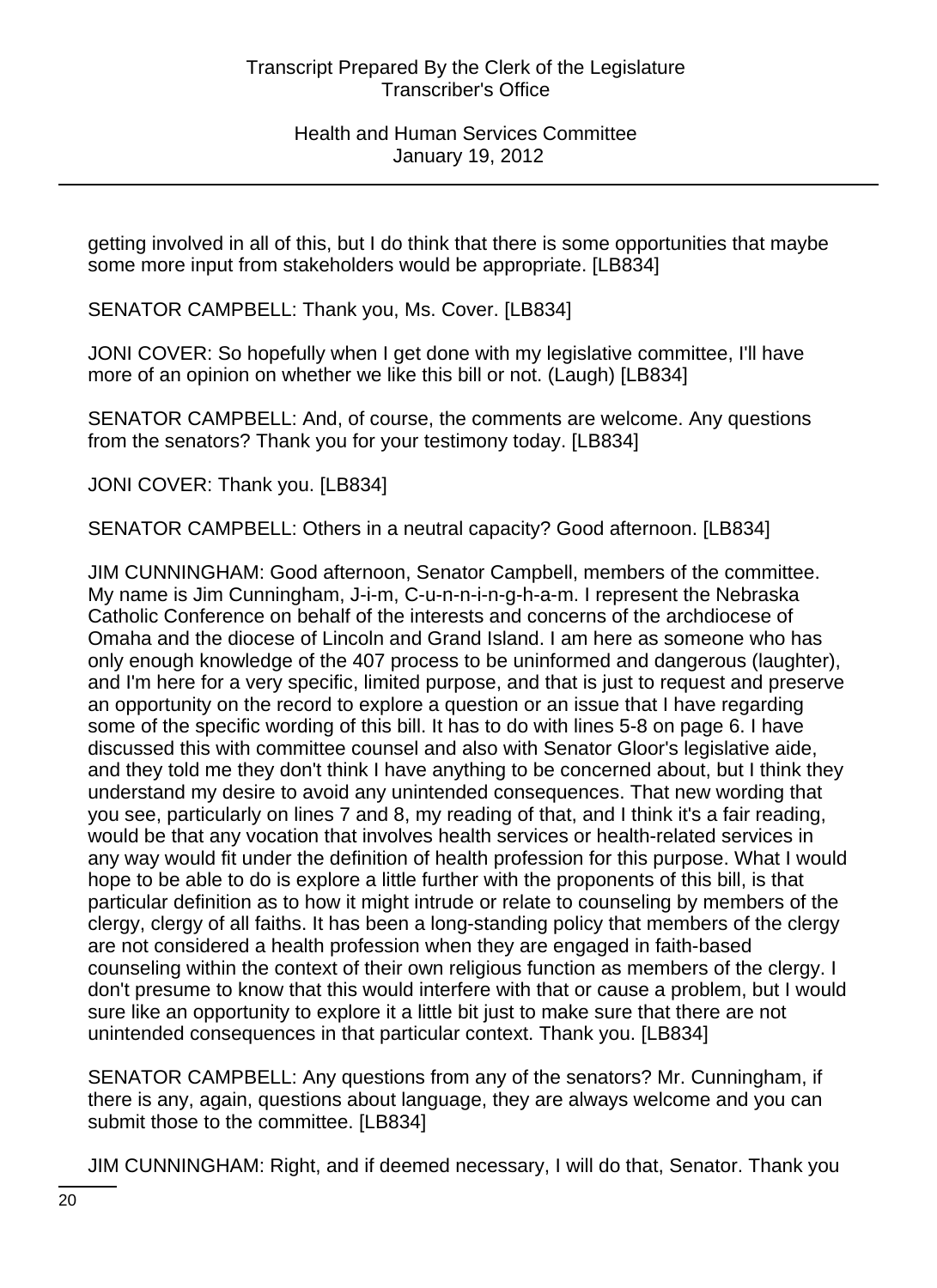very much. [LB834]

SENATOR CAMPBELL: Okay. Thank you very much for coming today. Other testifiers in a neutral position on this bill LB834? I think they're tracking you down, Mr. Cunningham (Laughter). Nothing gets by Diane Johnson. (Laughter). You can get by a lot of senators (laughter), but not the clerk. Testifying in a neutral position? Okay. Good afternoon. [LB834]

MICHAEL MUNRO: Good afternoon. I'm Michael Munro. I'm general counsel with Madonna Rehabilitation Hospital. Madonna's position is neutral on this bill, and we are represented by the Nebraska Hospital Association as well. However, our interests are slightly different than some of our fellow members of the Nebraska Hospital Association, so we would request an opportunity to be at the table with all the constituent groups discussing any revisions or additional changes to the bill. [LB834]

SENATOR CAMPBELL: Okay, Mr. Moore (sic), there weren't specific recommendations that you had? [LB834]

MICHAEL MUNRO: No. [LB834]

SENATOR CAMPBELL: You just would like to hear...oh, thank you. Unfortunately, both of us have a slip by the clerk. Mr. Moore (sic), would you spell your name for the record? [LB834]

MICHAEL MUNRO: It's Munro, actually. [LB834]

SENATOR CAMPBELL: Oh, Munro. I'm sorry, I'm saying that wrong. Could you spell it for the record? [LB834]

MICHAEL MUNRO: Last name is M-u-n-r-o. [LB834]

SENATOR CAMPBELL: It's a good thing we ask. [LB834]

MICHAEL MUNRO: Thank you. [LB834]

SENATOR CAMPBELL: Did I get everything, madam clerk? Okay. Any others in the room who would like to testify in a neutral position? Okay. Senator Gloor, I see you ready to go on a closing statement. [LB834]

SENATOR GLOOR: Thank you, Senator Campbell. Dr. Michels made some comment about changing the name from 407 to 834. I don't think that is likely to happen, although given his years of service to this community and this state, maybe we should call it the Dr. Dale Michels review process. (Laughter). He probably deserves better than that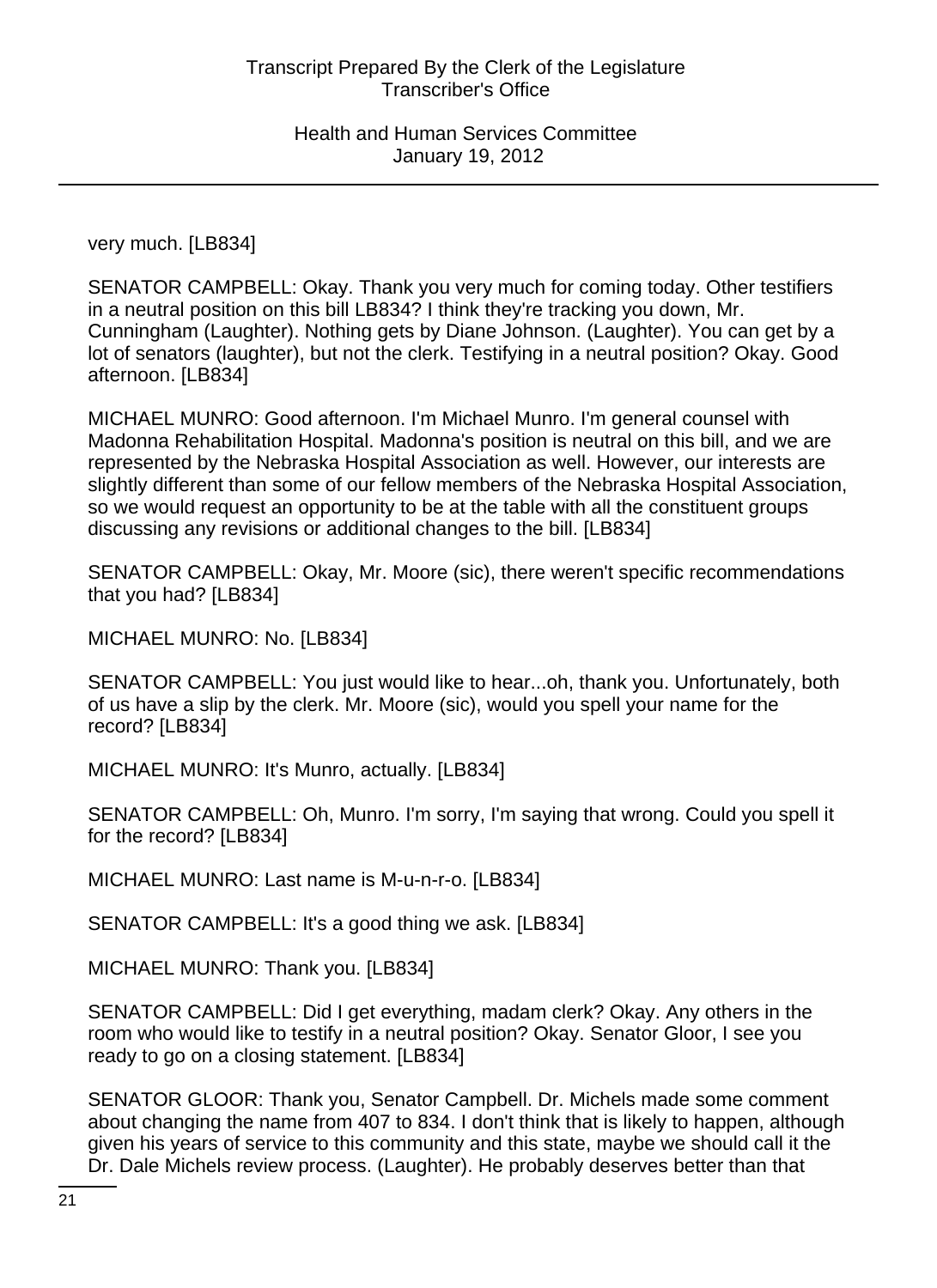Health and Human Services Committee January 19, 2012

given his service to the state. A couple of comments. I want to reiterate a couple of points Mr. Wesely made. This process came about and was developed in 1985, and then three years later there was a you know, we really need to do this also with scope of practice, but it wasn't changed...the process wasn't changed to reflect scope of practice. So the criteria that are really being used are criteria that were developed for the overall credentialing process of professionals, not what we end up finding ourselves struggling with far more often, and that is the issues around scope of practice, and that is one of the reasons that I think all testifiers said we really do need to make some changes here. I know some of the concerns expressed by people who are here as opponents of it is that this tilts the field one way or the other, and it's interesting that the testifiers represent people who might be expected to be concerned about the field being tilted in some way. Those in favor and those opposed seem to come from both camps, interestingly enough, and so I think what that tells us is there's probably opportunity here with the recommendations we've had to sit down and continue talking about it. Will certainly be taken under consideration, and we'll see if we can't work on that. The problem has always been that over the past six years, there has been a lot of input from folks that's been forgotten, or the individuals involved in that are no longer actively involved in their associations, apparently. That actually, I believe, has occurred to a certain point. But who are the interested, and who are the invested parties in all this? There are (laugh) so many. Do we bring the body artists in, because they're covered under this. I mean, you could easily sit down, and we have, and looked at the people who may have some, to use the body artist thing a little further, skin in the game (laughter), dozens and dozens and dozens of individuals. So we have to be really careful here that in our effort to be far more inclusive we don't become so all inclusive that this bill literally stagnates because there are so many people that we're trying to accommodate with changes that are out there. So I only put that out as a caveat to what we may be able to expect or may not be able to accomplish when we bring parties together, but we'll certainly look at that. Some of the suggestions certainly merit looking at further. And with that, that finishes my testimony. Thank you. [LB834]

SENATOR CAMPBELL: (Exhibits 13 and 14) Okay. I would like to note for the record that...and Mr. O'Doherty I think is...probably might apply to you, but almost to everyone here. It would be helpful when you provide comments to us that you give us some idea whether these are new regulations or whether this is a change in or increase in the scope. So in other words, some of the statutes that we may be looking at have to deal with new, and some have to do with an updated, so that might be helpful to us. And I have to give that good suggestion credit to our legal counsel here. And I would also like for the record to note that we received a letter of support from Ms. Janet Coleman who has been a long-standing member of the Board of Health, and I believe she still serves in that capacity, and has been involved with the 407 process for over 20 years. And any of you who have been around the 407 process probably know Ms. Coleman, and she sends a letter of support. We also received a letter from the Nebraska Nurse Practitioners, from Ms. Cathy Phillips, in support of the bill. And I believe that's the only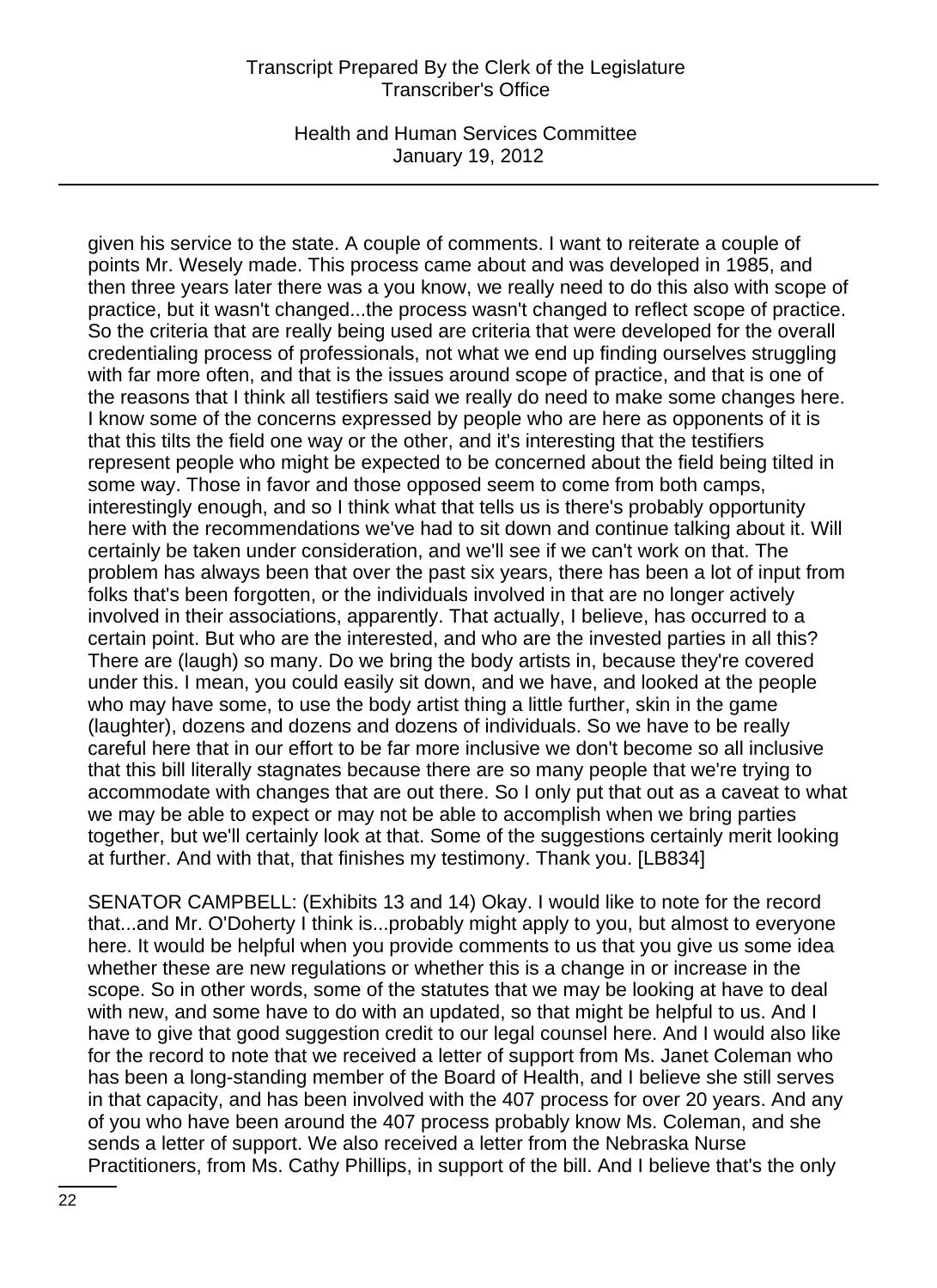other correspondence that has been given to the committee today. Thank you, Senator Gloor, very much. [LB834]

SENATOR GLOOR: Thank you. [LB834]

SENATOR CAMPBELL: That concludes the hearing on LB834. While Senator Howard is making her way to the table, we'll have a little break here to let everyone who needs to leave the room or wants to leave the room. (Laugh). So I would ask you if you are leaving to leave quickly. We're giving them a little time. Okay. [LB834]

SENATOR CAMPBELL: All right. [LB831]

SENATOR HOWARD: Ready to go? [LB831]

SENATOR CAMPBELL: I am. We will open the public hearing on LB831 as Senator Howard's bill to adopt the Genetic Counseling Practice Act. [LB831]

SENATOR HOWARD: Thank you. [LB831]

SENATOR CAMPBELL: Go right ahead. [LB831]

SENATOR HOWARD: Good afternoon, Chairwoman Campbell and members of the Health and Human Services Committee. My name is Senator Gwen Howard, H-o-w-a-r-d, and I represent District 9. I appear before you today to introduce LB831 at the request of the Nebraska Association of Genetic Counselors. This bill would allow individuals who have achieved the appropriate level of training to obtain a license in the state of Nebraska to provide genetic counseling services. As each of us is aware, the ability of genetic science to predict disease and guide treatment evolves at a very rapid rate. Because of this, I believe it's important that we enact some type of state licensure to protect the public from individuals or groups who might hold themselves out as genetic counselors when in fact they may not be competent to perform the expected services. In some cases, genetic evaluation and counseling may lead to significant life-changing medical decisions. Currently, this profession is completely unregulated in Nebraska. By way of background, the Association of Genetic Counselors completed its 407(b) process two weeks ago. While both the technical committees and the Board of Health unanimously recommended licensure, and that was on December 1, 2010, and March 21, 2011, respectively, Dr. Joann Schaefer was not convinced that the criteria for license were met and has recommended against licensure. While I deeply respect Dr. Schaefer and I appreciate her opinion, and I would say have often conferred with her, this is an issue that we don't agree on. During testimony today, you will receive additional information. I would note that there are approximately 15 members of the organization, all of whom are nationally board certified or board eligible genetic counselors. The most frequent employers of genetic counselors are hospitals,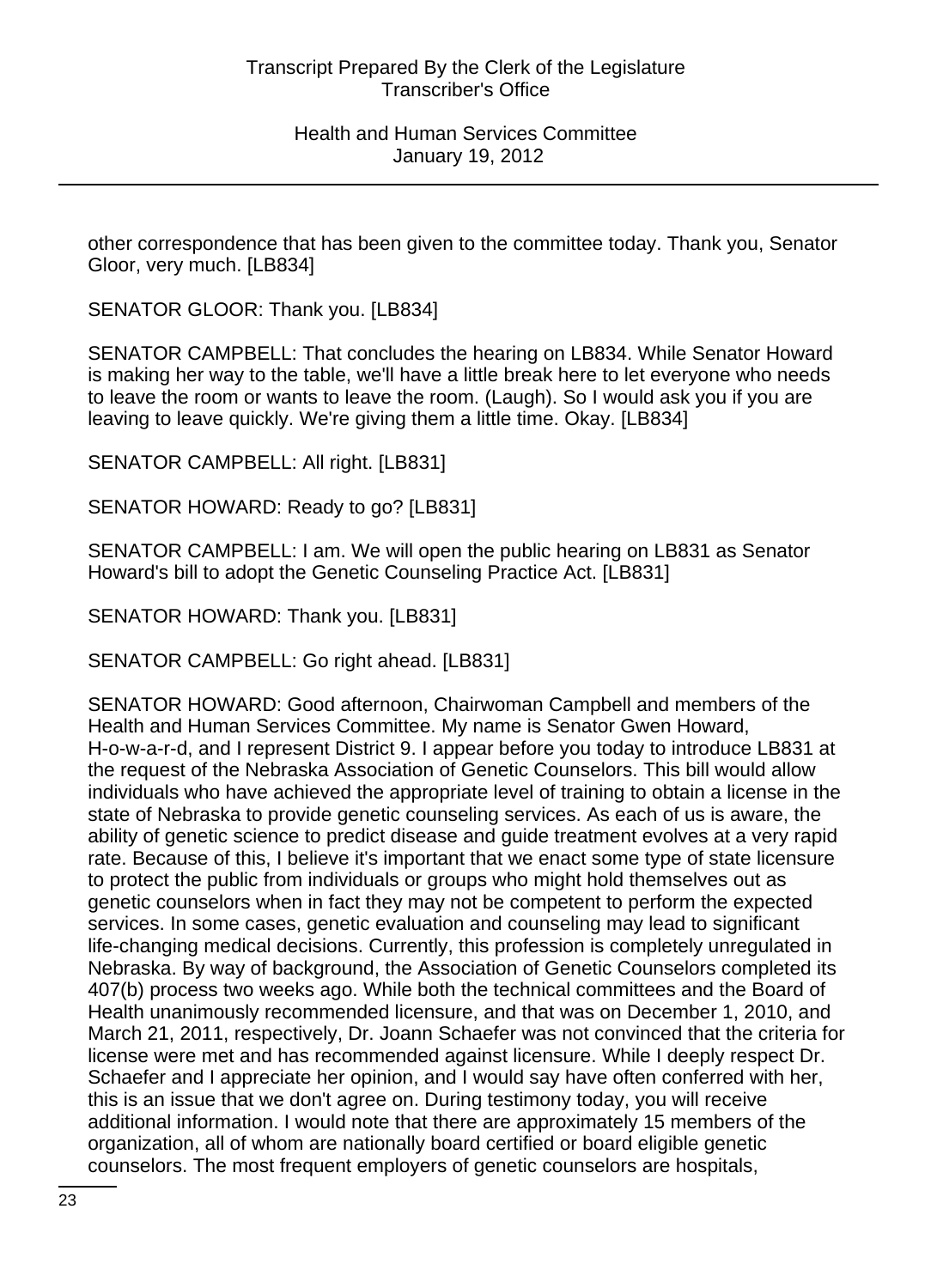Health and Human Services Committee January 19, 2012

universities, medical clinics, and laboratories. Current employers in Nebraska include BryanLGH Center for Maternal & Fetal Care, Saint Elizabeth Regional Medical Center, the Southeast Nebraska Cancer Center, Boys Town National Research Hospital, and the University of Nebraska Medical Center. While most association members work in Omaha and Lincoln, many travel regularly to hospitals in greater Nebraska to provide genetic counseling to individuals and families. These practitioners who work most closely with genetic counselors are M.D. endocrinologists, pediatricians, obstetricians, oncologists, and neurological...you know, they might be able to say this better than I can. (Laugh). Genetic counselors may also work closely with advanced-practice nurses, physician assistants or other mid-level providers whose specialties include patients with genetic conditions. Following me in testimony today will be three genetic counselors and one individual who can no doubt pronounce these words correctly, and I encourage the members of the committee to listen to their thoughts and feel free to ask questions to them. [LB831]

SENATOR CAMPBELL: Any questions for Senator Howard? You did pretty darn good on those words. [LB831]

SENATOR HOWARD: Thank you. I appreciate that. I appreciate the experts that are going to be behind me and their knowledge. [LB831]

SENATOR CAMPBELL: Well, as typical, as I looked across the audience, those professionals were trying to help you. They were going... [LB831]

SENATOR HOWARD: (Laughter) They weren't grimacing? [LB831]

SENATOR CAMPBELL: (Laugh) No, they weren't grimacing. They were articulating the word. I thought that was interesting. [LB831]

SENATOR HOWARD: That's very kind. (Laugh) [LB831]

SENATOR CAMPBELL: For those of you who read articles in the newspaper related certainly to medical, I found it interesting the studies that was done on very young children reading lips this past week, and so I was watching them. I was reading your lips, and you're trying to help her. [LB831]

SENATOR HOWARD: Don't you have to be in front of the person? (Laughter) [LB831]

SENATOR CAMPBELL: I think that might have helped you, Senator Howard. (Laugh). With that, we will start up with the first proponent for the bill. Good afternoon, and welcome. [LB831]

BRONSON RILEY: (Exhibits 15 and 16) Good afternoon. Thank you. My name is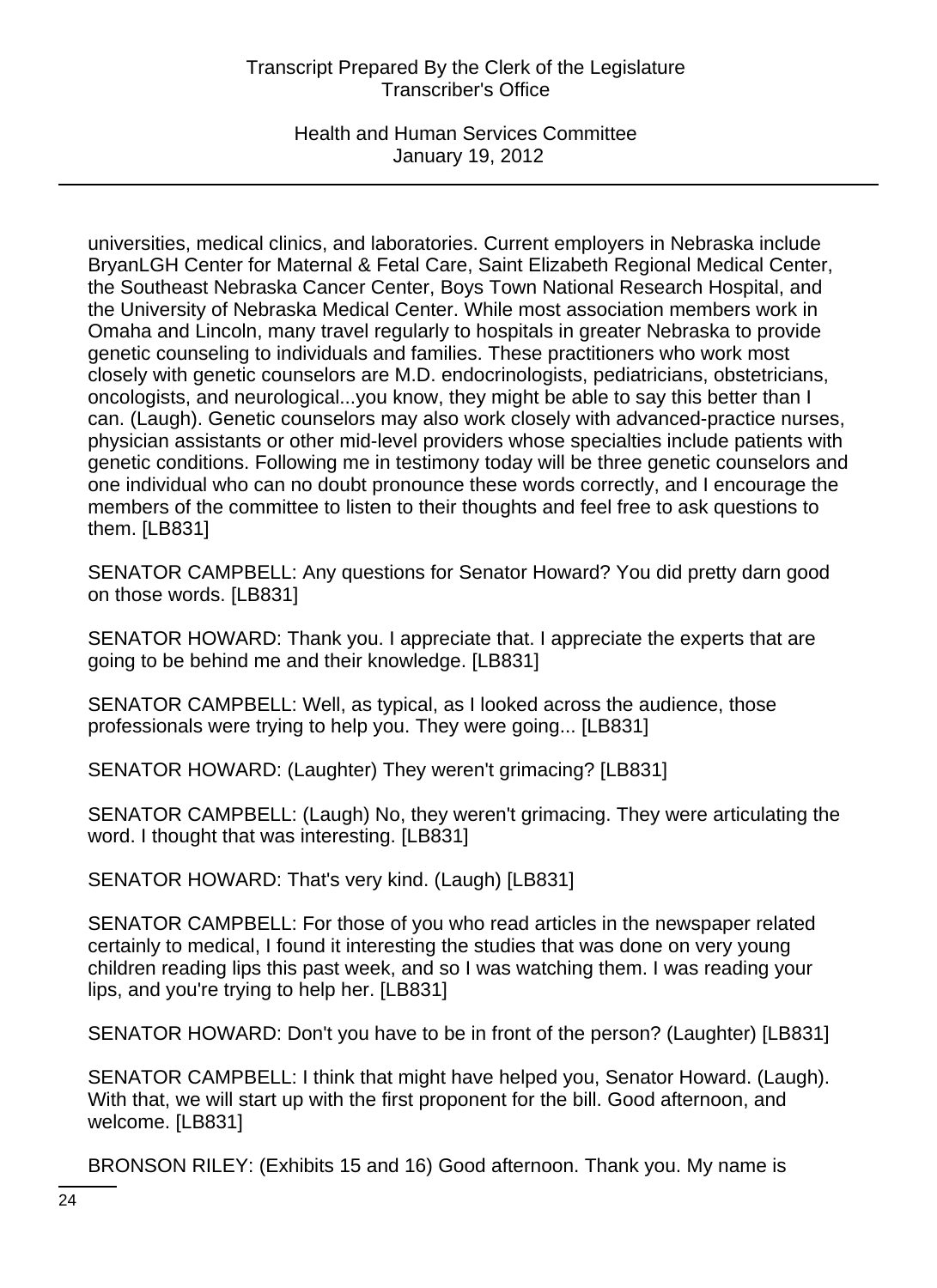Health and Human Services Committee January 19, 2012

Bronson Riley, R-i-l-e-y, and I'm a cancer genetic counselor at the Southeast Nebraska Cancer Center in Lincoln and Morrison Cancer Center in Hastings. I'm a Nebraska native originally from McCook. I went to UNL for undergrad, and after attending graduate school in Ohio, I wanted to come back to the best state to start a family, so I call Lincoln home with my wife and 16-month-old son. I appear before you today in support of LB831 because it will help protect the wellbeing of Nebraskans. Currently in Nebraska, any individual can hold himself or herself out as a genetic counselor. Healthcare providers and consumers in Nebraska are unsure where to turn for assistance in ordering, interpreting, and acting on genetic test results. To complicate matters, direct-to-consumer genetic testing is permitted in Nebraska and unregulated by state law. Combining these factors increases the chance for misunderstanding or misinterpretation of results which may lead to inappropriate medical management, intervention, emotional injury, and financial loss. Licensure in Nebraska is a recognized regulatory process in healthcare and it helps individuals determine who is a qualified provider. Nebraska can establish and enforce minimum competency standards to help ensure that quality genetic counseling services will be delivered. Consumers and healthcare providers can be reassured that the individual who provides genetic counseling has the necessary qualifications to do so. Just to give you some background on what genetic counselors do and who they are, genetic counselors are healthcare professionals who provide genetic counseling services to individuals and families seeking information about the occurrence or risk of occurrence of a genetic condition. We interpret and provide clear and comprehensive information about the risk of any medical condition that may have a genetic contribution. We also ascertain the usefulness of genetic technologies for individual families and facilitate an informed decision-making process that elicits and respects the spectrum of personal beliefs and values brought by families. Information is presented fairly and evenhandedly, not with the purpose of encouraging a particular course of action, which is important to note. Adherence to this nondirective approach is the most defining feature of the counseling one receives from a trained genetic counselor. Genetic counselors have specialized graduate degrees and training in the areas of medical genetics and counseling. This training encompasses human, medical and clinical genetics, psychosocial theory and techniques, social, ethical and legal issues, healthcare delivery systems and public health principles, teaching techniques and research methods. As Senator Howard said, LB831 is well supported by interested parties in Nebraska. Since October 2009 with the help of the Nebraska Credentialing Review Program, which is timely that we were talking about this, the Nebraska Association of Genetic Counselors has been inviting interested parties to share their feedback and concerns about a proposal for genetic counseling licensure. There was a public hearing about our proposal on September 22, 2010. A technical committee appointed by the Director of Public Health, Dr. Joanne Schaefer, held six public meetings and unanimously approved our proposal on all four statutory criteria of the Regulations of Health Professions Act. Following that on January 4, 2011, the State Board of Health invited the public to provide comments and unanimously approved our proposal. Early in the session, we received a communication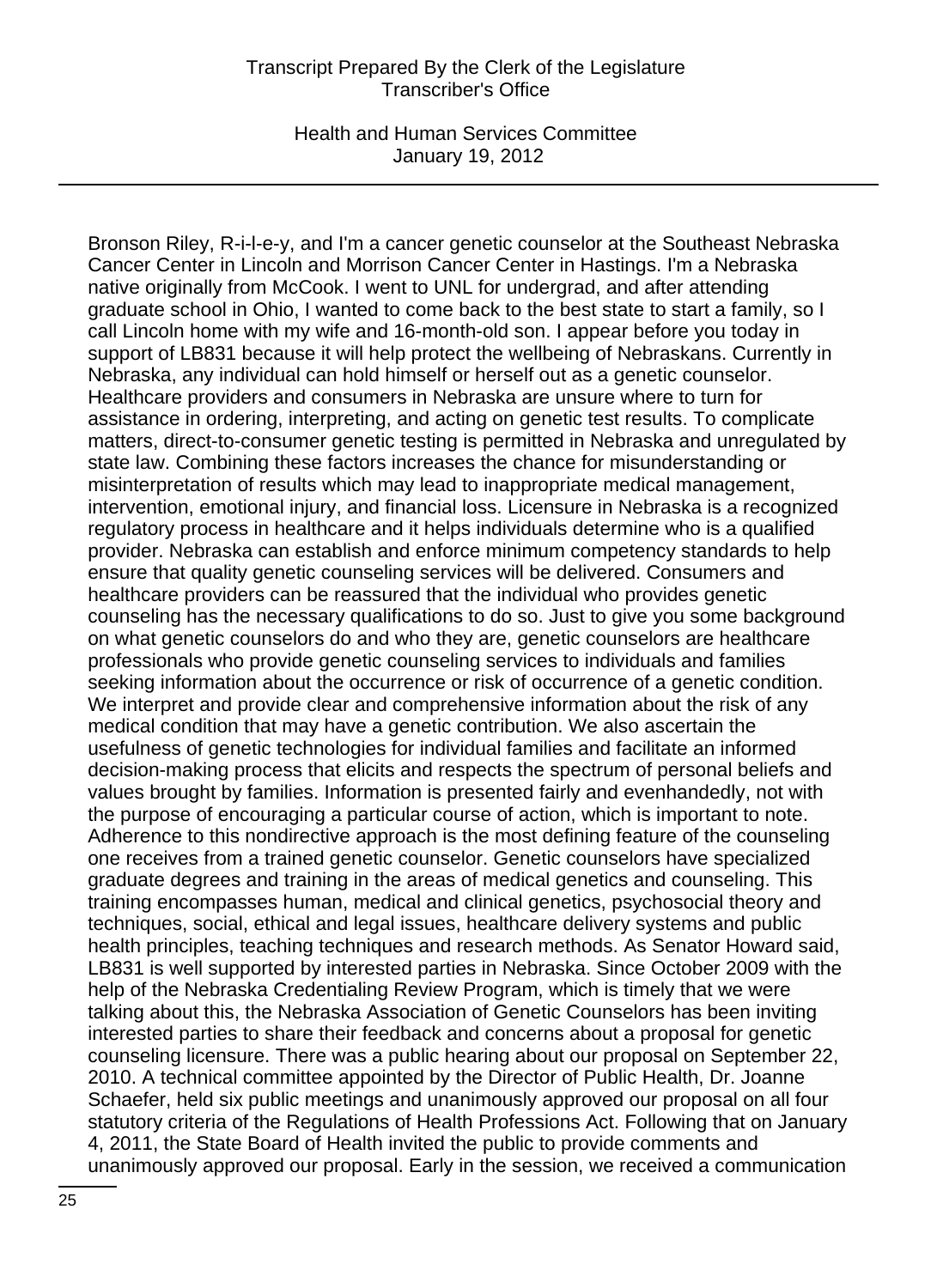from Dr. Schaefer that indicated that she did not believe that the Nebraska Association of Genetic Counselors had met the statutory requirements under the 407(b) process. We respectfully disagree with her assessment and have provided with you, just today, the members of the committee, a copy of our response to these concerns by Dr. Schaefer. With the passing of LB831, consumers and referring healthcare providers can feel reassured that the individual who provides genetic counseling has the necessary qualifications to do so. Therefore, I urge the Health and Human Services Committee to support LB831. Thank you for your time. I would be happy to answer any questions. [LB831]

SENATOR CAMPBELL: Are there any questions from the senators? Senator Krist. [LB831]

SENATOR KRIST: Thanks for your testimony. If I'm reading this correctly...first of all, how many counselors current? [LB831]

BRONSON RILEY: Fifteen. [LB831]

SENATOR KRIST: Fifteen. And on or after January 1, 2013, no individual shall hold himself or herself as a genetic counselor unless he or she is licensed in accordance with. Is there a grandfather clause in here, or... [LB831]

BRONSON RILEY: There is not. We researched actually the implications of that, and there aren't any counselors currently that would qualify for the clause, so we did not include that into the bill. [LB831]

SENATOR KRIST: So you all will have to take the same kind of license or testing that this... [LB831]

BRONSON RILEY: Right. Correct. [LB831]

SENATOR KRIST: Okay, thank you. [LB831]

SENATOR CAMPBELL: Any other questions? I particularly appreciate that you have put together a response. We don't always see that, and I think that's helpful, because then we can review that in addition. [LB831]

BRONSON RILEY: And we've appreciated the 407(b) process despite all that you've heard today. (Laughter) It's been...it is seriously, it is an opportunity to provide more information for you, and an opportunity for the public and the community to comment whether they choose to do so or not. We've learned quite a bit, so thank you. [LB831]

SENATOR CAMPBELL: And it certainly is a help to us without a doubt. [LB831]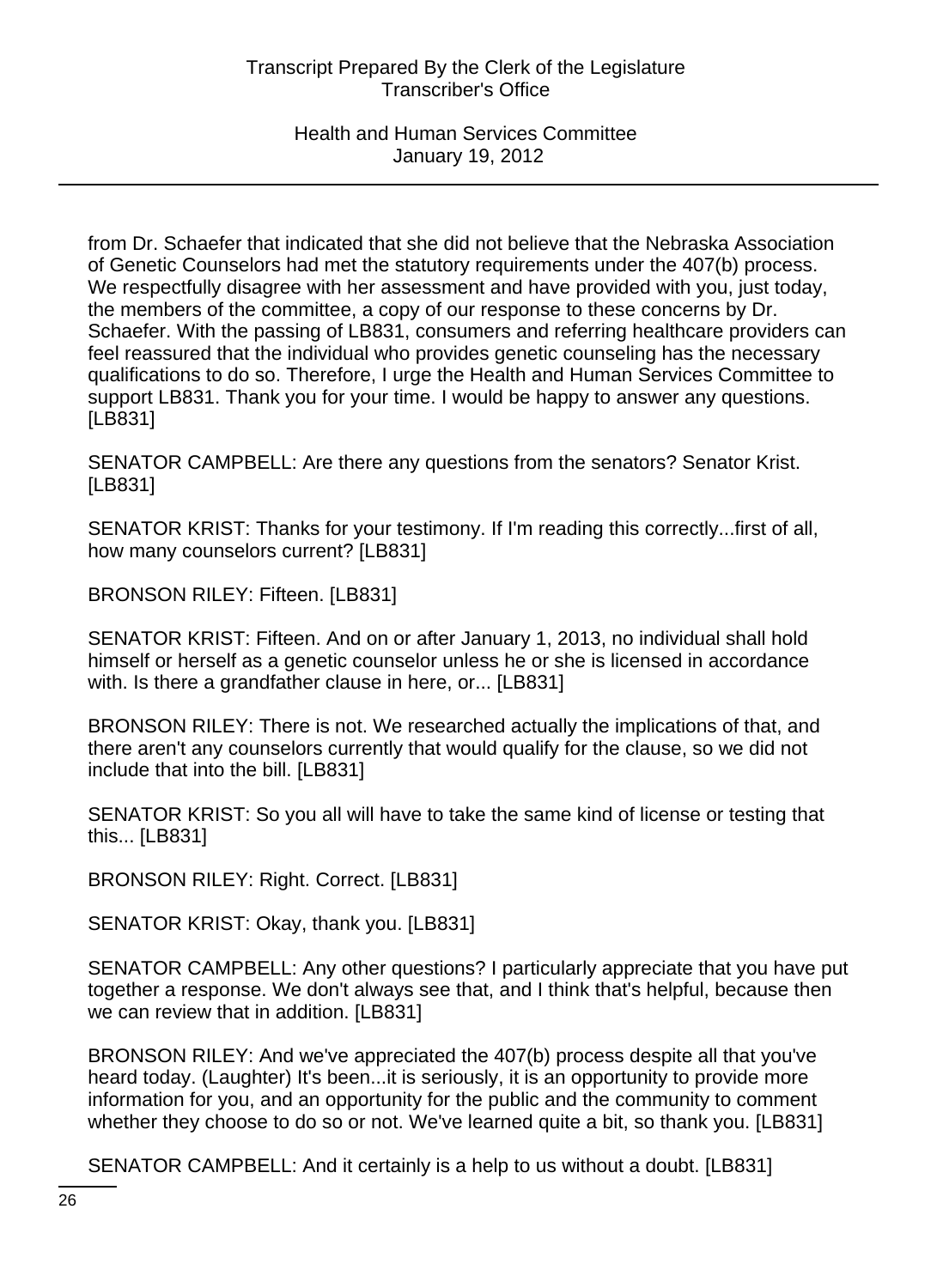# BRONSON RILEY: Yes. [LB831]

SENATOR CAMPBELL: Thank you very much for testifying today. The next proponent? Welcome to the committee. [LB831]

REBECCA RAE ANDERSON: (Exhibit 17) Thank you so much. Good afternoon. My name is Rebecca Anderson, R-e-b-e-c-c-a, A-n-d-e-r-s-o-n. I am an attorney as well as a genetic counselor. I'm on the faculty of the College of Public Health in Omaha, and I teach law and ethics to medical students and public health students. I am speaking today as a private citizen and not as a delegate of the college. And addressing actually the four issues that we talked about earlier in the day, I do think that we have satisfied our burden of proof on the 407 process and that it represents sound public policy. As I read Dr. Schaefer's comments, it seemed to me that she was applying a clear and compelling evidence standard rather than a preponderance standard. And I think that the regulations themselves actually call for preponderance, because I see her clear potential for harm, no significant economic hardship or unwarranted diminution of service availability, public benefit from assurance of professional ability, no more cost-effective means of protecting the public. So as I read them, we don't need to produce empirical studies or statistical analysis or even a demonstration of actual harm to a Nebraskan in order to establish a case for licensure. They ask us to use common sense to determine the potential for adverse physical, emotional, social or economic consequences from erroneous or incompetent care. As genetic counseling professionals, we can point to many instances of actual harm including a fruitless \$13,000 laboratory test that actually lead to a bill being introduced two years ago asking for a change in the informed consent process, invasive prenatal testing following a miscalculated blood screen, an adopted woman who was informed that her birth defects were caused by her mother taking LSD and therefore her own children were not at risk for birth defects, a couple advised to abort a pregnancy because the man was taking Accutane, women informed that breast cancer on their father's side doesn't affect their breast cancer risks and many additional citations that you'll find in that response packet. We don't expect that licensure will put an end to misinformation and mismanagement of genetic conditions. In fact, with direct-to-consumer testing and aggressive marketing of genetic tests by pharmaceutical companies, we foresee an even greater risk of such problems in the future, so this is a particularly important time to assure the availability of capable genetic counselors by licensing them. Genetic counselors are currently licensed in 14 states, and 20 other legislatures are considering licensure. Now Section 17 of the bill specifically provides that other licensed professionals may continue to practice within their scopes regardless of licensure of genetic counselors, so long as they don't hold themselves out as genetic counselors. So we don't expect to exclude any legitimate care providers by enacting this bill, but we do intend to exclude others from using the title genetic counselor, that's under Section 21 of the bill, so that people who seek the skill set and the ethical commitment of a genetic counselor will be able to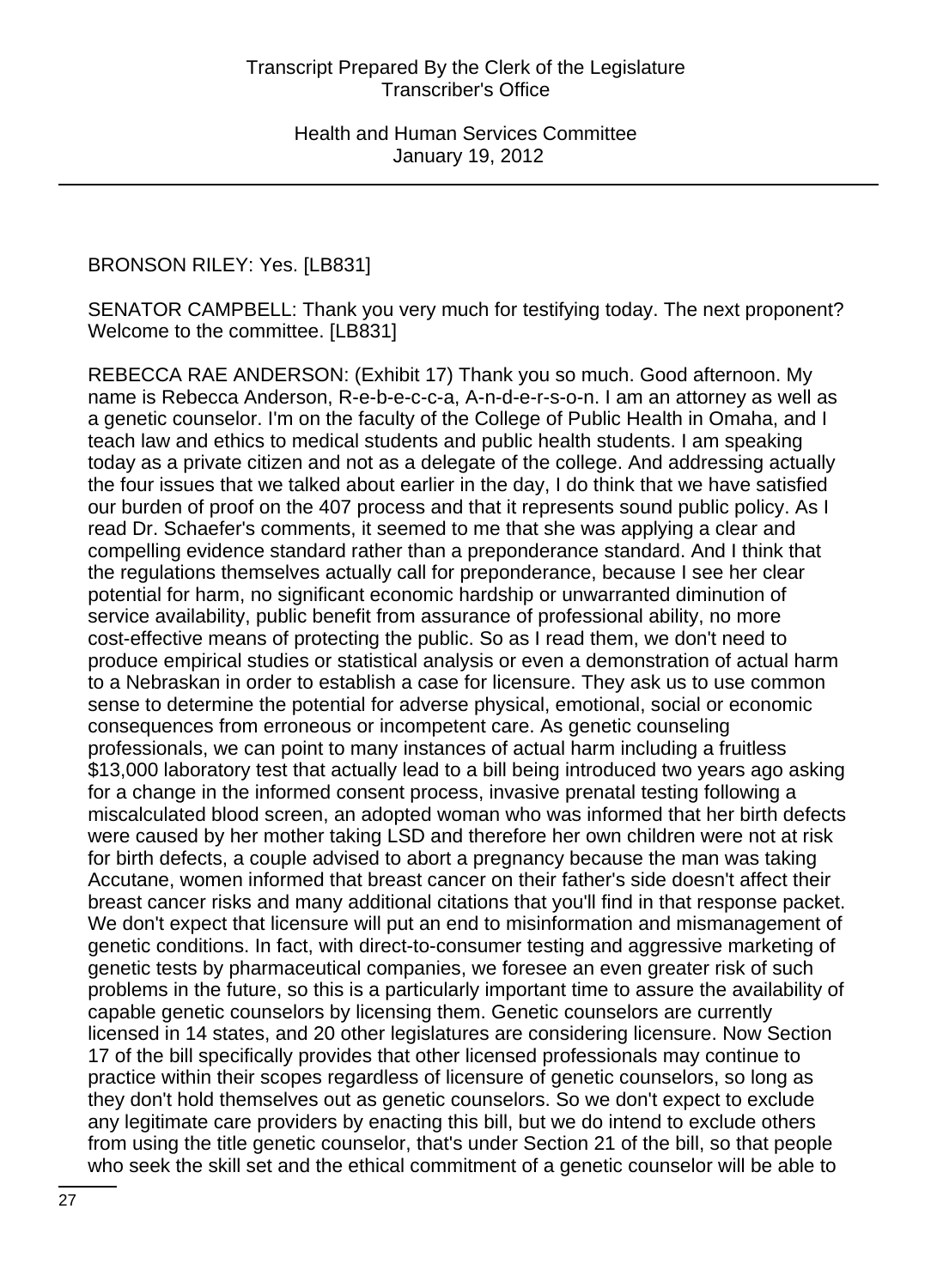Health and Human Services Committee January 19, 2012

find the genuine article. Our aim is to support the moral agency of our patients by providing accurate information on medically appropriate management options and helping our patients find the paths most consonant with their own beliefs, goals, and values. As you've heard, board certified genetic counselors undergo two years of graduate-level scientific and psychosocial training at accredited programs to earn their master's degrees. They undergo clinical skills supervisions and sit for a rigorous national exam. They must maintain continuing education hours to maintain their certification; but in Nebraska, there is nothing to prevent a person with a ninth-grade education from hanging out a shingle and claiming to be a genetic counselor. In a field such as this, I really can't think of a legitimate argument against formal assurance of initial competence and ongoing training. Number four, among the options available to us, I think the status quo is the least desirable. Credentialing by an employer is nice, but it doesn't prevent somebody from hanging out a shingle. Registration wouldn't assure ongoing training, although it would be better than nothing, so it seems to me that only licensure really allows us to articulate that clear scope of practice, establish minimum standards for entry, assure ongoing education. Since this bill does provide that the existing Board of Medicine will manage the licensure, the added cost to the Department of Health and Human Services is pretty minimal. In short, it appears to me that licensure is the most cost effective way to meet the needs of the public, and I hope you'll agree. Questions? [LB831]

SENATOR CAMPBELL: Are there questions? Senator Bloomfield. [LB831]

SENATOR BLOOMFIELD: Thank you. Ms. Anderson, how many people are involved in this now that you would say are hanging out a shingle that are not qualified under your licensing requirements for you to be licensed? [LB831]

REBECCA RAE ANDERSON: I can't say. It's hard to know, because we don't know where this information comes from when people come in with misinformation. [LB831]

SENATOR BLOOMFIELD: And medical doctors, are they included in that group that you would... [LB831]

REBECCA RAE ANDERSON: Medical doctors have sometimes erred, yes, and obviously we're not going to change their practice, because they do whatever they please. One of the things that we hope that this bill will accomplish is let physicians know who to call when they have a question. Now, there's no telling. [LB831]

SENATOR BLOOMFIELD: But is there a possibility that you would at some point require the doctor to take this same test that you are taking? [LB831]

REBECCA RAE ANDERSON: No, no. [LB831]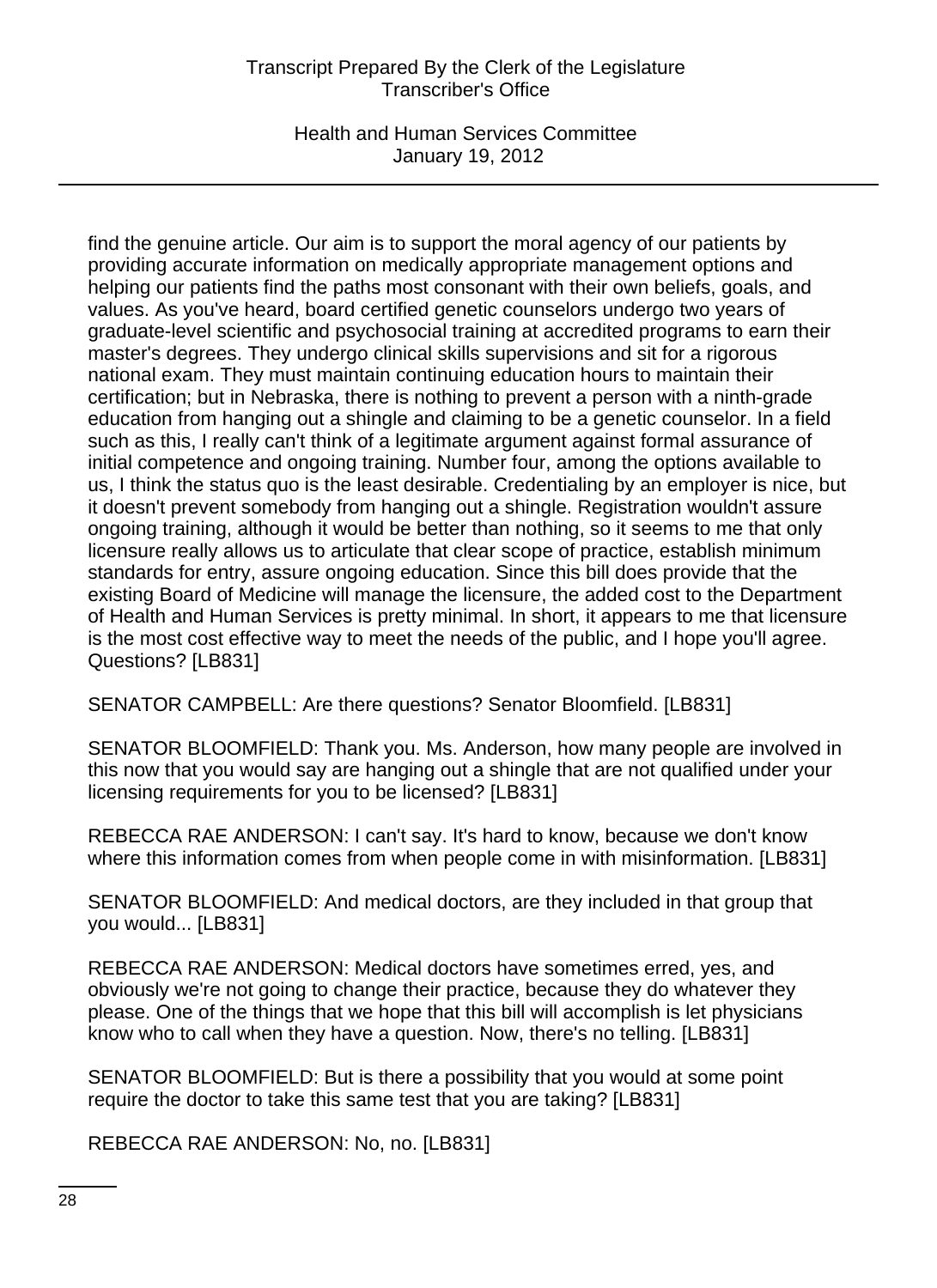SENATOR BLOOMFIELD: Okay, thank you. [LB831]

SENATOR CAMPBELL: Senator Gloor. [LB831]

SENATOR GLOOR: Thank you, Senator Campbell. Thanks for the information. This is helpful. Talk to me a little bit, if you can, about the significance of licensure as connected to reimbursement by third-party payers. Is it a requirement by some? Does Medicaid require licensure? Does anybody pay for this, or is that just not happen? [LB831]

REBECCA RAE ANDERSON: Most people, because we don't have licensure, do not reimburse directly for genetic counseling services. Our understanding is that licensure would permit direct billing fee-for-service. Currently, we essentially bill under the auspices of the physician with whom we work, and in order to make that legal, the physician has to be in the room, so it really reduces efficiency. [LB831]

SENATOR GLOOR: Do you know, is the licensure, does that affect all payers? Is it just Medicaid? Is it just... [LB831]

REBECCA RAE ANDERSON: I don't know that. [LB831]

SENATOR GLOOR: Okay. [LB831]

REBECCA RAE ANDERSON: I think that as a rule, once Medicaid starts paying, the privates do too; but I'm not entirely sure if that's the case. [LB831]

SENATOR GLOOR: Actually, quite frequently, it's the other way around. (Laugh). [LB831]

REBECCA RAE ANDERSON: Interesting, okay. [LB831]

SENATOR GLOOR: Thank you. [LB831]

SENATOR CAMPBELL: Any other questions that are there? I would like to ask one question, and it's based on a letter that we received from the Nebraska Catholic Conference, and one of the...the question is if licensure would require certification by a national board, we're concerned that either now or in the future, a certification board would require abortion counseling and referral as a prerequisite for certification or as part of professional context standards. Do you have any knowledge of that? [LB831]

REBECCA RAE ANDERSON: I do not anticipate that our national board would ever go in that direction to say that one must discuss something that a patient was not interested in discussing. Now when I talk about this in standard of care when I talk to my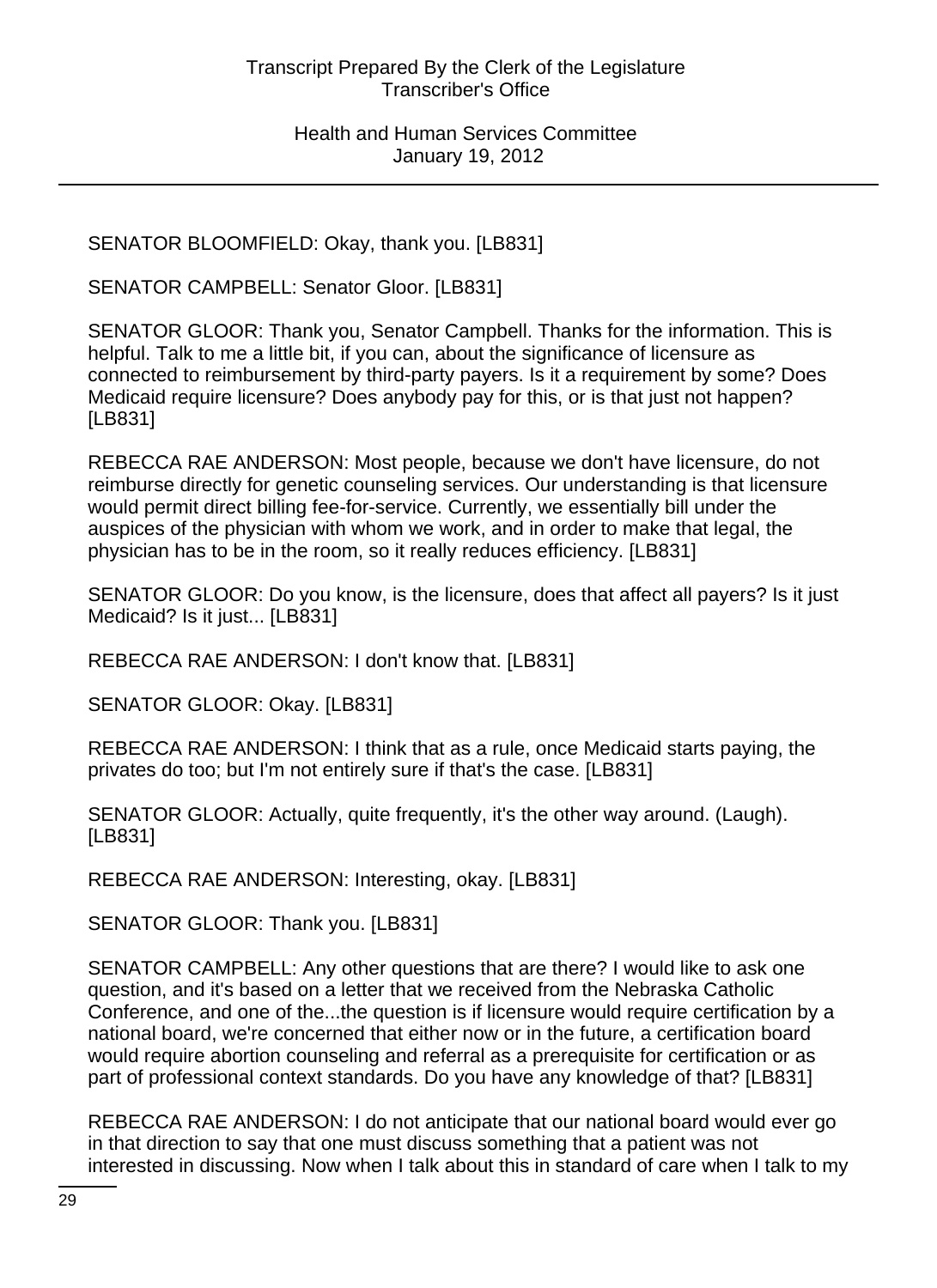medical students, what I say is, you have the ability as a conscientious person to limit the scope of your practice. But if you make that choice, you also have the obligation to tell your patients beforehand what your parameters are so that, for instance, if I as a physician don't write prescriptions for birth control, I need to let people know that before they come in so that they can seek another provider who is willing to do that. And I think, as far as I know, for the 40 or so years that genetic counselors have been functioning, people who have conscientious objection to abortion just make that known to their patients, and the patients go elsewhere if they feel that that's a discussion that they want to have. [LB831]

SENATOR CAMPBELL: I appreciate that. If anyone else is testifying in the room, if you want to make comment on my question, you certainly can. Senator Krist. [LB831]

SENATOR KRIST: I'll save my question. Thank you. [LB831]

SENATOR CAMPBELL: Okay. Thank you, Ms. Anderson. [LB831]

REBECCA RAE ANDERSON: Thank you. [LB831]

SENATOR CAMPBELL: Our next proponent? Welcome. [LB831]

ELIZABETH CONOVER: Number three. [LB831]

SENATOR CAMPBELL: Absolutely. [LB831]

ELIZABETH CONOVER: (Exhibit 18) Thank you, Senator Campbell. Thank you, committee. My name is Beth Conover, C-o-n-o-v-e-r. I've been a genetic counselor in Nebraska for 28 years, initially at Children's Hospital and much more recently at Munroe Meyer Institute at UNMC, and I appear before you in support of LB831. I think this might be the same room I testified in 20 years ago (laugh) when Nebraska initially considered licensing genetic counselors, and we were at the forefront of states dealing with that. Actually, we had one of the bigger services in the country. At that time, there was a decision not to proceed because of expense. Fortunately for us, there is a way to now license genetic counselors as the group of other allied healthcare providers which makes this essentially budget neutral and the time to reintroduce it. At this point, 20 years later, genetic counseling is a well-established, valued component of healthcare. Many other states, as we've already discussed, have licensed or are considering licensing genetic counselors, and I would say Nebraska needs to be proactive in protecting citizens who need and rely on genetic counseling. It's also a way to make the state genetic-counselor friendly, because we definitely notice who licenses genetic counselors, and I think that Nebraska deserves to have the best genetic counselors, and treating them right is one way to hold onto them. I'm not from Nebraska, but I love it. I am not thinking of moving, so I'm not threatening; but I think that when you replace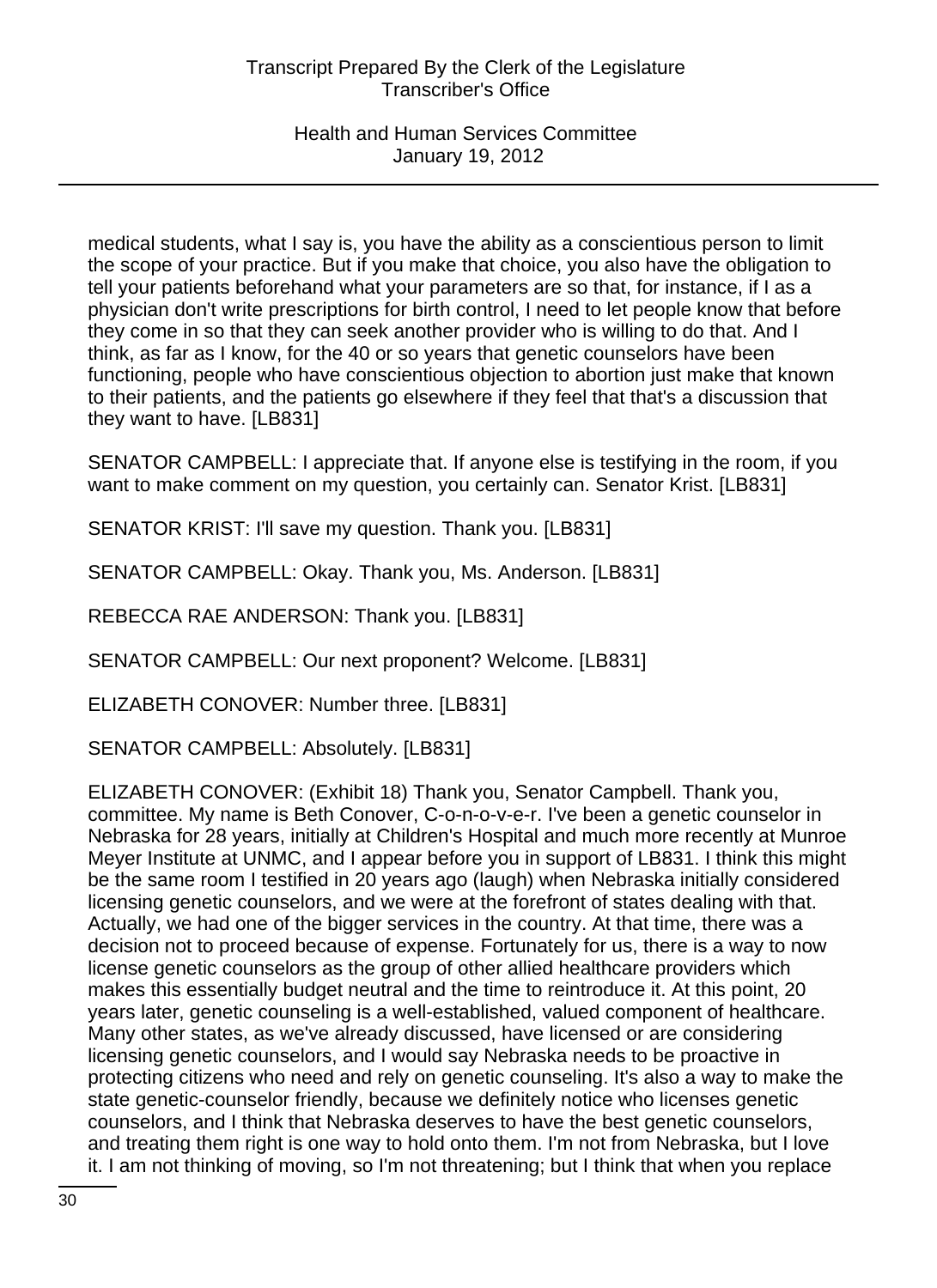Health and Human Services Committee January 19, 2012

me and I retire, you will want a really great genetic counselor to take my place, and licensure has something to say about that. I am going to diverge from my written, I always do, and I'd like to tell you just a little bit about what I do as a genetic counselor. I am an active clinician. In a given week, I do general genetics clinic, I see babies with birth defects, I see teenagers with autism, mental retardation behavior problems. I see adults with neuromuscular diseases. I have a very diverse practice in general genetics. Certain days I do prenatal at a high-risk prenatal center. I see mostly people who have babies with known problems. I think that my practice in general genetics really helps me to talk to families about what this will mean to them, what the best resources are for them, and the value I place on children who are different in certain ways but normal in so many other ways. I do fetal alcohol syndrome clinic. That's how I met Senator Howard, and I evaluate children who have been exposed to drug and alcohol during pregnancy. I do Down syndrome clinic. I did that yesterday, probably my favorite clinic, and I run the Nebraska Teratogen Information Service. I provide information to physicians and nurses who call about exposures in pregnancy and breastfeeding, what's safe to use and what might be dangerous to the fetus. I also do out-state clinics in Kearney and North Platte. I teach the medical students, graduate nursing students, pharmacy students, genetic counseling students. I do some research. I have a really interesting job. I would like to talk a little bit about the art and science of genetic counseling. As you can tell just from what my job is, the complexity of the cases we handle mean that I have to have a really strong science background and also the flexibility to adapt my approach to widely different patients. Another day, another patient, (laugh) another situation. Even when the condition is the same, the patient is so different. So we also have to have the counseling skills, because it isn't just the diagnosis, it's how the family is going to handle that. We must be adept at attaining a specialized family history, and I will say I can get a family history out of anyone. Developmental history, extracting the really important information. It's not just what's there on the paper, but what does that mean? How is that being inherited? What does that mean for that particular family so that we can go on into diagnosis and mode of inheritance? We have to explain complicated genetic things to people who often have no background in that, and I really stress (inaudible) we're doing it. And of course, that means we have to adapt it to each individual patient. So assessing and assisting patients in all this means we really have to have training and knowledge in the different religious and cultural backgrounds, and Becky didn't talk much about that, but one of her areas of expertise is how people of different religious groups deal with the ethical and even biological issues we deal with in genetics. Knowing about different cultural issues, interpersonal issues. And when a person or their child is newly diagnosed with a genetic condition, the compassionate and informed discussion of prognosis and care provides crucial and otherwise difficult to obtain information. I feel really strongly that we may be able to offer realistic hope and support in situations that otherwise appear intolerable. May I finish my last paragraph? I see my yellow light. [LB831]

SENATOR CAMPBELL: Yes, of course. Go right ahead. [LB831]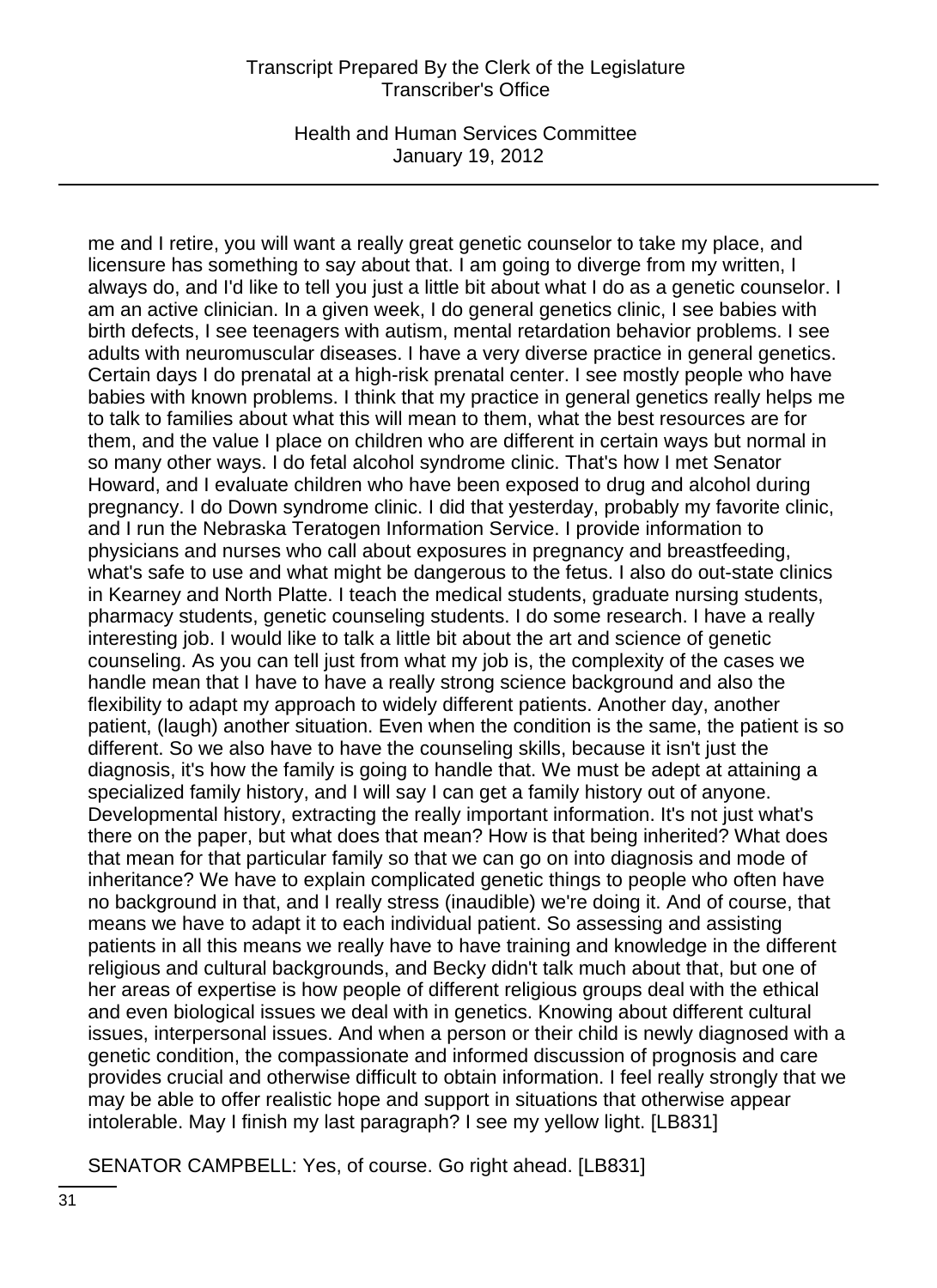Health and Human Services Committee January 19, 2012

ELIZABETH CONOVER: Genetic counselors also...ooh, I have two. Genetic counselors also provide consultation to other healthcare providers in areas such as healthcare resources for individuals with genetic disease and the most economic and effective testing strategies. This includes what is the best test for the right person at the right price, and I can't emphasize enough that that's a really important thing that we do. Providers rely on the accuracy of the specialized information, and knowing that an individual is a licensed genetic counselor assists them in establishing the expertise and training of the consultant. So as you can see with all the things I do and all the questions I answer, it's really important that that person knows what my credentials are. Patients in Nebraska deserve knowledgeable and skilled practitioners who will address their concerns in the best possible fashion, and I really mean this. If you were a patient or this were your daughter, wouldn't you want to be assured that your genetic counselor had a graduate degree in medical genetics with the intended coursework we've discussed, passed the challenging genetic counselor board exam and was required to remain up to date since information in genetics changes literally monthly. A group of individuals offering Nebraska patients and their providers critical professional services should be licensed. Licensure is a proven strategy for ensuring that healthcare providers have appropriate and adequate training, follow ethical standards and have remained current in their field of study. I really want to emphasize this, waiting for medical errors to occur before approving genetic counseling licensure seems short sighted and cruel. I appreciate your attention to the issue and would be happy to answer any issues, and thank you for letting me go overtime. [LB831]

SENATOR CAMPBELL: You're welcome. Any questions here? Senator Krist. [LB831]

SENATOR KRIST: About 99.9 percent of the time, I defer to Senator Gloor for medical issues and these kinds of questions, but I feel uniquely qualified to tell you that I think it is extremely important that licensure for genetic counseling happens in this state. I feel that way, and I will talk to my committee members and let them know why in more detail. But briefly, I had the pleasure of having a special needs child, and going to UCLA to visit with Dr. Ramoine (phonetic)... [LB831]

#### ELIZABETH CONOVER: Um-hum. Famous. [LB831]

SENATOR KRIST: ...who probably is the most qualified person to give genetic counseling, a pediatrician, an endocrinologist and dysmorphologist. Those people, that qualification uniquely put him in a position to tell us that had we had genetic counseling during the gestation period and known what was going to happen, they would have referred us to the book of pediatric horrors and told us what could happen to our daughter. We then would have had a choice to make. My background, those who know me know that there would have been no choice to make. But genetic counseling in preparing for life, a new life, is probably more important than conception itself, so I'm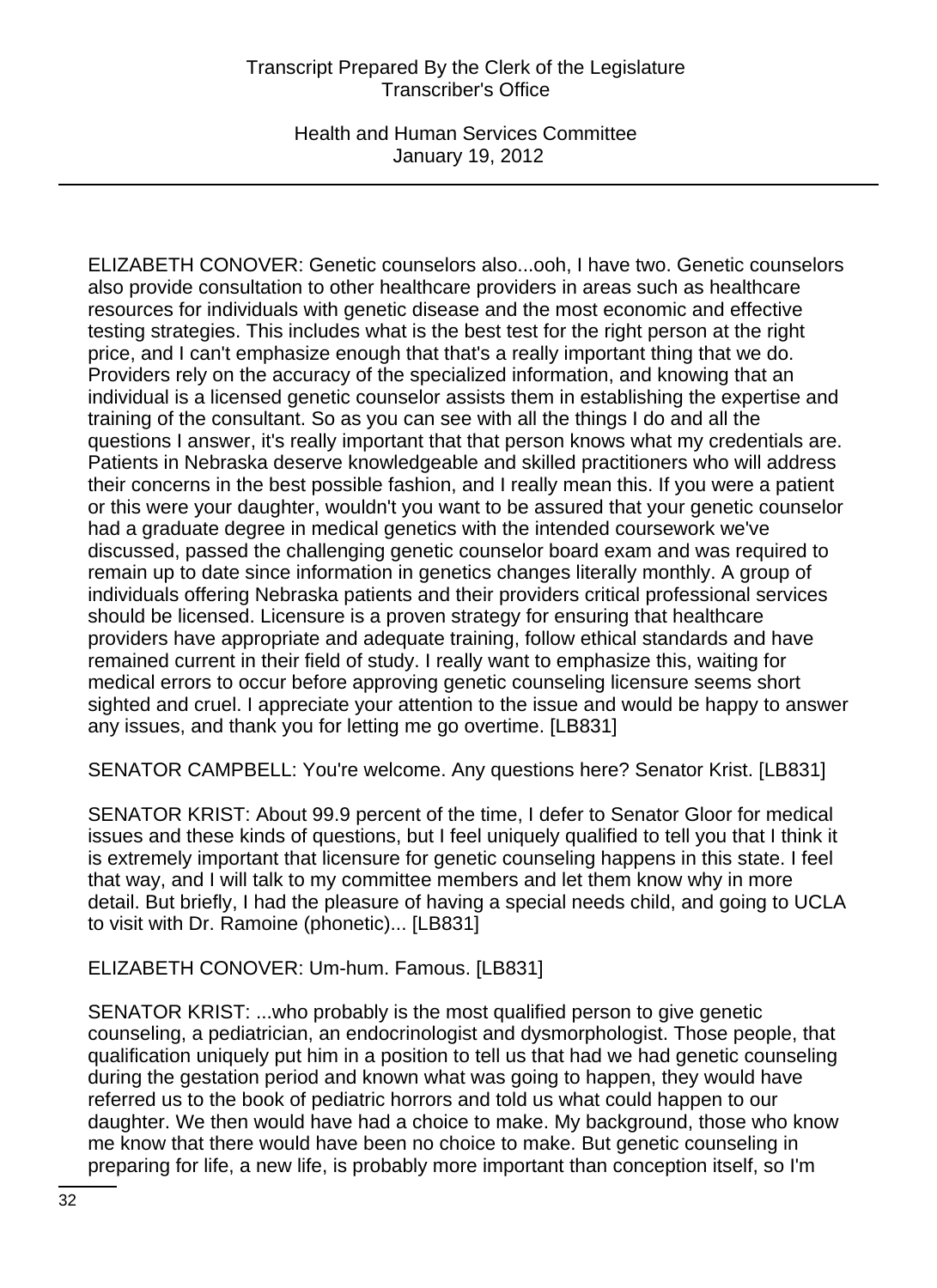Health and Human Services Committee January 19, 2012

here to tell you that you have my support. But I have one huge question I would like to ask you. In the state of Nebraska, we currently allow termination of pregnancy by law up until 20 weeks. Your genetic counselors would be faced with a situation where you would know, spina bifida, I mean, you go right down the list of the pediatric horrors, and you could tell me better than I. It is then your responsibility to do what? And how do you advise the patient? And in your answer, I couch it in my way of thinking, if we don't have a licensure process, then we can't take action against someone who is not doing ethically what should be done, and I would like you to answer that as part of the question as well. I'm saying that as...it's an interrogative, okay? Answer it that way. Thank you. [LB831]

ELIZABETH CONOVER: It's okay. You'll help me as I go along then (laugh) (inaudible). So I do work with families all the time who have been diagnosed during pregnancy with a child with a genetic condition. I think that one of the important...there are really two important things that I have, that I think are what a family needs. One is that as I've mentioned, I work in general genetics, so I have a really accurate idea of what the range is, what they can expect. And I think that people hear that something is genetic or different, and they think that there is going to be nothing normal about that child, that they won't still look like their parents or have a lot of the same emotions, or you know, that everything will be wrong instead of talking about so many things that will still be right. And I think that we know that a lot better than most people, and we see families all the time whose physician, you know, through their best intention, have given them misinformation, honestly, and sometimes misdirection about what they should do. So it's not uncommon for a family to come and see me and they've been told to end the pregnancy, and they can legally do that. I think that my job is to help them know the broader range of what the good and the bad that they can expect from their child, the implications of what that means in their own family, and as a genetic counselor, I'm really trained to be non-directive. I would never tell them what to do except to provide the information and support and services and resources that will help them in doing that. That's really my concern. I will say because I'm working with several families who have been diagnosed with children with Down syndrome in utero right now, and that a lot of it...gosh, with one of them we're already working on the right school system to live in, and we've kind of moved past some of the shock and grief into really working through some other issues. But one of the families isn't certain that it's the right thing for them to raise a child with Down syndrome, and one of the things that I help with, is there is a waiting list for people who want to adopt children with Down syndrome, so I feel it's important that I know all of the options and that I'm able to say all of the options. There are some things that are really very, very serious with very poor prognosis that happen to babies. I would never hide that from families. I would not hide their options; but I feel that it's their decision, my job to support them. I think we're very broad based in how we do that. Did that answer your question? [LB831]

SENATOR KRIST: Absolutely. Thank you. [LB831]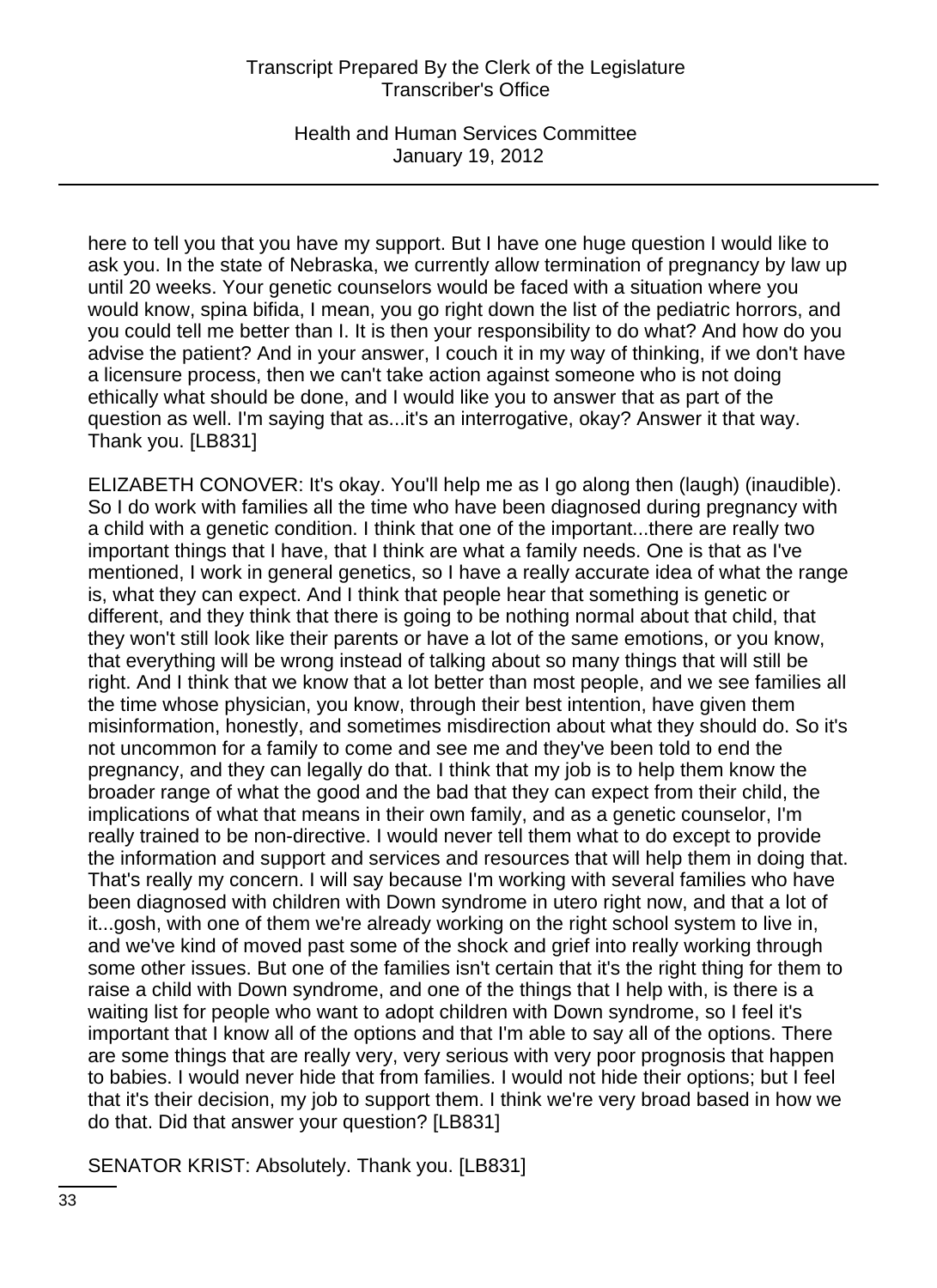SENATOR CAMPBELL: Any other questions? Thank you for coming today and testifying. [LB831]

ELIZABETH CONOVER: Thank you for listening. [LB831]

SENATOR CAMPBELL: (Exhibits 19, 20 and 21) Next proponent? Okay. Is there anyone in the hearing room who wishes to oppose the bill? Is there anyone in the room who wishes to provide neutral testimony? All right. While Senator Howard is making her way, she obviously wishes to have a close. I'd like to note for the record that the committee did receive a letter from Dr. Schaefer, and she provided attached to it her comments with regard to recommending...not recommending that this be approved. And the next letter that I have already referenced was from the Nebraska Catholic Conference expressing a concern and also that they would be willing to visit with Senator Howard on any of those, and a letter from the Nebraska Hospital Association which supports LB831. So Senator Howard, you are more than welcome to close. [LB831]

SENATOR HOWARD: Thank you, Senator Campbell. In closing, I would like to say here is a group of professionals who have come to us wanting to be licensed in order to provide the best quality medical care. I can't think of a better reason for a group to come together than to police and to manage their own profession. And I will say, no one could have done a better closing than Senator Krist and Dr. Conover, so thank you. [LB831]

SENATOR CAMPBELL: Thank you, Senator Howard, and with that, we will close LB831. And if you are leaving at this point, again leave quietly and quickly, and we'll turn...Senator Gloor will conduct the hearing, and I'll make my way to the table. [LB831]

SENATOR GLOOR: Thank you. Senator Campbell, feel free to begin when you're ready. [LB788]

SENATOR CAMPBELL: Thank you, Senator Gloor. Good afternoon, colleagues. I am Kathy Campbell, K-a-t-h-y, C-a-m-p-b-e-l-l, representing District 25 here to introduce today LB788. LB788 amends the Respiratory Care Act to reflect the Centers for Medicare & Medicaid Services or CMS policy on who may order respiratory therapy. CMS policy affects the conditions for participation in these federal programs. The bill also reflects scope of practice for nurse practitioners and physician assistants in Nebraska. The bill was suggested to me by Julie Sundermeier, APRN, and Julie was aware that CMS policy had been updated last spring to provide that respiratory services must only be provided under the orders of "a qualified and licensed practitioner who is responsible for the care of the patient acting within his or her scope of practice under state law, and who is authorized by the hospital's medical staff to order the services in accordance with hospital policies and procedures and state laws." CMS guidelines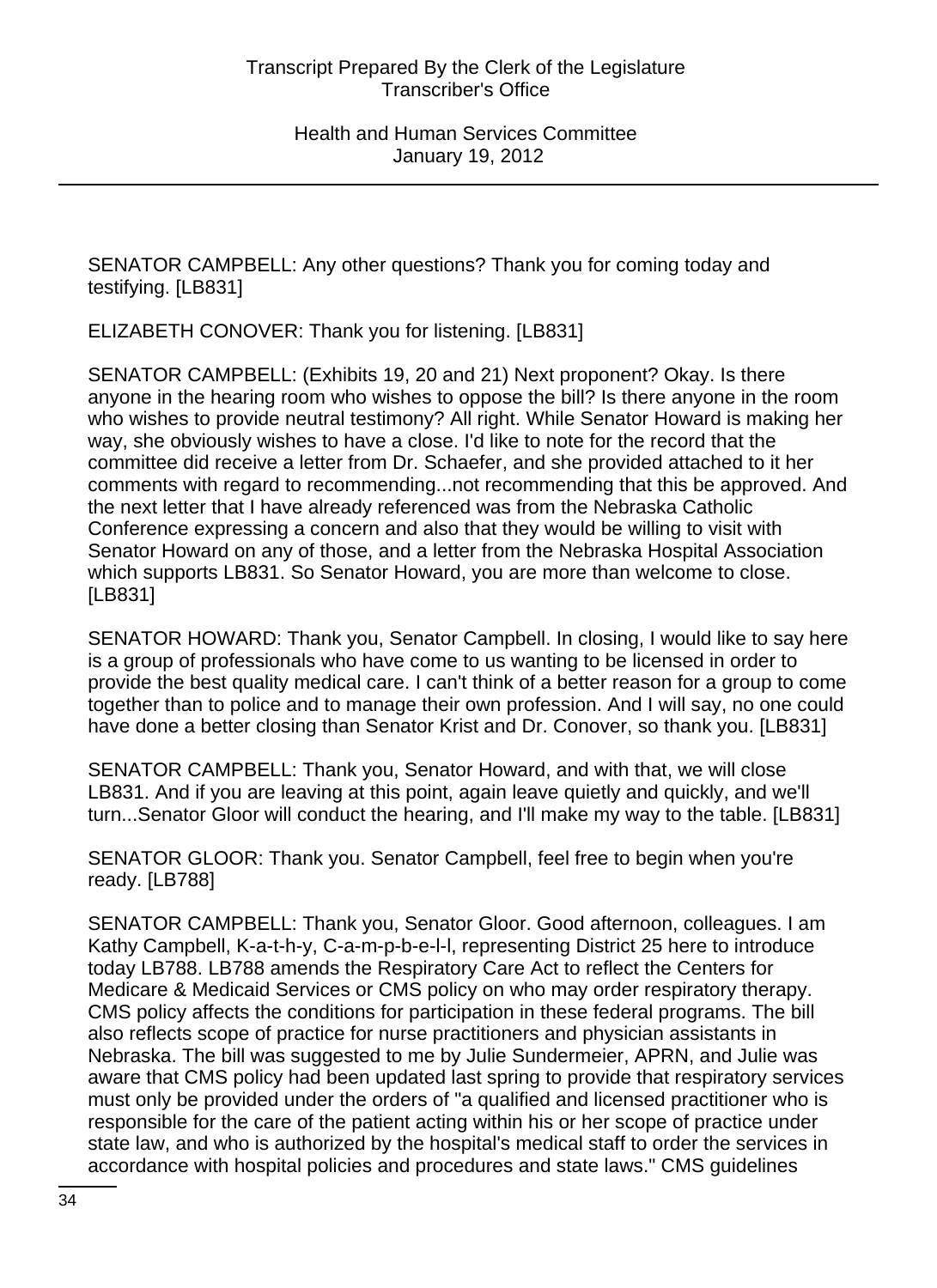Health and Human Services Committee January 19, 2012

provide that "practitioner" includes physicians and may also include nurse practitioners and physician assistants. Nebraska's scope of practice allows these professionals to order and prescribe therapeutic treatments and measures. LB788 would bring our statutes up to date with current Nebraska practice as well as federal policy, and I ask for your support to advance the bill. There are others here today who have a more detailed and certainly technical background. I'm going to concur with my colleague, Senator Howard. The folks behind me can provide a lot more information on this subject, and I certainly would like to defer technical questions to them. Otherwise, I would be happy to answer any general questions that you may have. [LB788]

SENATOR GLOOR: Are there any questions for Senator Campbell? Thank you, Senator Campbell. [LB788]

SENATOR CAMPBELL: I'm grateful for that (laughter), and I think I'll just sit over here and let you finish. [LB788]

SENATOR GLOOR: Thank you. We'll start with proponents. [LB788]

JULIE SUNDERMEIER: (Exhibit 22) Hello, all. Thank you, Senator Campbell. My name is Julie Sundermeier, and that's spelled S-u-n-d-e-r-m-e-i-e-r. I am a member of Legislative District 16, and I'm here today to testify in support of LB788. I represent myself as a nurse practitioner and recommend this change based on professional practice. I think Senator Campbell did a great job introducing the bill and stated some of the things that I was going to say today, but she did a good job. The current Respiratory Care Practice Act in Nebraska states that the practice of respiratory care shall be ordered by a licensed physician. These statutes date back to 1986 at a time when they were in alignment with CMS, which is the Centers for Medicare & Medicaid Services regulations. The Nebraska respiratory statutes and national CMS regulations regarding respiratory care went largely unnoticed and unenforced until 2009 when the Joint Commission wanted to get deemed status with CMS, so they aligned their regulations with CMS, and the resulting outcome was that there was public notification since Joint Commission was requiring this regulation in the hospital. As the regulations resurfaced, there was interpretation of the regulations that physician could delegate the ordering of respiratory services to a qualified health professional, but a physician needed cosignature on all of those orders. Eventually, luckily, in 2010, CMS and the Joint Commission revised these regulations to state that qualified licensed practitioners such as NPs and PAs acting within their scope of practice may order respiratory care services. These regulations, however, are written in such a way that individual state laws as well as hospital policy prevail. In public forums, it was interesting that CMS stated that there was no evidence to indicate that ordering of respiratory care services should be kept to a different and possibly higher standard than other hospital services. There are no documented studies, they stated, indicating that qualified licensed practitioners such as nurse practitioners and PAs should be restricted from ordering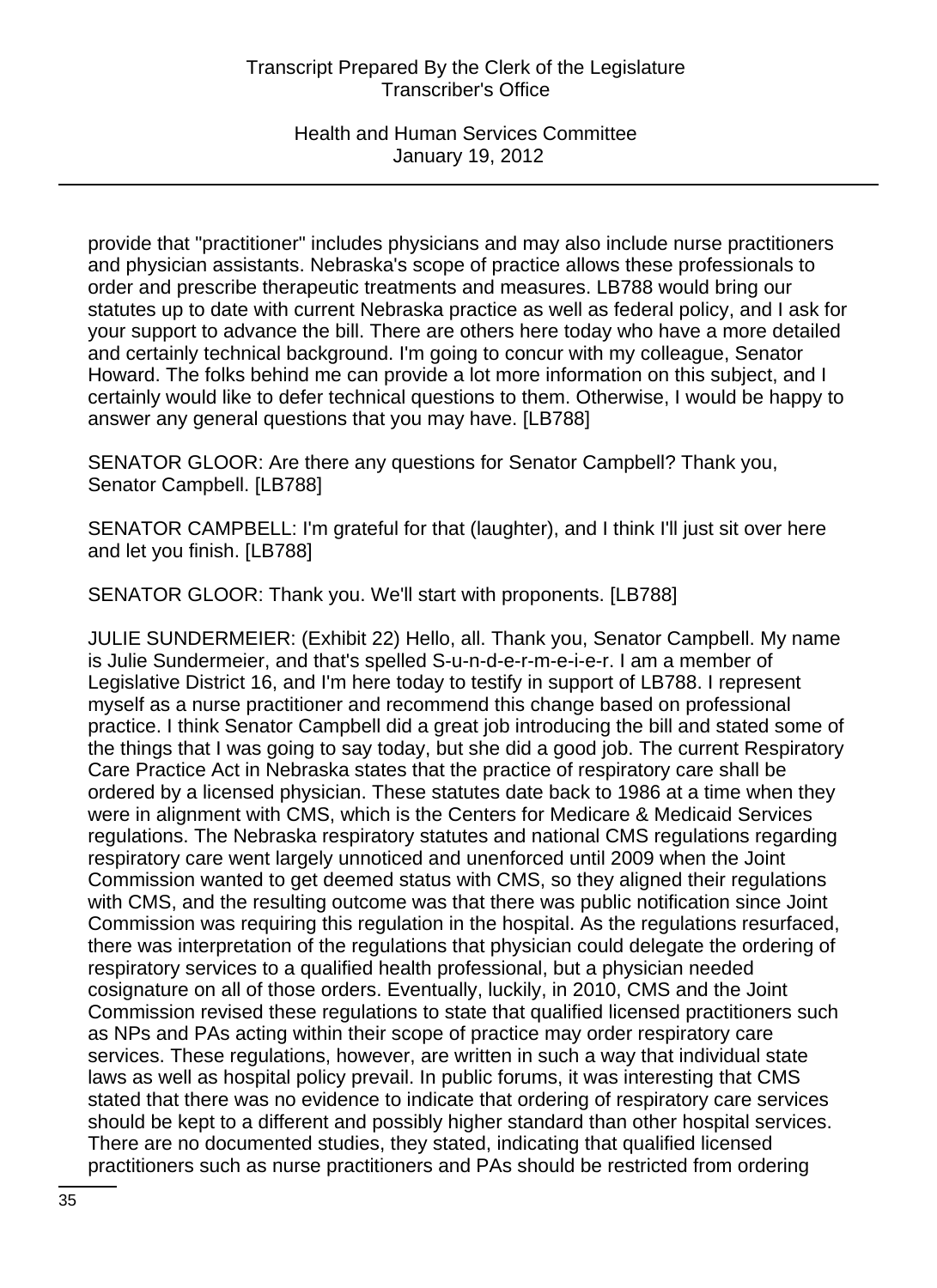Health and Human Services Committee January 19, 2012

those necessary services for their patient. The process of physician countersignatures of orders they declared was burdensome to practitioners, and that was physicians as well as nurse practitioners and PAs. I am employed by the Nebraska Medical Center. I'm the lead neonatal nurse practitioner, and in the NICU, we take care of babies that are extremely premature or very sick newborns, many of whom have complex respiratory issues. NNPs are educated and trained on the pathophysiology and management of congenital and acquired conditions, including those involving respiratory disease. I have hospital privileges for ventilator management and procedures such as intubation and chest tube placement. From the time I graduated as an NNP in 1998 to 2010, I ordered these respiratory care services without a cosignature, but then on September of 2010, a letter was sent to all hospitals from the state...in the state from the Nebraska Board of Respiratory Care bringing to the attention of all that the fact that the existing Nebraska law required respiratory care be performed only upon the order of a licensed physician, and that all other orders needed to be cosigned by a physician. So until this Respiratory Care Act is changed, this extra step is required, although CMS and national guidelines have changed. As an acute care practitioner, this affects many orders. Consider the scenario of a very recent night just this week of mine at a hospital in Omaha. The NNPs in this newborn intensive care unit provide 24/7 in-house coverage, and the physicians are on call. The preterm infant that we were caring for was nearing discharge but had a sudden and unexpected deterioration in the middle of the night. We are called to the bedside, and as I approached the bedside, my fellow NNP is placing a breathing tube in the trachea due to respiratory arrest. I place an emergent IV and order medication to increase the heart rate. The breathing tube needs to be replaced, so I place another breathing tube, and we hand ventilate the infant while respiratory therapy is setting up the ventilator. We order the ventilator settings, and luckily, due to the medications and IV volume that we gave as well as respiratory therapy, the infant stabilized prior to the physician being present. We continued to order many respiratory care orders and blood gases and things to monitor the patient and assess the patient based on those. This is one incident in my healthcare setting, but there are others across the state of Nebraska. I have heard stories from other practitioners based on a wide variety of settings from urban to rural, acute to chronic, and pediatric to geriatric. The Institute of Medicine issued a monumental report in the fall of 2010 entitled "The Future of Nursing." This report emphasized, among other things, the need for APRNs to practice to the full extent of their education and training. I am not asking for any increase in my scope of practice. I am just asking to practice within my scope. There are over 850 nurse practitioners in Nebraska, and nearly two-thirds of those work in hospitals and physician offices and clinics. Much has changed in the healthcare arena in the more than 25 years since the statutes, and these need to be updated. I feel Nebraska will benefit by replacing antiquated legislation to be in alignment with national standards, and I hope for your support on this bill. Thank you very much. Are there any questions? [LB788]

SENATOR GLOOR: Thank you. Are there any questions for Ms. Sundermeier? See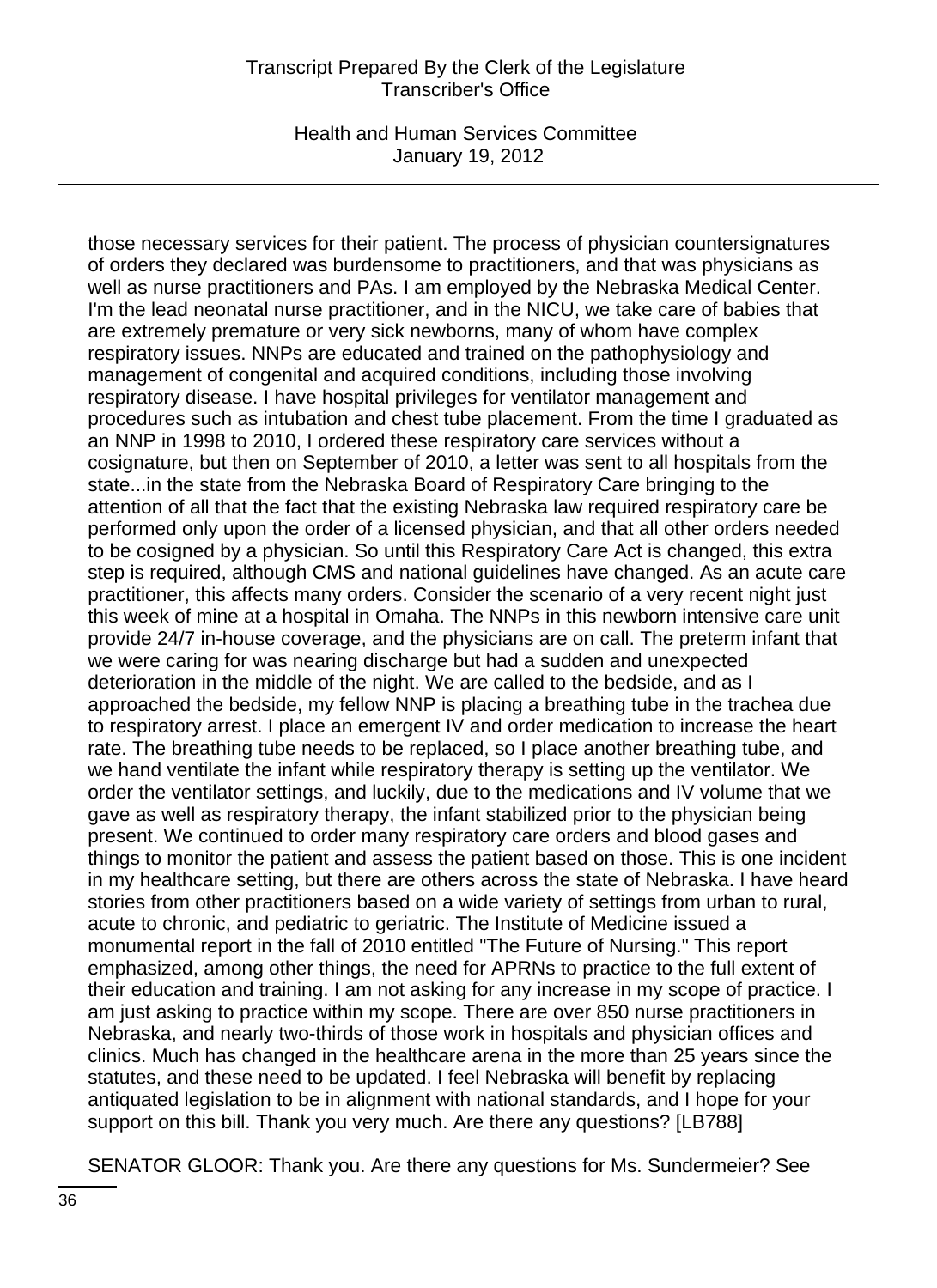none. Thank you very much. Good testimony. [LB788]

JULIE SUNDERMEIER: Thank you. [LB788]

SENATOR GLOOR: Other proponents? Please step forward. Good afternoon. [LB788]

DARCY O'BRIEN-GENRICH: (Exhibit 23) Good afternoon. Welcome, committee. My name is Darcy O'Brien-Genrich, D-a-r-c-y, O'-B-r-i-e-n,-,G-e-n-r-i-c-h, and I am here today as President of the Nebraska Society for Respiratory Care, the statewide profession association for Nebraska respiratory therapists. I am a licensed respiratory care practitioner at the Nebraska Medical Center in Omaha. Respiratory care is an allied specialty that provides a wide range of therapeutic and diagnostic services to patients of all ages with heart and lung disorders. For example, we provide temporary relief to patients with chronic asthma or emphysema as well as emergency care to patients who are victims of heart attack, stroke, drowning, or shock. Respiratory therapists work in collaboration with the physicians in order to treat all types of patients ranging from premature infants whose lungs are not fully developed to elderly people with lung disease. We assist physicians in helping people by providing aerosol treatments to managing life support equipment for the most critically ill. Respiratory therapists need to be able to provide safe and effective care in collaboration with the mid-level practitioners that have the education and the training to order respiratory care services. LB788 allows two of those areas of practitioners to order services, and we support the intent of the legislation. LB788 does not fully cover advanced practice registered nurses under the nurse practitioner language. From a safety and effectiveness rationale, we want to encourage inclusion of certified registered nurse anesthetists, CRNA, because they have the qualifications and training to expertly prescribe respiratory care services. In addition, a certified nurse midwife should be included, because respiratory care services are involved in resuscitation efforts during complicated newborn deliveries. By including CRNAs and CNMs, the state of Nebraska assures that residents have proper access to trained individuals to provide this life changing care. In most instances, a licensed physician is recognized as the first caregiver to order services. We also recommend that the physician is listed first in the language with the mid-level practitioners to follow in the absence of the physician. Thank you for your time today, and I would be available for any questions. [LB788]

SENATOR GLOOR: Thank you for your testimony. Let me make a...or ask a question I guess. It's not a comment. So you're testifying on behalf of the Nebraska Society for Respiratory Care. [LB788]

DARCY O'BRIEN-GENRICH: Yes. [LB788]

SENATOR GLOOR: And you're supportive of LB788, but you have some suggestions to make including CRNAs and certified nurse midwives. [LB788]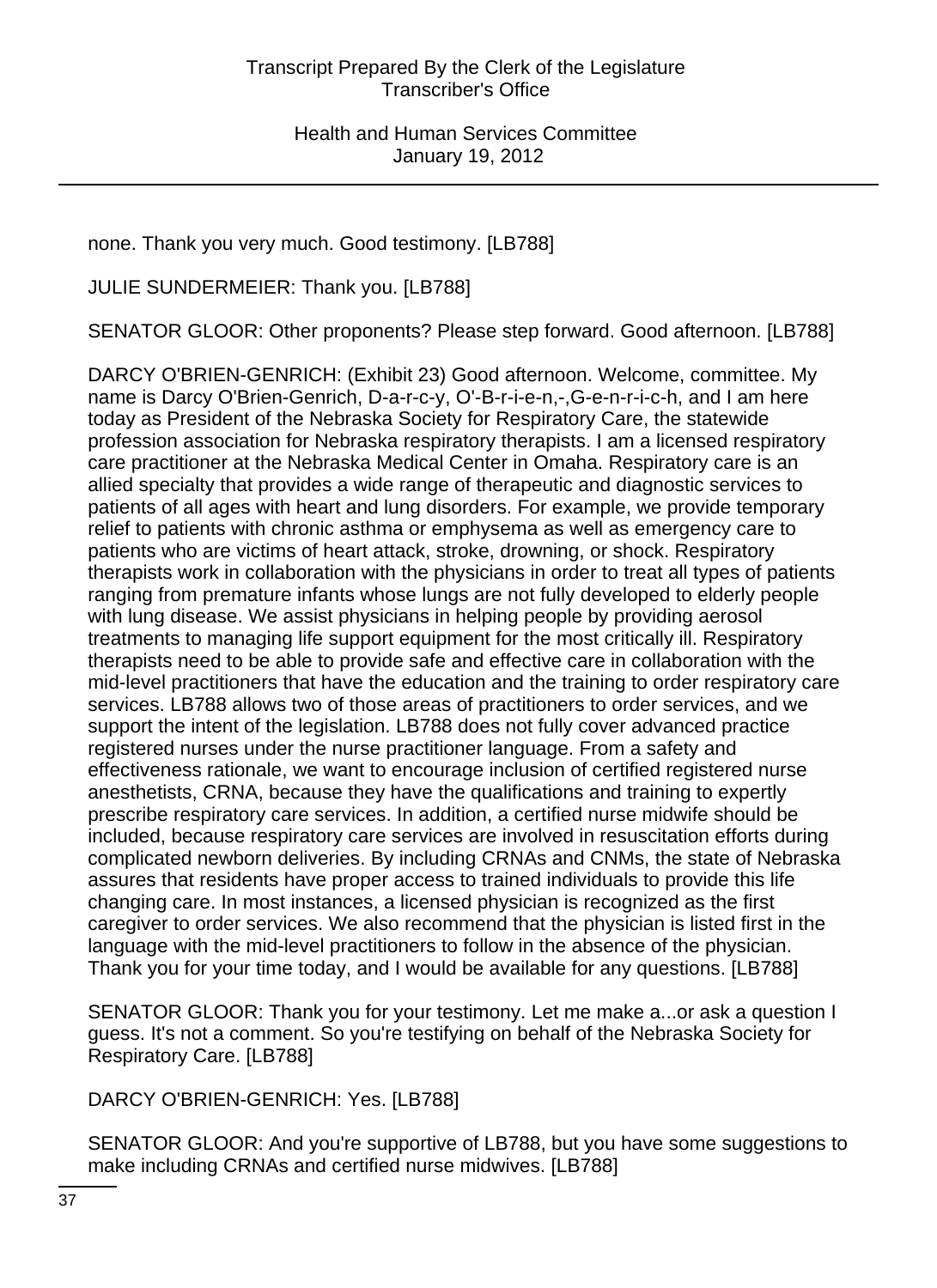DARCY O'BRIEN-GENRICH: Yes, correct. [LB788]

SENATOR GLOOR: Have you had that conversation with Senator Campbell and her staff yet, or is this the first time that... [LB788]

DARCY O'BRIEN-GENRICH: We had some calls earlier this month when we were made aware that this bill was going to be introduced, and so those questions were being asked at the time...we wanted to make sure that was also included in the wording since it seemed unclear when we had those discussions. I did contact the board from the CRNA to get clarification, were they included in this wording. And they said that they weren't considered nurse practitioners, but they were considered advance practice RNs, so we just wanted to make sure they were included. [LB788]

SENATOR GLOOR: Okay. All right. Noted. Other questions from senators? I see none. Thank you for your testimony. [LB788]

DARCY O'BRIEN-GENRICH: Thank you. [LB788]

TIMOREE KLINGER: Good afternoon, Senator Gloor, members of the committee. My name is Timoree Klingler, spelled T-i-m-o-r-e-e, last name K-l-i-n-g-l-e-r. I am here on behalf of the Nebraska Nurses Association as the executive assistant. I will keep my comments very brief. The NNA supports this legislation, as we believe it enhances the quality and efficiency of care patients are able to receive. Nurse practitioners are adequately trained to order respiratory care without the supervision of a physician as described in LB788. Thank you, and I'd be happy to entertain any questions. [LB788]

SENATOR GLOOR: Are there any questions, senators? See none. Thank you, Ms. Klingler. [LB788]

TIMOREE KLINGER: Thank you. [LB788]

SENATOR GLOOR: Other proponents? [LB788]

STEPHANIE VANDERMEULEN: (Exhibit 24) Thank you Senator Gloor and members of the committee. My name is Stephane Vandermeulen spelled V-a-n-d-e-r-m-e-u-l-e-n, and yes, I married that moniker (laugh), and I am a certified physician assistant, and I am an academic coordinator and assistant professor at the University of Nebraska Medical Center's physician assistant program. I don't speak on behalf of the University of Nebraska Medical Center; however, I am here testifying on behalf of the Nebraska Academy of Physician Assistants. My comments are quite reflective of some of those that you've heard already today. The Nebraska Academy of Physician Assistants supports LB788. This bill modernizes the state's Respiratory Care Practice Act so that it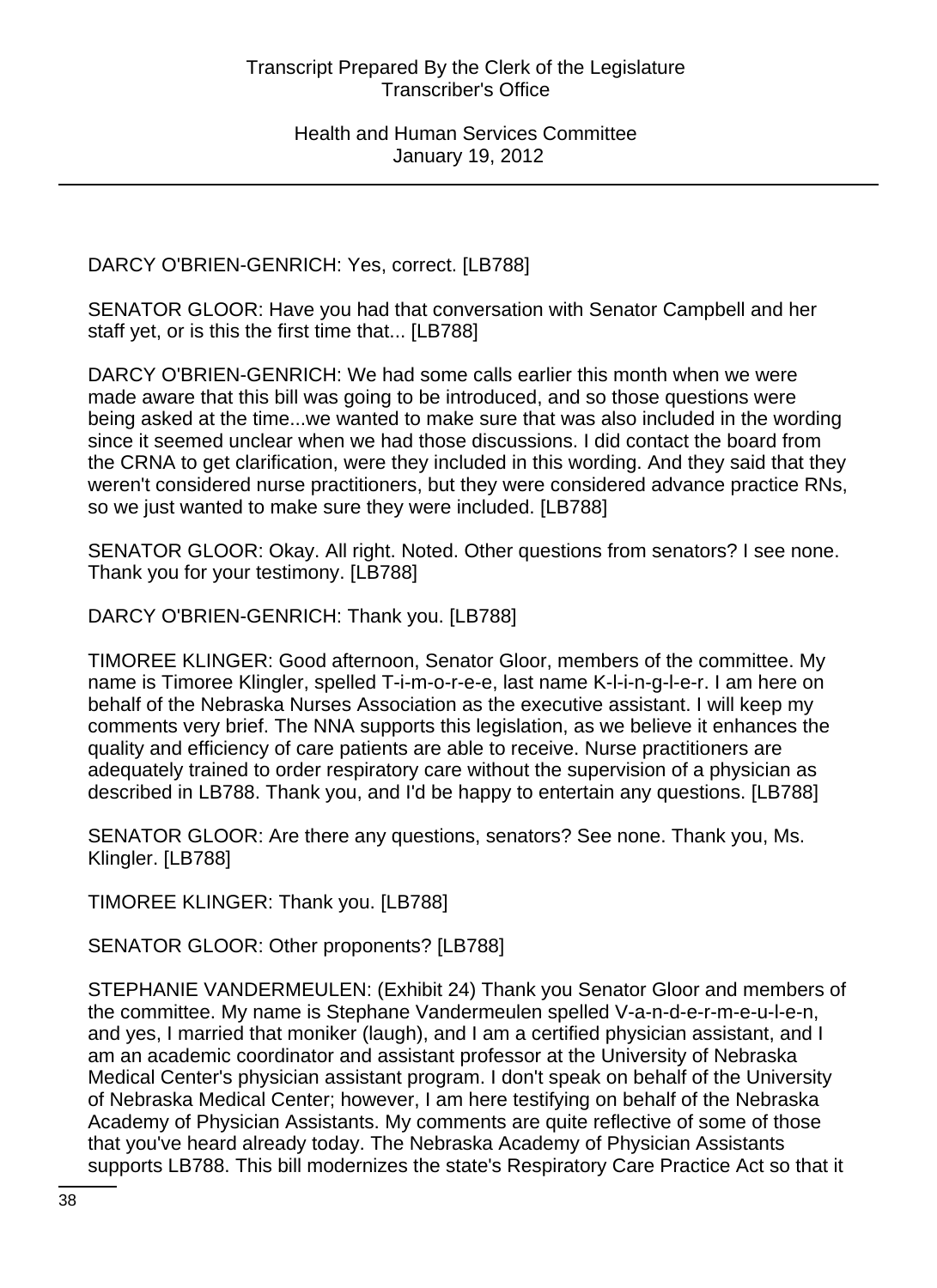Health and Human Services Committee January 19, 2012

conforms to federal standards. As you've heard before, effective October 1, 2010, the Centers for Medicare & Medicaid Services changed regulations to allow PAs and NPs to order respiratory care services without the need for physicians cosignature. This was part of the 2011 Hospital Inpatient Prospective Payment Systems rule, or the IPPS rule. Individual states now must amend their respiratory care law to reflect this federal change. There are over 700 PAs licensed by the state of Nebraska. Physician assistants perform medical services under the supervision of a licensed physician in the specialty areas for which the PA is trained or experienced. These physician-delegated medical services define the PA's scope of practice. Furthermore, physician assistants are credentialed by hospitals to provide services that are within their scope of practice and expertise. All policies must be followed by physician assistants, and the hospital's physician medical staff is intimately involved in credentialing PAs and establishing hospital policies. Updating the Respiratory Care Practice Act would follow CMS and the Joint Commission standards and removes any ambiguity regarding patient care services ordered by PAs and NPs. I would be happy to entertain any questions. [LB788]

SENATOR GLOOR: Senator Krist. [LB788]

SENATOR KRIST: Just for the record, your second paragraph here says that Medicare and Medicaid changed, federal level changed in 2010. [LB788]

STEPHANE VANDERMEULEN: Um-hum. Correct. [LB788]

SENATOR KRIST: But that the state needs to change, which we are doing with this piece of legislation... [LB788]

STEPHANE VANDERMEULEN: Correct, yes. That's what this bill proposes. [LB788]

SENATOR KRIST: ...so that you are allowed to do what you need to do. [LB788]

STEPHANE VANDERMEULEN: Correct. [LB788]

SENATOR KRIST: Thank you. Just for the record. Thanks. [LB788]

SENATOR GLOOR: Other questions? Seeing none. Thank you. Other proponents? [LB788]

TOM DANEK: (Exhibit 25) Thank you, Senator. My name is Tom Danek, D-a-n-e-k. I'm going to present maybe a little bit different perspective on this. I'm a respiratory therapist. I've spent most of my career working in home medical equipment companies. I'm currently the respiratory manager for Jim's Home Health here in Lincoln. We do a lot of non-respiratory equipment, but we also do a lot of respiratory equipment, ventilators, oxygen, CPAP machines for sleep apnea, and so forth, so I want to talk about maybe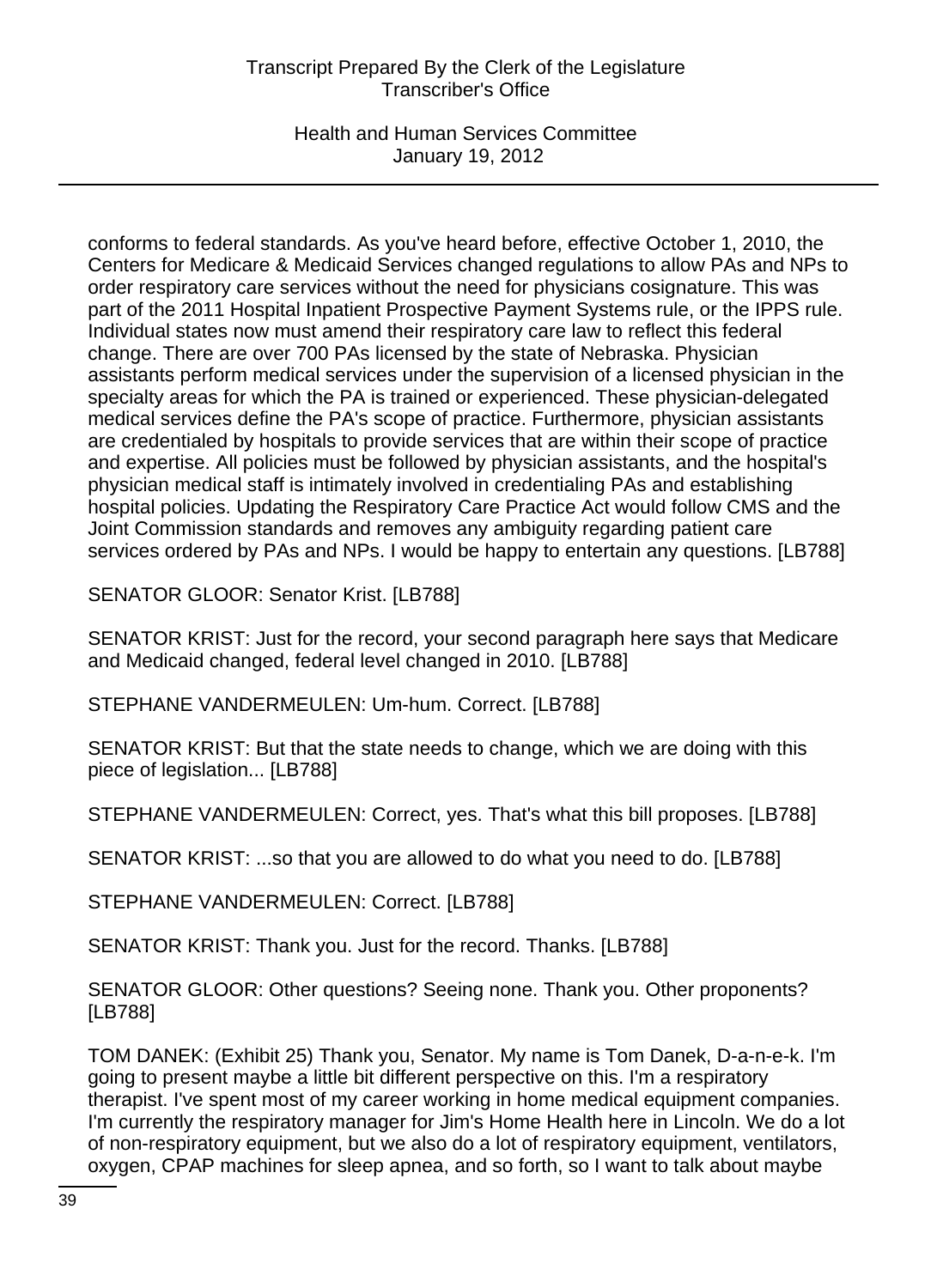Health and Human Services Committee January 19, 2012

some of the day-to-day issues that this has created for us. Everybody before me has talked about the expertise of the mid-level practitioners. I won't spend time on that, but I want to talk about a couple things specific to us. One, operationally how it affects us and secondly, clinically how it can affect us and our patients. Operationally, this creates an extra step in our process, you know whether, in our process to get paid. When we get an order from a nurse practitioner, then we have to funnel it back to get cosigned by the physician. You know, those guys are pretty busy, and that process is really slowed down. Subsequently, our paperwork tends to be on the bottom of their pile of things that they need to do. It takes a long time for it to get back. That slows down the time it takes us to submit our bill to third party payers and subsequently slows down our cash flow, which all of us know slowing down cash flow is not a good thing for business. Second, clinically, it's just a whole lot easier to get a hold of mid-level practitioners in respiratory care. Being in the home-care setting, we're not in a setting where we have access to physicians very quickly like people in hospitals do, they have hospitals around and so forth, so we don't have as much access to them. So if I'm out in a patient's home with a ventilator and they're having difficulties, it's a heck of a lot easier for me to get a hold of a nurse practitioner to make some often very simple changes in the ventilator that can alleviate a patient in distress pretty quickly. So if we can feel comfortable with the process of going through a nurse practitioner as opposed to a physician, it certainly can alleviate a lot of stress in the patient's home and potentially alleviate having to send them to the hospital if we can't get the changes necessary for the ventilator. [LB788]

SENATOR GLOOR: Let me ask a short question. You make mention of calling the mid-level practitioner in an emergent situation. [LB788]

TOM DANEK: Um-hum. [LB788]

SENATOR GLOOR: But are we putting ourselves in the position that whoever is out providing the home care is going to call this practitioner with something that might, in fact, be a push on their scope, stretch on their scope of practice, urging them to make some decisions appropriately on behalf of the patient, but maybe putting them in an uncomfortable position of having to make decisions that might be again a little push on their scope of practice? Do you see that as a potential... [LB788]

TOM DANEK: A push on whose scope of practice, I'm sorry. [LB788]

SENATOR GLOOR: The mid-level practitioners. We've got an emergent situation here. We need help. Will you do this for me, and the mid-level practitioner is caught between a rock and a hard place here. [LB788]

TOM DANEK: You know, I suppose that's possible that that scenario exists in many healthcare settings, not just in-home care. But certainly in a hospital that those...the description of the situation is given over a phone, and that practitioner, based on the